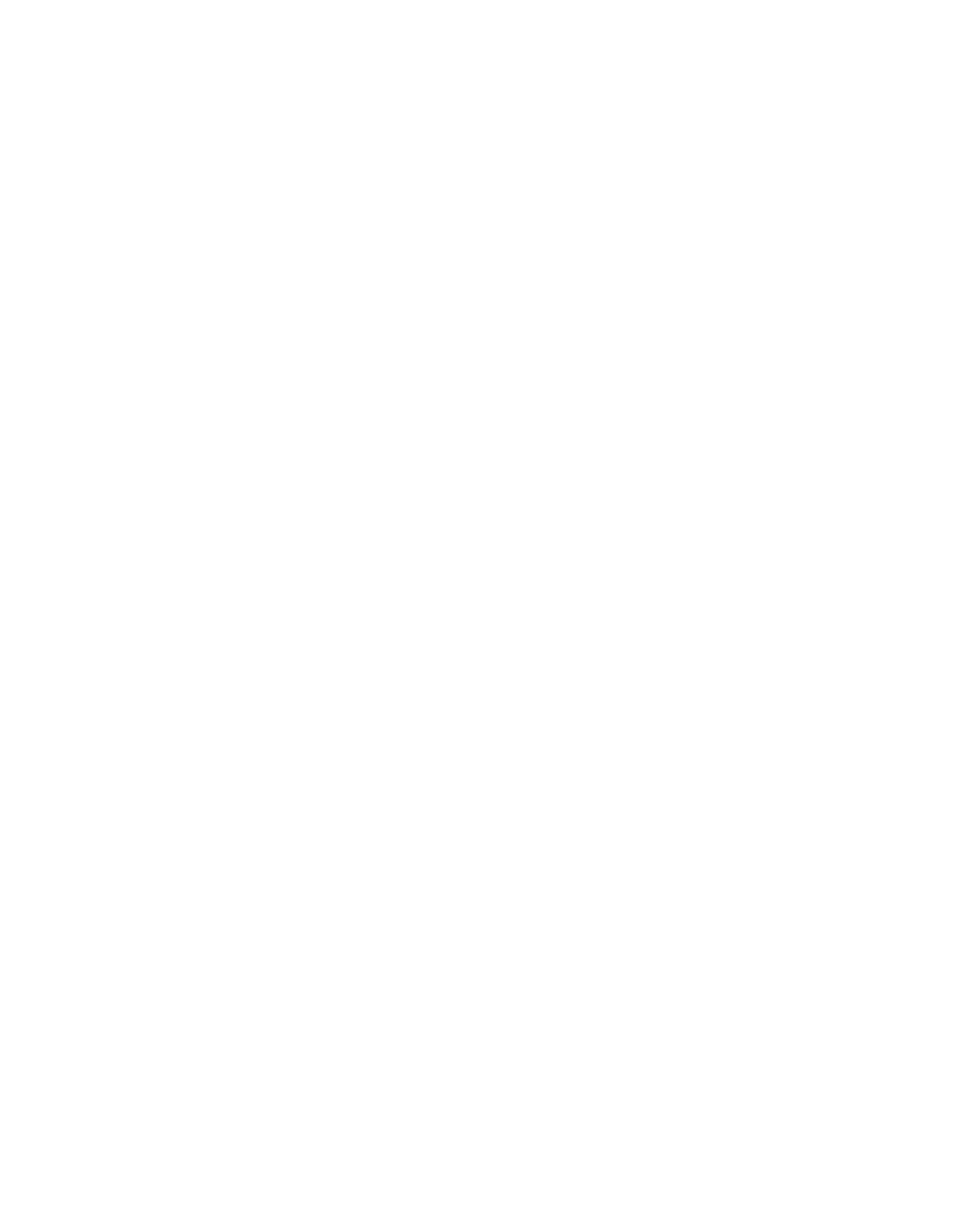#### Table of Contents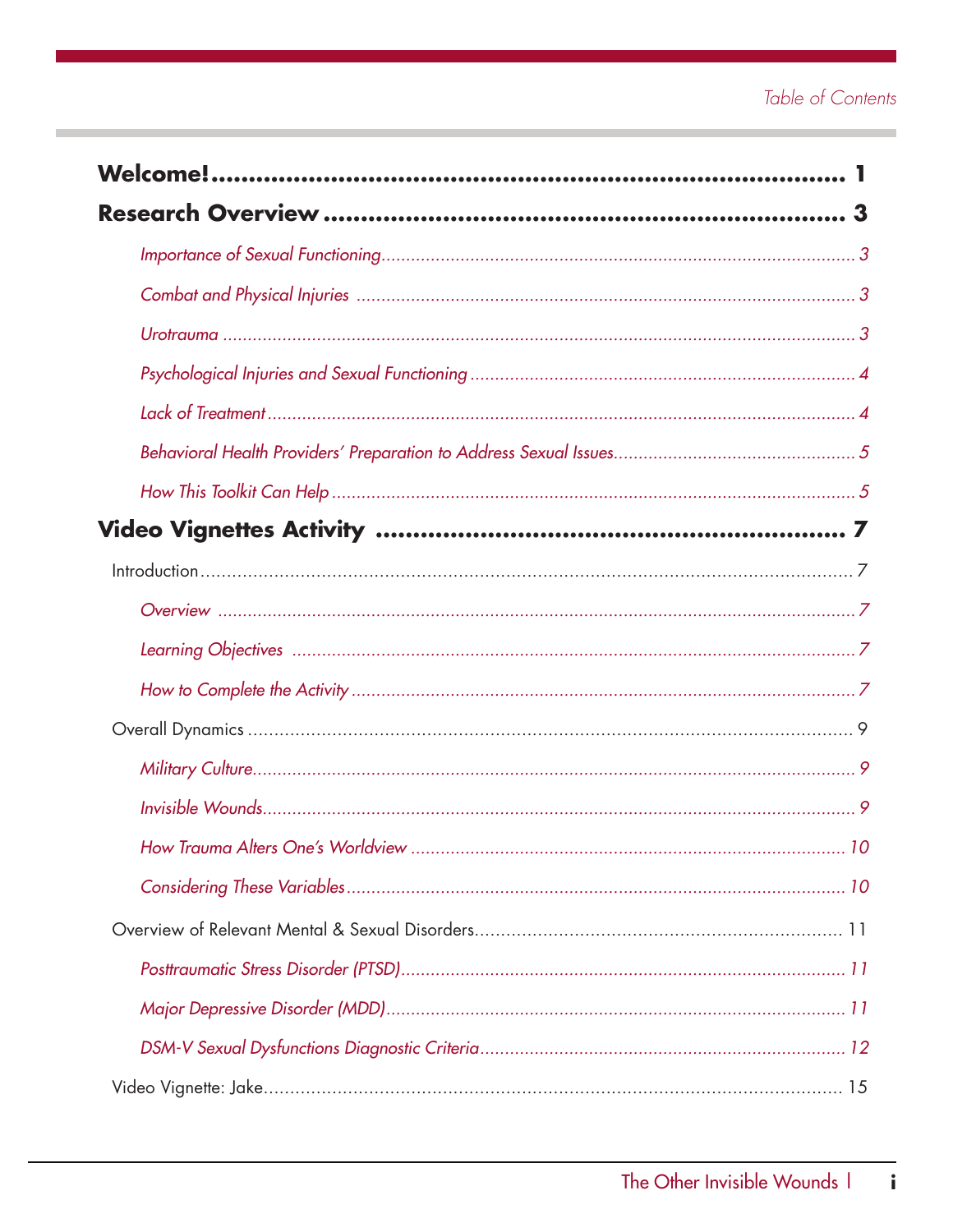#### Table of Contents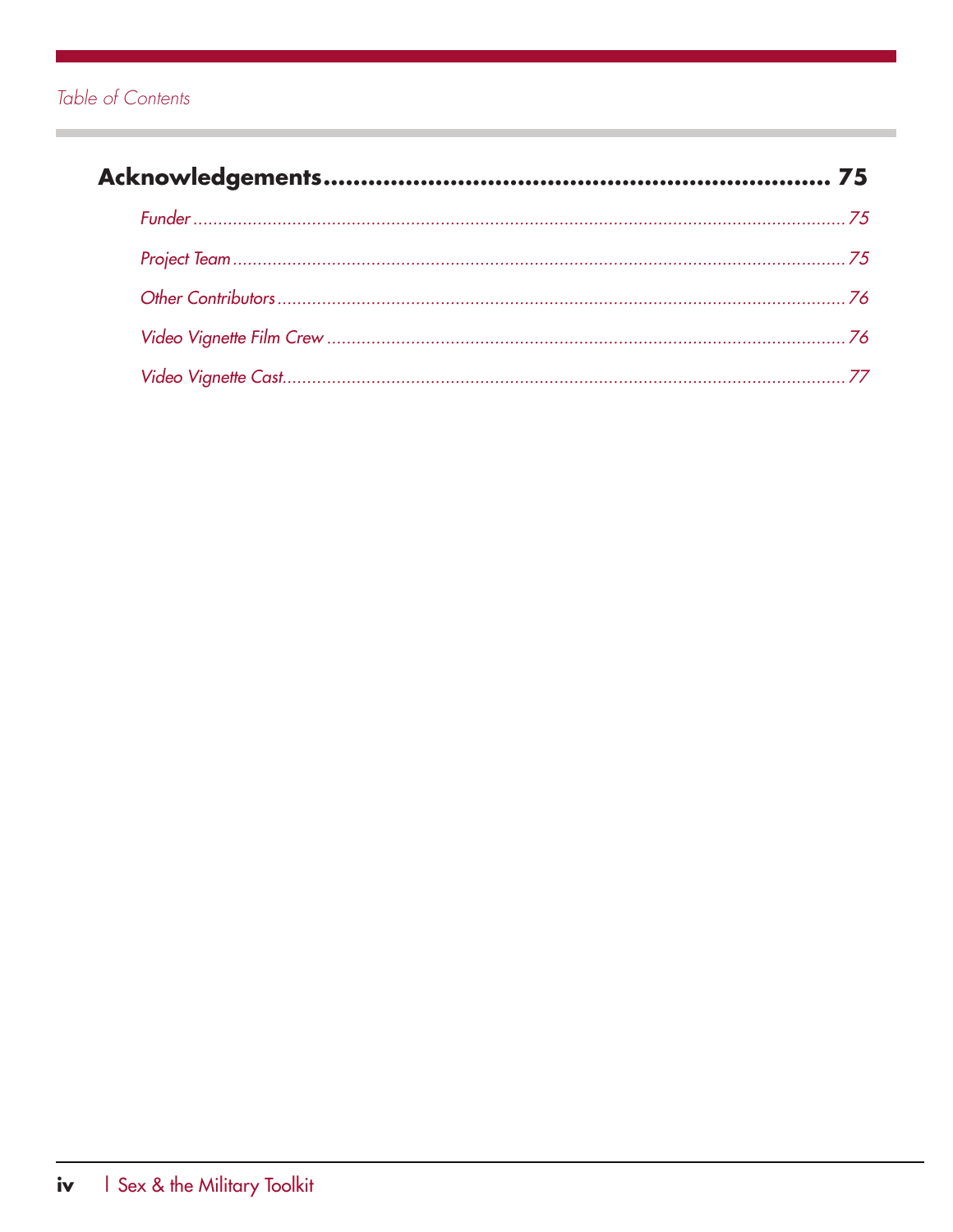# **Welcome!**

# **Dear Behavioral Health Provider:**

The Center for Innovation and Research on Veterans & Military Families (CIR) of the University of Southern California School of Social Work is dedicated to strengthening the transition of veterans and their families into the community. An important facet of this transition involves the intimate relationship and the integration of the service member back into family life. CIR developed this toolkit to help behavioral health practitioners address some of the sexual and intimate relationship challenges that injured service members, veterans, and their spouse/partner may experience.

Target. The toolkit materials were designed for social workers, but are applicable to other behavioral health practitioners, such as nurses and psychologists, who work with or plan to work with military populations and/or those who are at risk for sexual functioning problems. Students in an undergraduate or graduate social work or other behavioral health degree program are a secondary audience. These materials are designed to be readily used by faculty in such academic programs, and integrated with other educational materials.

Focus. While sexual functioning problems can occur in both military and civilian populations, this toolkit focuses on the unique features within the military that can impact sexual functioning. Service members are exposed to physical and psychological challenges that can lead to or exacerbate sexual functioning and intimacy problems. While this toolkit does not provide comprehensive training related to sexual functioning and military populations, it aims to increase your awareness and knowledge of these issues so that you will be better prepared to address them in a clinical setting.

How the Toolkit Helps You (Learning Objectives). Using this toolkit, you should be able to:

- Recognize salient issues related to intimacy and sexual functioning in military personnel, veterans, and their intimate partner.
- Identify communication strategies for talking with patients about sexual functioning.
- Recognize intervention strategies for patients with sexual functioning issues, and when to refer to other clinical personnel.
- Recognize the need for policy change in the area of sexual functioning and the military, and identify strategies to champion this change.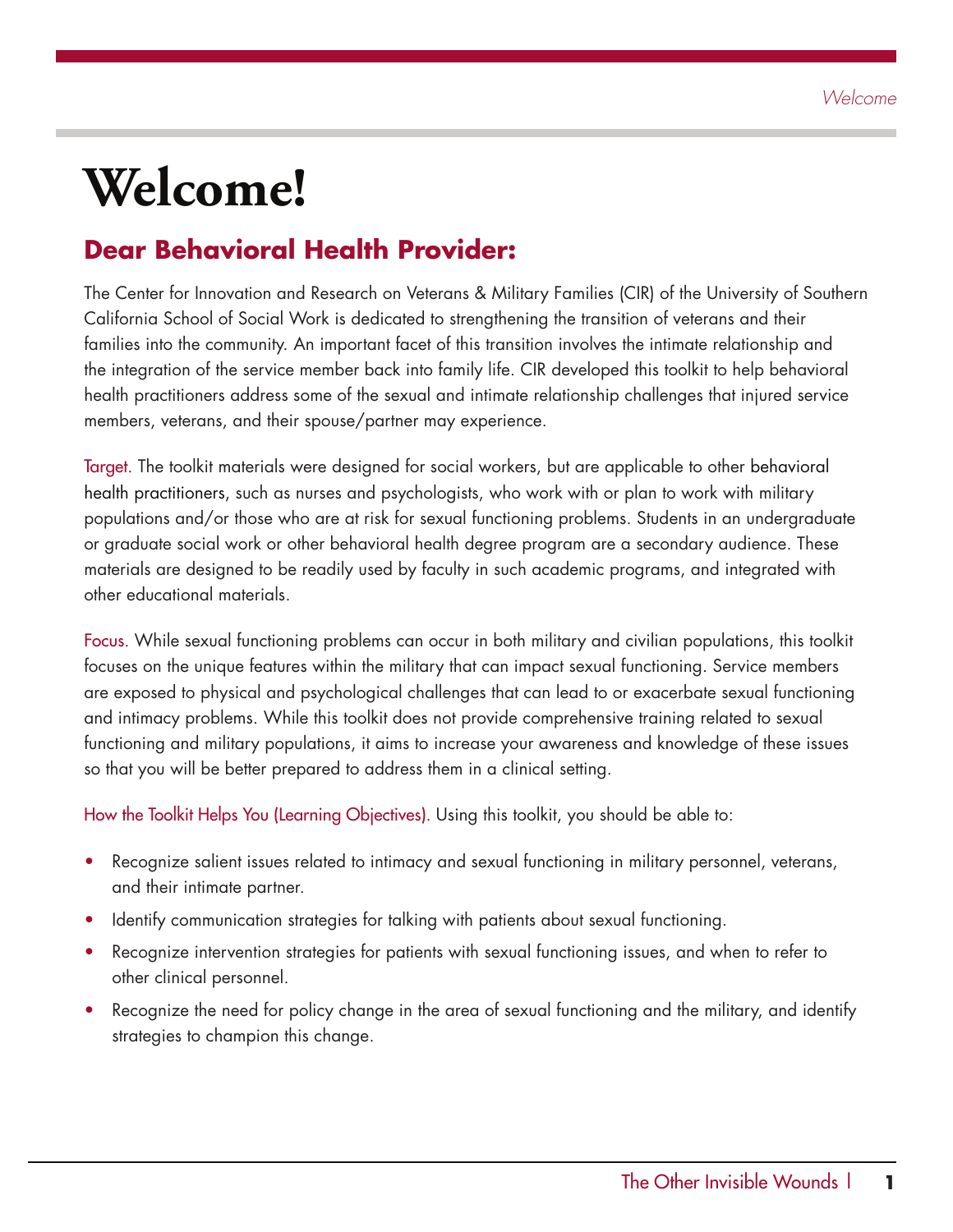#### *Welcome*

Components. This toolkit includes the following main components.

- **Research Overview.** A brief research-based background of the issues presented.
- **Video Vignettes Activity.** Three video vignettes of a client/patient interaction with supporting materials for background and discussion, as well as communication and intervention strategies.
- **CIR Policy Briefs.** CIR's recommendations for policy change related to sexual functioning issues in the military, and what can be done to help effect change.
- **Resources and References.** Additional resources for working with clients with sexual functioning issues, references used to compile the toolkit, and suggestions for further reading.

Thank you for your commitment to service members, veterans, and military families! For additional information about this project, please visit: *http://cir.usc.edu/research/research-projects/sexual-functioning*.

Sincerely,

**Sherrie L. Wilcox, PhD, CHES** Research Assistant Professor *Principal Investigator, The Other Invisible Wounds: Sex & the Military*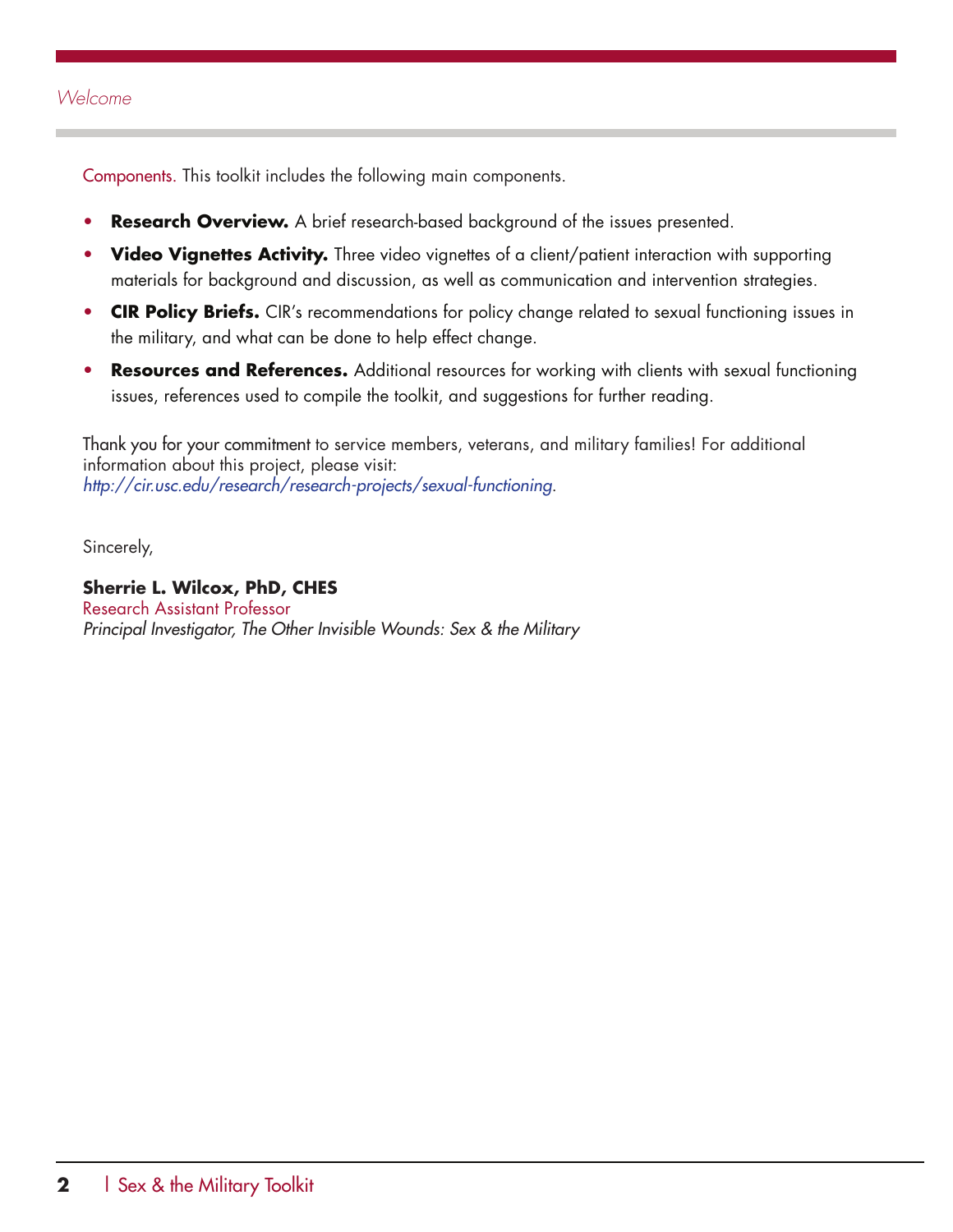# **Research Overview**

# **Importance of Sexual Functioning**

Sexuality and sexual functioning have been described as an "integral part of human life" (Satcher, 2001). An individual's sexual health encompasses not only the absence of disease and dysfunction, but also physical, emotional, mental, and social well-being (World Health Organization, 2014). In military populations, sexual functioning has been highlighted as an important issue due to the increased exposure to risk factors and the high likelihood of experiencing sexual functioning problems (Mulligan & Moss, 1991; Wilcox, Redmond, & Hassan, 2014).

# **Combat and Physical Injuries**

Advanced technology, medicine, and equipment have boosted military survival rates. Despite a lower death rate, many service members return home both physically and psychologically injured (Gawande, 2004; Goldberg, 2010; Tanielian & Jaycox, 2008; U.S. Department of Defense, 2014; Warden, 2006). Recent research indicates that approximately 17-19% of

**Approximately 17-19% of service members return home from combat with at least one physical injury**

service members return home from combat with at least one physical injury (Afari et al., 2009; Baker et al., 2009). The unique nature of the most recent conflicts in Iraq and Afghanistan, including the heavier reliance on dismounted patrol and the overwhelming presence of improvised explosive devices (IEDs), has given rise to a substantial increase in the presence of urotrauma (Ficke et al., 2012; Han, Edney, & Gonzalez, 2013; Sharma, Webster, Kirkman-Brown, Mossadegh, & Whitbread, 2013; Woodward & Eggertson, 2010).

## **Urotrauma**

Urotrauma involves injury to the genitourinary (GU) system, which includes the genitals, bladder, urinary tract, and kidneys, and results primarily from IEDs. It is believed that approximately 12% of war injuries sustained during recent operations involved GU injury (Woodward & Eggertson, 2010). Data from the Joint Theater Trauma Registry has indicated that approximately 5% of battle trauma injuries involve GU injury (Serkin et al., 2010; Waxman, Beekley, Morey, & Soderdahl, 2009). Among men fighting in Iraq and Afghanistan, loss of genital or penile tissue is of great concern and has been rated by service members as more important than other lower limb extremity injuries (Lucas, Page, Phillip, & Bennett, 2014; D. Rosen, 2013; Wood, 2012). Although the American Urologic Association (AUA) has recently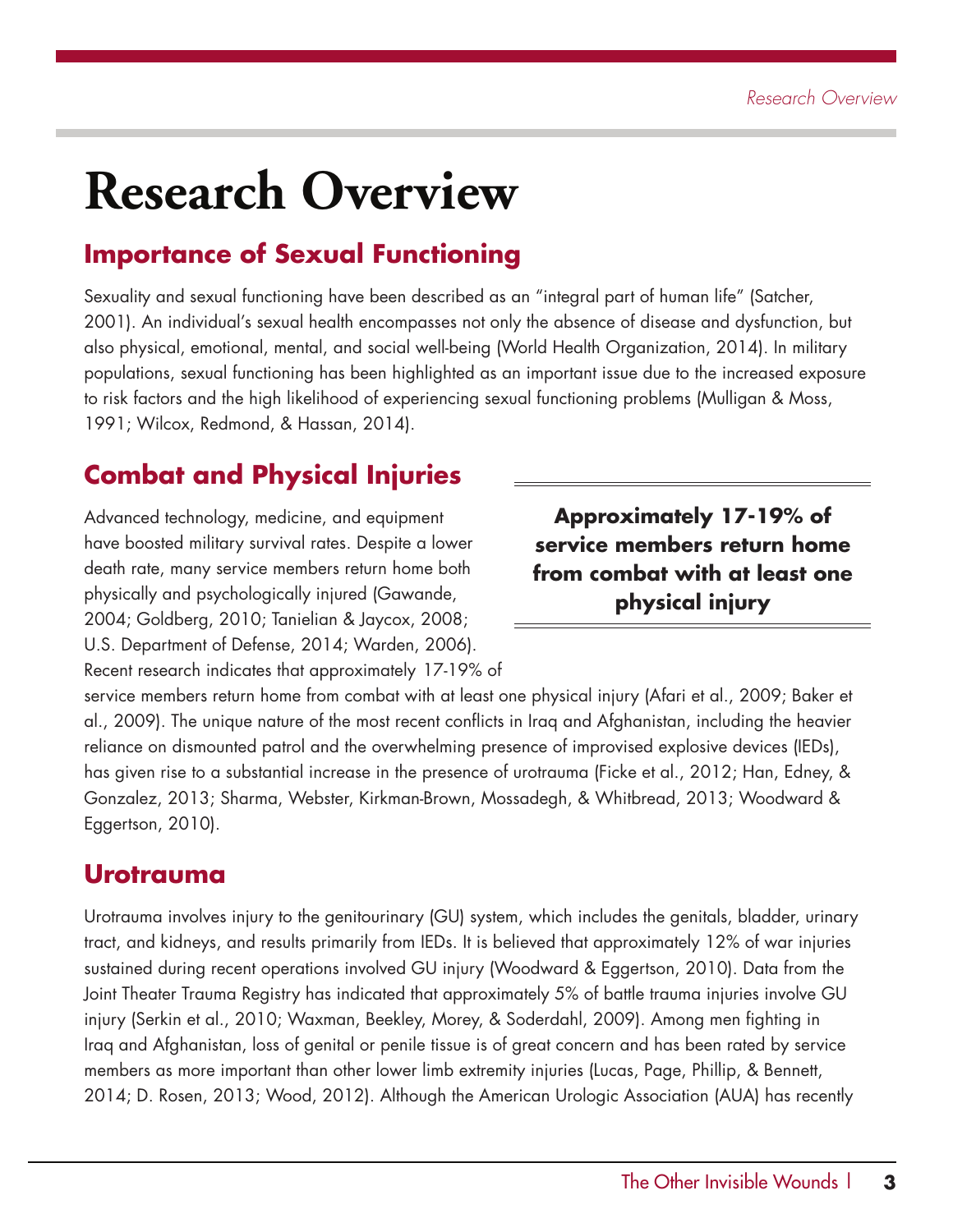developed detailed guidelines for the medical treatment of these injuries (Morey et al., 2014), the long-term impact remains understudied, despite the potential effects on the service member's psychological, sexual, and reproductive functioning. Recent research indicates that male military personnel with a genital injury are 9-32 times more likely to have sexual functioning problems than those without a genital injury (Wilcox et al., 2014).

# **Psychological Injuries and Sexual Functioning**

**Recent research indicates that male military personnel with a genital injury are 9-32 times more likely to have sexual functioning problems than those without a genital injury**

In addition to the physical wounds of war, service members are at risk for psychological injuries. Upwards of

#### **Approximately 80% of those with PTSD also suffer from sexual functioning problems**

30% of service members return home suffering from a mental health disorder, primarily posttraumatic stress disorder (PTSD) or depression (Hoge et al., 2004; Tanielian & Jaycox, 2008). Although there is a dearth of research on sexual functioning in military populations, available research indicates

that approximately 80% of those with PTSD also suffer from sexual functioning problems (Cosgrove et al., 2002; Letourneau, Schewe, & Frueh, 1997). The rates are likely elevated in those who take certain medications for depression and PTSD, due to the side effects of reduced sexual desire and arousal difficulties (R. C. Rosen, Lane, & Menza, 1999). Recent research indicates that over 30% of male military personnel report symptoms of erectile dysfunction and 8.45% report symptoms of sexual dysfunction (Wilcox et al., 2014). Additionally, male military personnel with mental health problems, including PTSD, depression, and anxiety, are 5-30 times

more likely to have problems with sexual functioning than those without mental health problems (Wilcox et al., 2014).

**30% of male military personnel report symptoms of erectile dysfunction and 8.45% report symptoms of sexual dysfunction**

## **Lack of Treatment**

Similar to the lack of widely available resources for genitourinary injuries, sexual functioning problems as a result of psychological injuries among military personnel also lack adequate and widely available treatment. Currently, treatment strategies within the military and Department of Veterans Affairs (VA) health care systems are largely focused on pharmacological and medical treatments for erectile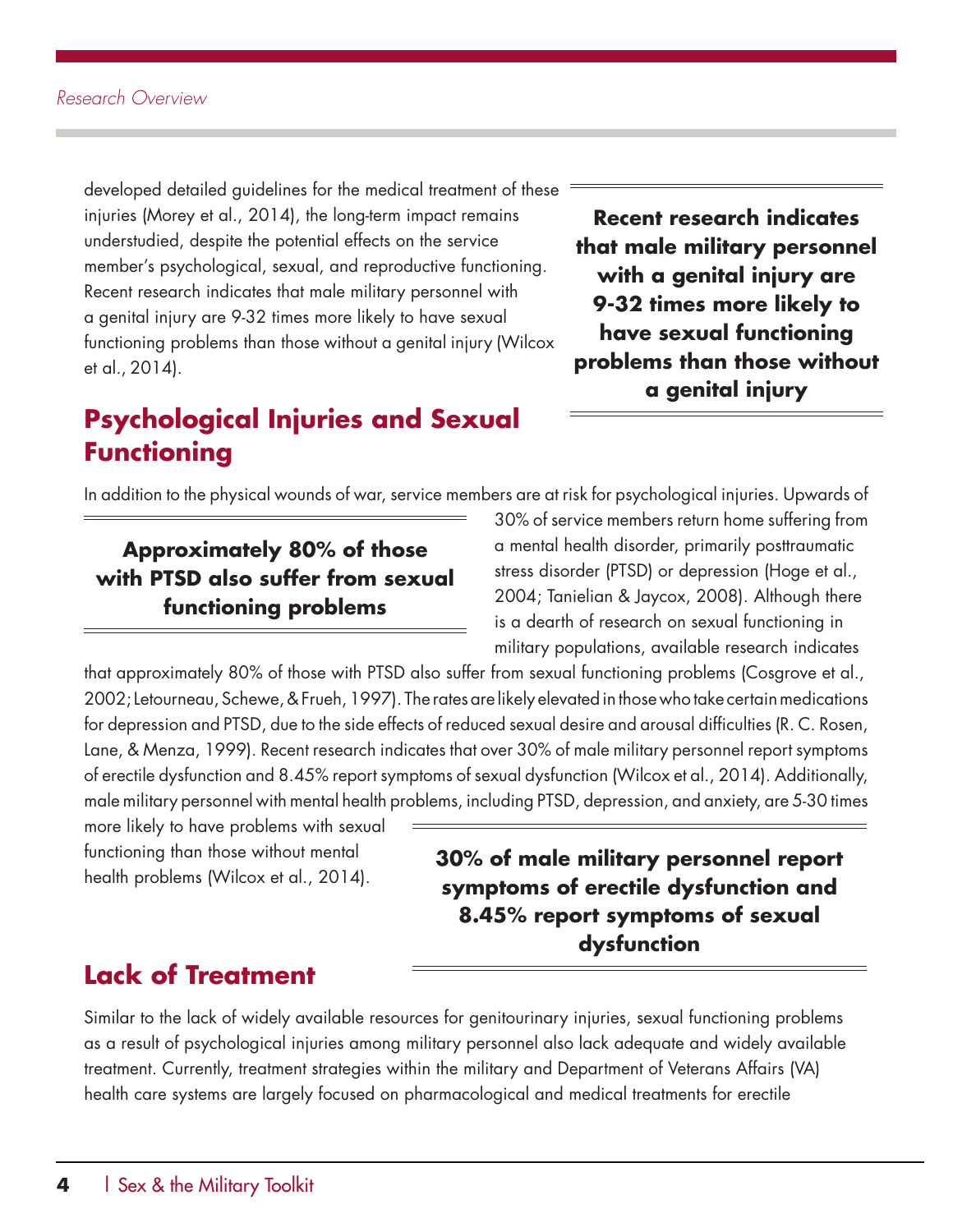dysfunction, despite the presence of a variety of sexual functioning issues among men and women, and the availability of various forms of treatment. Military personnel with sexual functioning problems are more likely to have lower quality of life and lower happiness than those without sexual functioning problems (Wilcox et al., 2014).

#### **Behavioral Health Providers' Preparation to Address Sexual Issues**

Despite a high rate of sexual functioning problems, their strong association with common physical and psychological injuries, and their impact on quality of life and happiness, few behavioral health providers are prepared to address these problems. Many behavioral health providers receive limited training on sexual functioning and intimacy, which limits their knowledge and confidence in assessment and treatment of these

 **There is a clear need to train behavioral health providers to address these problems in military populations**

problems (Hough & Squires, 2012; Miller & Byers, 2009; Wiederman & Sansone, 1999). There is a clear need to train behavioral health providers to address these problems in military populations in order to effectively support service members, veterans, and military families. These injuries can have lifelong psychological and interpersonal implications, and efforts to improve the outcomes of such injuries have the potential to also improve quality of life for military populations.

#### **How This Toolkit Can Help**

To address this need, this educational toolkit focuses on the physical and psychological injuries that are associated with sexual functioning problems in both male and female service members, veterans, and their intimate partners. Three video vignettes depict three different types of sexual functioning problems along with associated physical and/or psychological issues. While this toolkit is not a comprehensive sexual functioning course, it provides suggested strategies for addressing these problems in military populations. **This toolkit aims to increase knowledge and awareness of sexual functioning problems in military populations so that you will be better prepared to address them in a clinical setting.** With the implementation of the Affordable Care Act and the enhanced focus on comprehensive health care and wellness, the United States as a whole is presented with a unique opportunity to bring sexual health and functioning into a national focus (National Defense Authorization Act for Fiscal Year 2014, 2013). The integration of care for sexual functioning problems into existing health systems would reflect its intricate involvement in many aspects of health and well-being.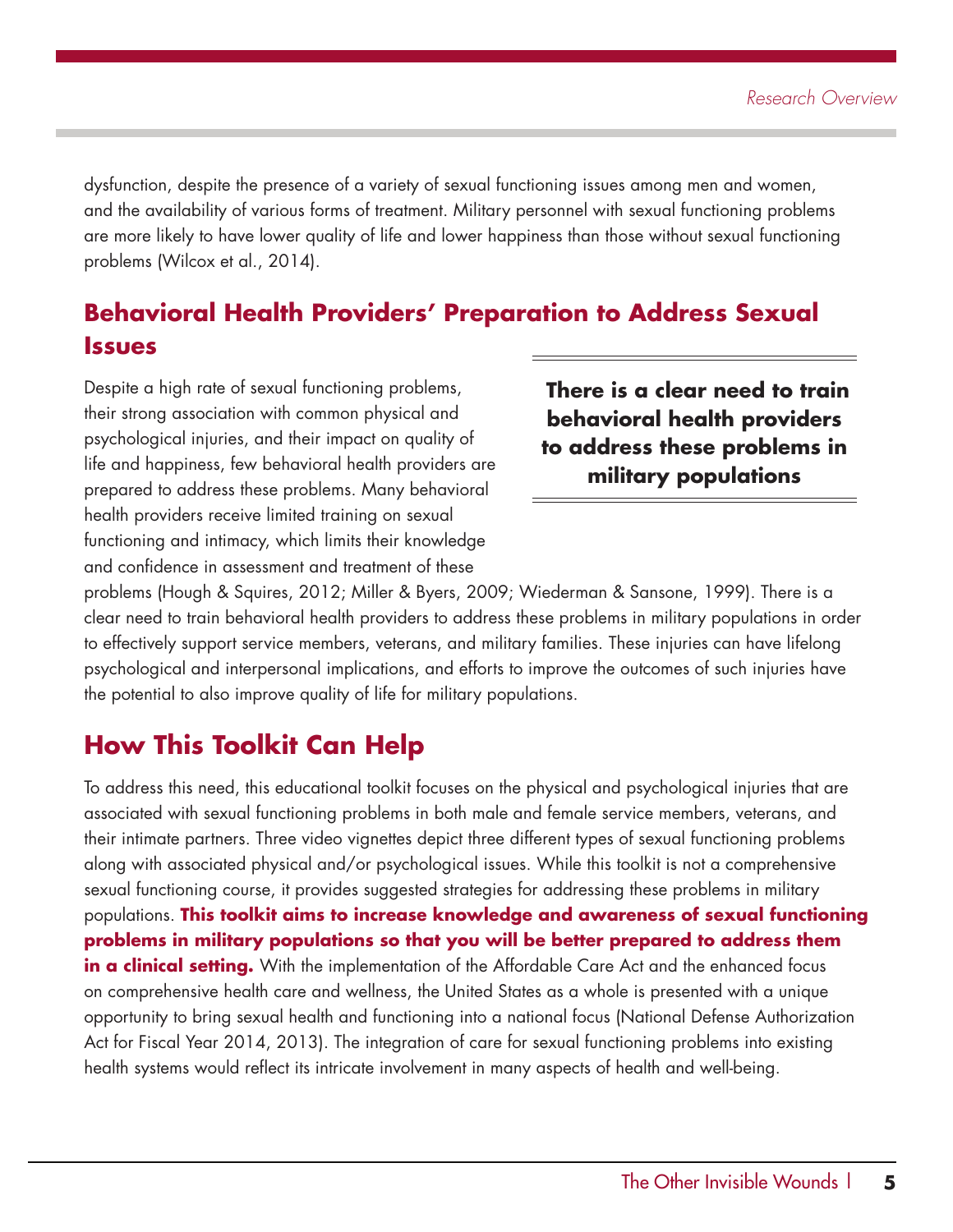*This page intentionally left blank.*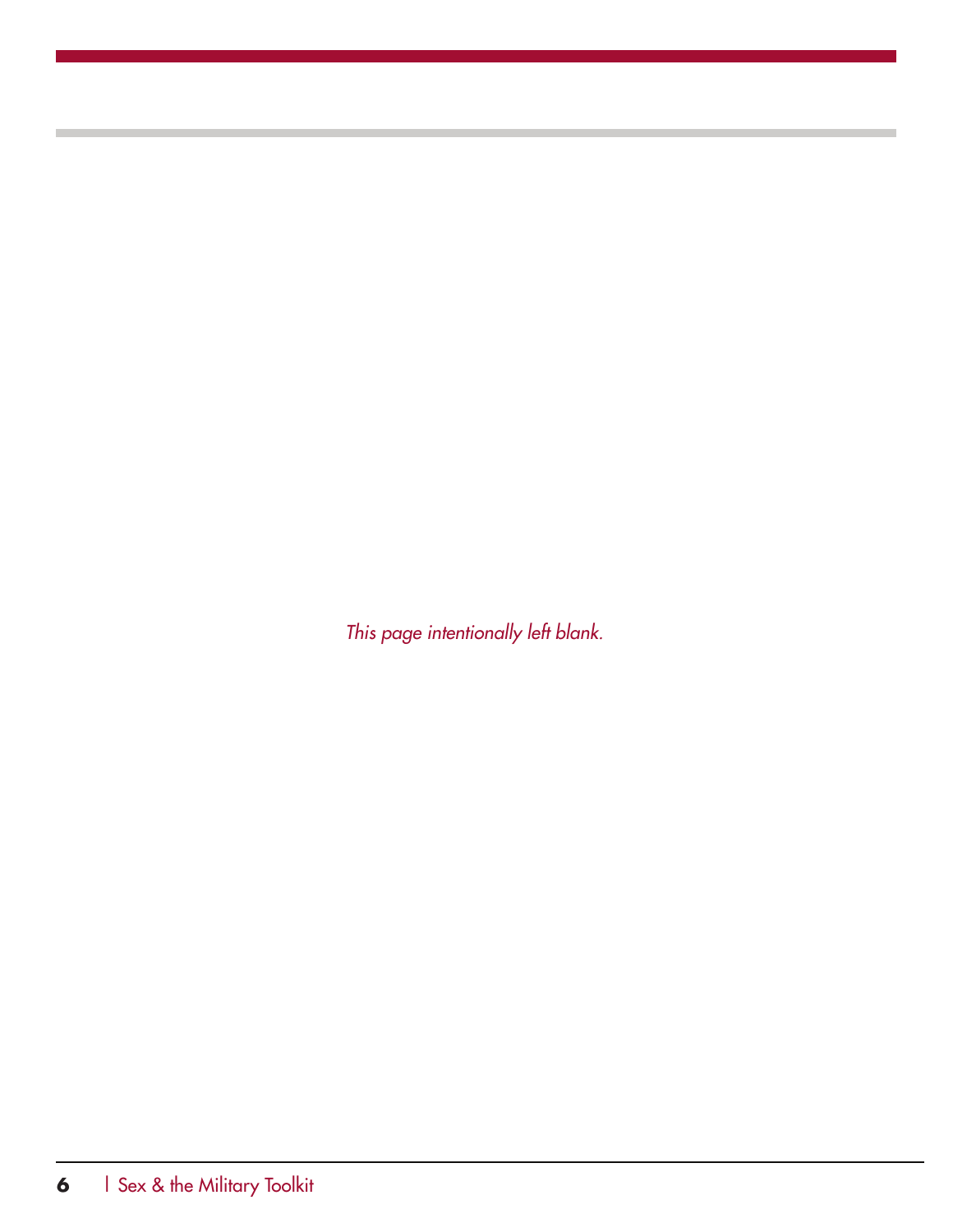# **Video Vignettes Activity**

# **Introduction**

## **Overview**

This activity comprises viewing three short video vignettes (each approximately 10 minutes) which depict examples of sexual functioning issues for three different military clients of varying age, gender, sexual orientation, relationship status, and ethnicity: Jake, Grace, and Manny. Each main character is seen in a social worker's office as a client, with background information describing the problems interspersed with the clinician/patient interactions. After viewing each video, thought questions are presented for reflection and discussion, and suggested answers are provided as feedback. In addition, an introduction to communication and intervention strategies for such issues is presented, providing additional resources to help you work with individuals faced with sexual functioning problems.

## **Learning Objectives**

These videos are intended to:

- Raise awareness of issues in sexual functioning that may occur in military populations.
- Indicate how military service may impact sexual functioning.
- Compare and contrast differences between military and civilian cultures as well as the influence of ethnicity, gender, and sexual orientation relevant to sexual issues.

## **How to Complete the Activity**

This activity is designed to be completed by either an individual working in a self-study mode, or as an instructor-led activity within a learning environment. There are various components of this activity which are intended to be navigated as follows.

- 1. Read this Introduction completely.
- 2. Read Video Vignettes Activity Overall Dynamics to learn the aspects common to all three vignettes relevant to working with military-affiliated individuals.
- 3. Read Overview of Relevant Mental and Sexual Disorders.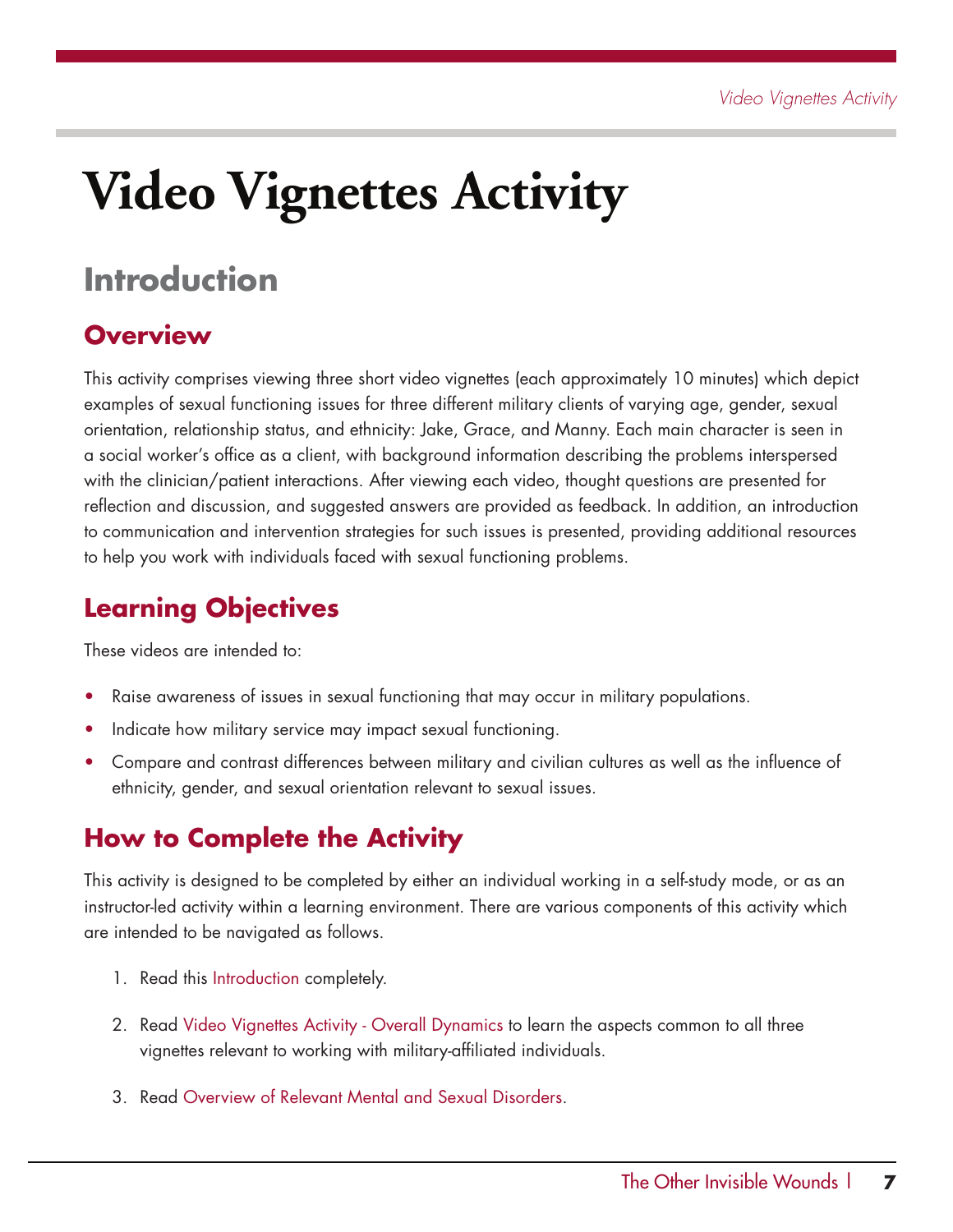#### *Video Vignettes Activity*

- 4. Then for each video vignette:
	- $\checkmark$  Read the one paragraph film background.
	- $\checkmark$  Watch the video vignette.
	- $\checkmark$  Read the dynamics specific to the vignette to gain additional knowledge about the client and his/her issue now that the video has provided you the basics of the problems faced.
	- ü Reflect on the thought questions and answer each. Refer to the *Communications Strategies* and *Intervention Strategies* provided as you prepare your answers.
	- $\checkmark$  Review answers to the questions using the suggested answers/feedback provided.
	- ü For additional research information, read *Research Behind the Vignette*.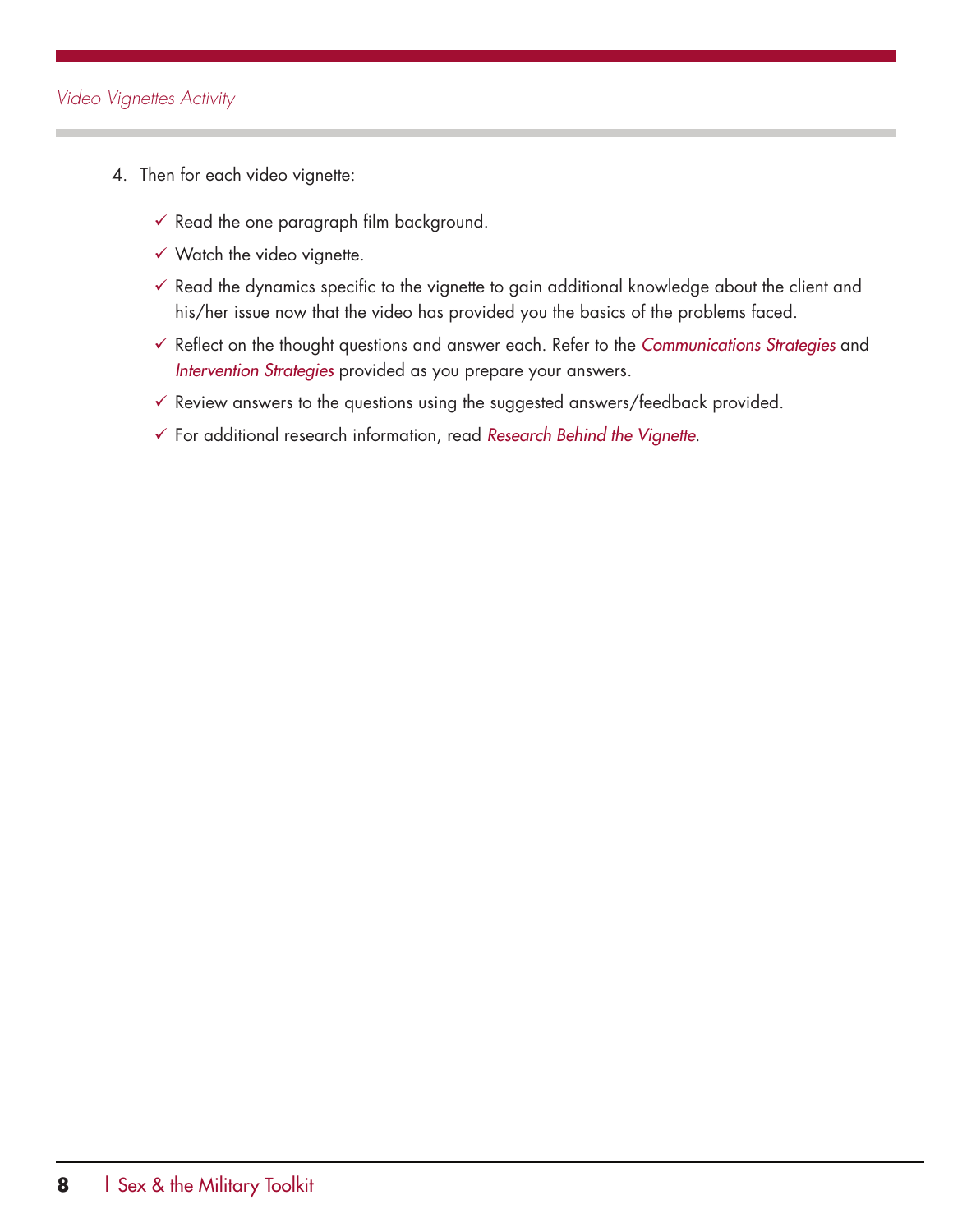# **Overall Dynamics**

The three video vignettes have several commonalities, as well as specific dynamics particular to each. The common themes are integral to military culture and provide the backdrop for all post-viewing review and discussion.

## **Military Culture**

Across all three vignettes, you will see the following manifestations of military culture in the lead characters, which affect the dynamics of their relationships and their behaviors.

- Warrior Mentality or Ethos. Each film's main character (Jake, Grace, Manny) has been steeped in the "warrior" tradition, a worldview that informs their actions and a lens through which their own behavior is evaluated. This warrior ethos implies strength, invulnerability, and being combat-ready (i.e., being adaptable and letting their training kick in automatically without thinking). This mentality is so integrated into the psyche of military personnel that it becomes part of their DNA, so to speak, and the warrior struggles to put it aside when s/he returns home.
- Stoicism. The warrior mentality also requires stoicism. Feelings are expected to be internalized rather than expressed. A person is expected to be autonomous and not need anyone (although perhaps paradoxically s/he is expected to rely on and respect authority). While these behaviors are likely essential during military service, they can wreak havoc on civilian relationships. Expressing both positive and negative feelings to people one cares about requires an emotional vulnerability that would be dangerous during combat, and thus has been covered over with protective armor. All of the protagonists in our films suffer from this conditioning.
- Lock and Load Mentality. Additionally, and very relevant to the sexual life of our characters, is what has been referred to as a "lock and load" mentality. This philosophy demands that a man be tough, ready at all times, and perform well. While this philosophy infuses American life in general, it is accentuated in the military environment, which is first and foremost a masculine entity. Thus, our female character is not immune to these messages either.

## **Invisible Wounds**

The consequence of not living up to the ideals of military culture is the negative impact on one's selfesteem, how one evaluates one's own worth in the world. A sense of shame often results, propelling the person to withdraw or hide. Sexual functioning in relation to oneself and one's partner is a significant component of self-esteem (even the word "performance," which is often used in connection with sex, implies evaluation by oneself and one's partner). When sexual functioning is impaired, the wound to the Self is great. The physical wounds to the body may pale in comparison to these psychological wounds.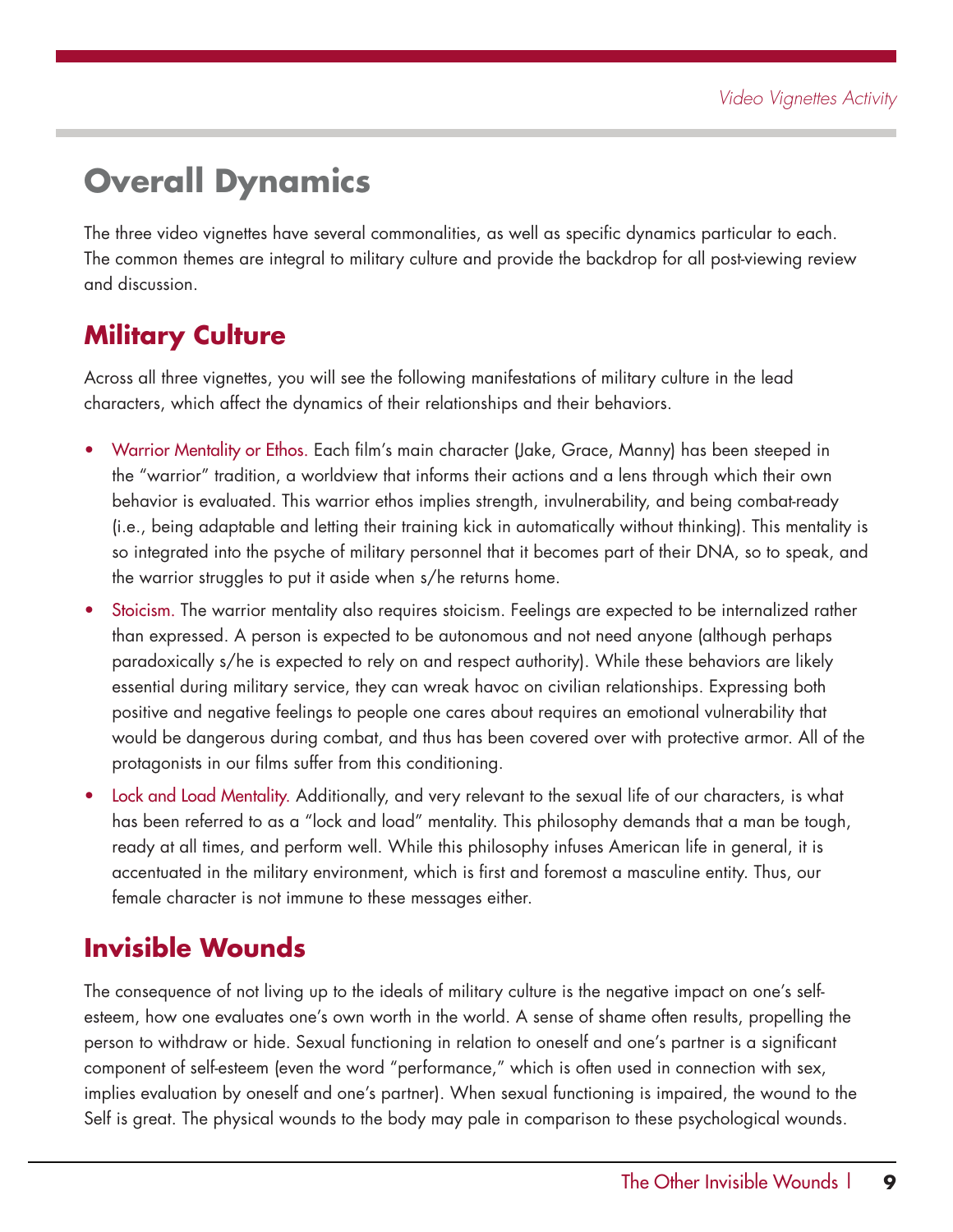## **How Trauma Alters One's Worldview**

Another important point to consider is how trauma in general can alter one's worldview, both civilian and military. From seeing the world as a relatively just, benevolent, and predictable place, one's worldview may shift to seeing the world as unjust, with no predictability, where people cannot be assumed to be basically good. This shift in perception may seriously affect how one views people who were formerly trusted and cherished – a wariness or guardedness may overlay the relationship.

# **Considering These Variables**

As you view the films and think about/discuss the dynamics of each, be sure to consider how the variables mentioned above impact these clients. Being a culturally sensitive clinician, how might you address these issues?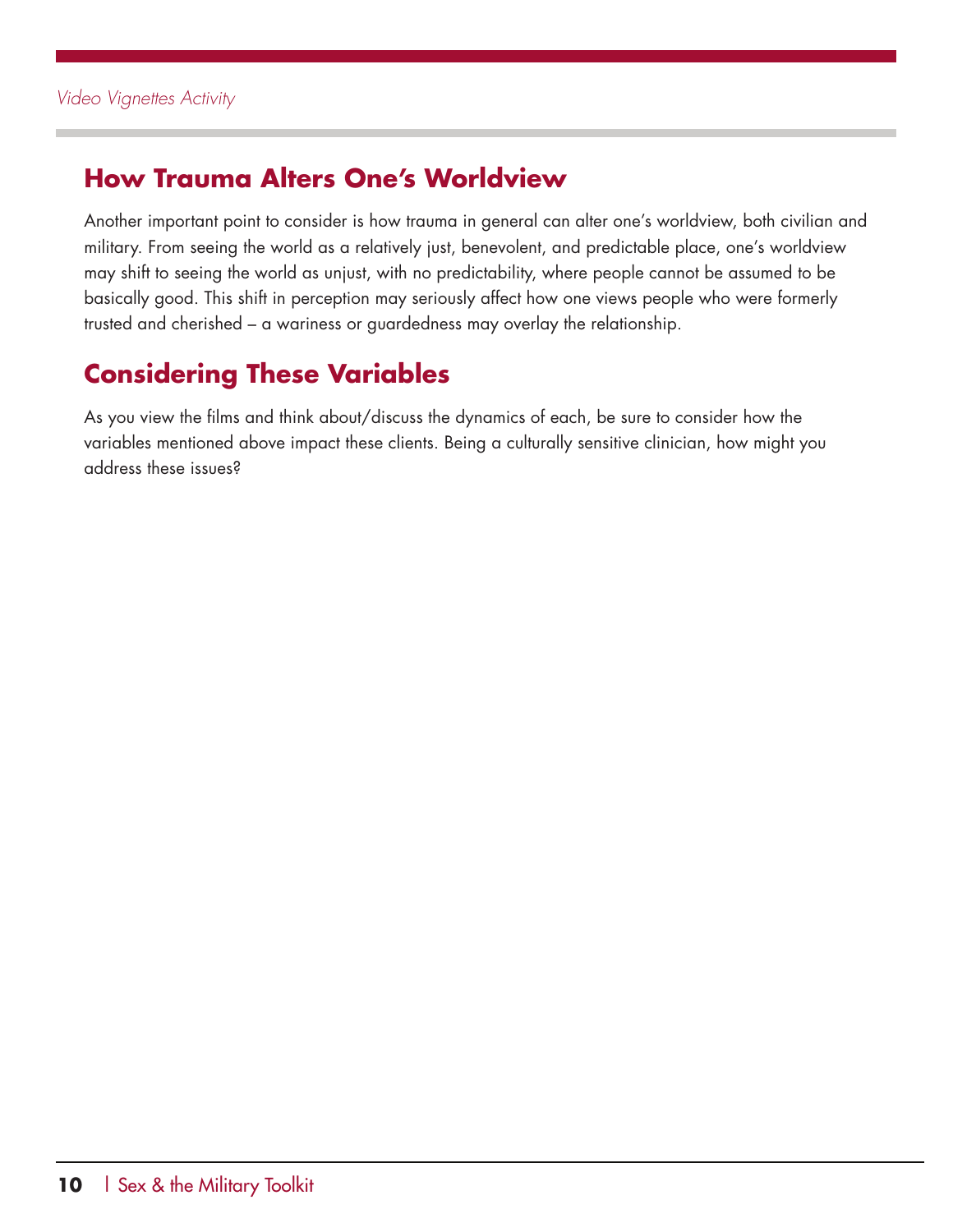# **Overview of Relevant Mental & Sexual Disorders**

A full discussion of mental and sexual disorders is beyond the scope of this toolkit. However, following are the major characteristics of several relevant disorders, as listed in the Diagnostic and Statistical Manual of Mental Disorders, Fifth Edition (DSM-V) (American Psychiatric Association, 2013). Behavioral health practitioners should keep in mind that while not everyone meets full criteria for a mental disorder, many have some characteristics that cause difficulty in their daily lives.

# **Posttraumatic Stress Disorder (PTSD)**

- Exposure to actual or threatened death, serious injury, or sexual violence
- Intrusive symptoms
- Avoidance of reminders of the event
- Arousal and reactivity
- Negative alterations in cognitions and mood
- Disturbance that causes clinically significant distress or impairment in social, occupational, or other important areas of functioning
- Disturbance is not attributable to the physiological effects of a substance or another medical condition

# **Major Depressive Disorder (MDD)**

A diagnosis requires five or more of the following symptoms present during the same two-week period and representing a change from previous functioning. At least one must be either depressed mood or loss of interest or pleasure.

- Depressed mood most of the day, nearly every day
- Markedly diminished interest in all or almost all activities most of the day, nearly every day
- Significant weight loss when not dieting, or weight gain, or decrease or increase in appetite nearly every day
- Insomnia or hypersomnia nearly every day
- Psychomotor agitation or retardation nearly every day
- Fatigue or loss of energy nearly every day
- Feelings of worthlessness or excessive or inappropriate guilt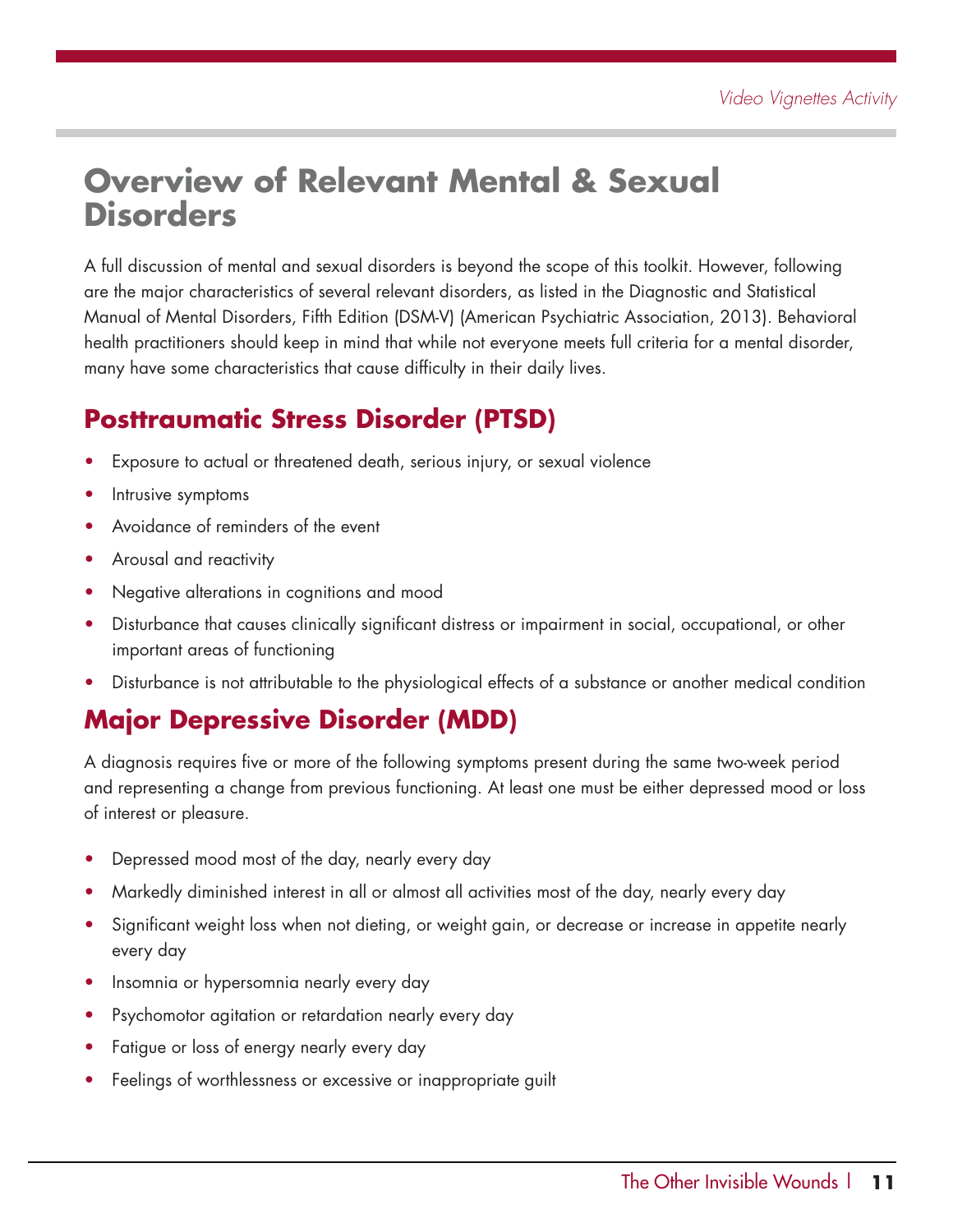# **DSM-V Sexual Dysfunctions Diagnostic Criteria**

Note: For all male and female sexual dysfunctions, the following additional diagnostic criteria must be met: symptoms must cause clinically significant distress, and the dysfunction must not be better explained by a non-sexual mental disorder or attributable to the effects of a substance/medication or other medical condition.

| Table: DSM-V Sexual Dysfunctions (Source: American Psychiatric Association, 2013) |                                                    |
|-----------------------------------------------------------------------------------|----------------------------------------------------|
| <b>Sexual Dysfunction</b>                                                         | <b>Diagnostic Criteria</b>                         |
| Male                                                                              |                                                    |
| Delayed Ejaculation                                                               | Marked delay in ejaculation, and/or marked         |
|                                                                                   | infrequency or absence of ejaculation, for at      |
|                                                                                   | least 6 months                                     |
| Erectile Disorder/Dysfunction                                                     | Marked difficulty in obtaining or maintaining      |
|                                                                                   | an erection during sexual activity, and/or         |
|                                                                                   | marked decrease in erectile rigidity, for at least |
|                                                                                   | 6 months                                           |
| Male Hypoactive Sexual Desire Disorder                                            | Persistently deficient or absent sexual thoughts,  |
|                                                                                   | fantasies, and desire for sexual activity, as      |
|                                                                                   | judged by a clinician, for at least 6 months       |
| Premature (Early) Ejaculation                                                     | Persistent or recurrent pattern of ejaculation     |
|                                                                                   | during partnered sexual activity within 1          |
|                                                                                   | minute following vaginal penetration, and          |
|                                                                                   | before the individual wishes it, for at least      |
|                                                                                   | 6 months and during the majority of sexual         |
|                                                                                   | intercourse occasions                              |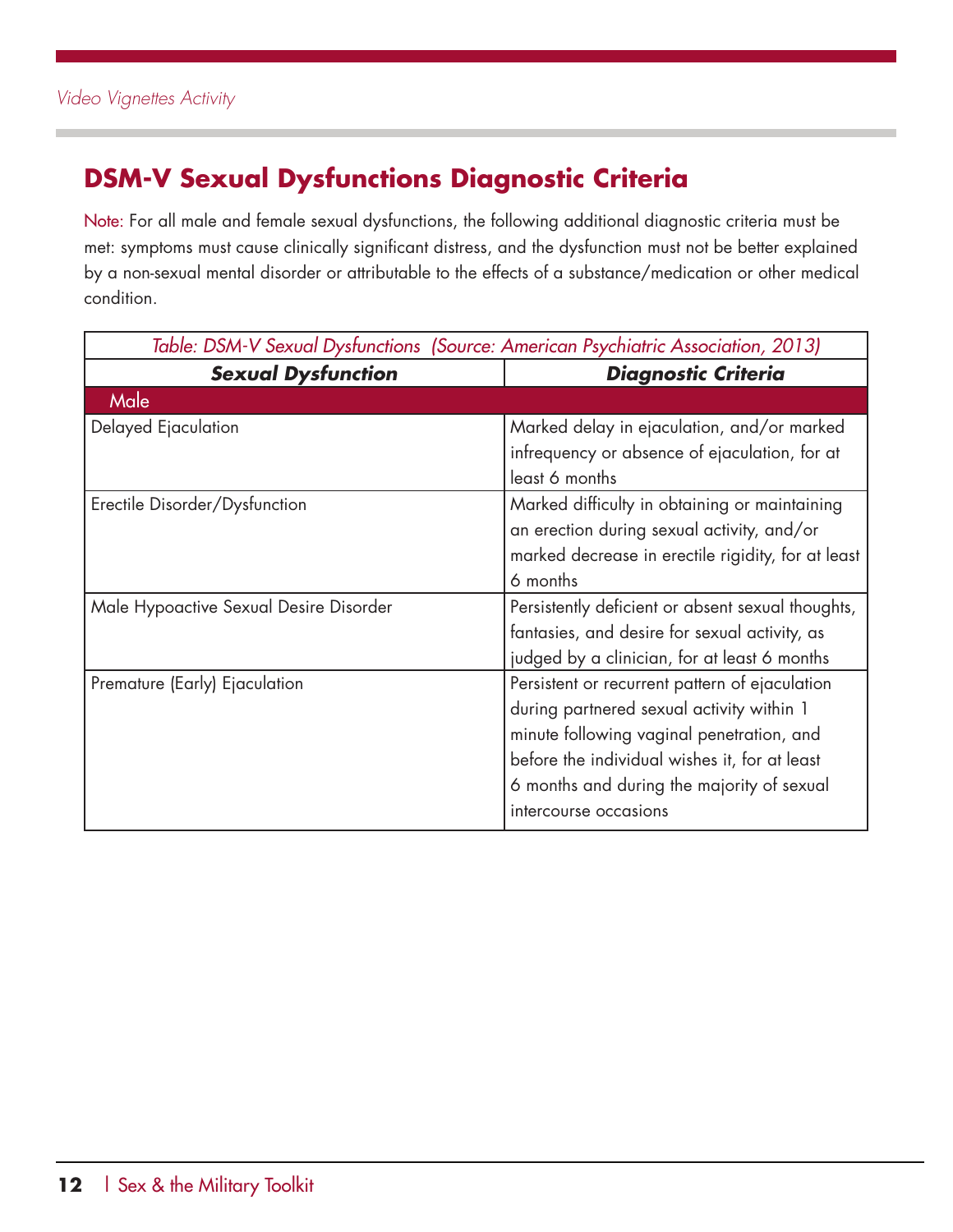i.

| Table: DSM-V Sexual Dysfunctions (Source: American Psychiatric Association, 2013) |                                                                                                                                         |
|-----------------------------------------------------------------------------------|-----------------------------------------------------------------------------------------------------------------------------------------|
| <b>Sexual Dysfunction</b>                                                         | <b>Diagnostic Criteria</b>                                                                                                              |
| Female                                                                            |                                                                                                                                         |
| Female Orgasmic Disorder                                                          | Marked delay in, infrequency in, or absence of<br>orgasm, and/or reduced intensity of orgasmic<br>sensations, for at least 6 months     |
| Female Sexual Interest/Arousal Disorder                                           | At least 3 of the following symptoms, resulting<br>in a lack or significantly reduced sexual<br>interest/arousal, for at least 6 months |
|                                                                                   | Absent/reduced interest in sexual activity                                                                                              |
|                                                                                   | Absent/reduced sexual thoughts or<br>fantasies                                                                                          |
|                                                                                   | No/reduced initiation of or reception to<br>sexual activity                                                                             |
|                                                                                   | Absent/reduced pleasure during sexual<br>activity                                                                                       |
|                                                                                   | Absent/reduced sexual arousal in response<br>to external sexual cues                                                                    |
|                                                                                   | Absent/reduced genital or non-genital<br>sensations during sexual activity                                                              |
| Genito-Pelvic Pain/Penetration Disorder                                           | Persistent or recurring difficulties, for at least 6<br>months, with at least one of the following:                                     |
|                                                                                   | Vaginal penetration during intercourse                                                                                                  |
|                                                                                   | Pain during intercourse                                                                                                                 |
|                                                                                   | Fear or anxiety about sexual pain                                                                                                       |
|                                                                                   | Tensing or tightening of the pelvic floor<br>muscles during attempted penetration                                                       |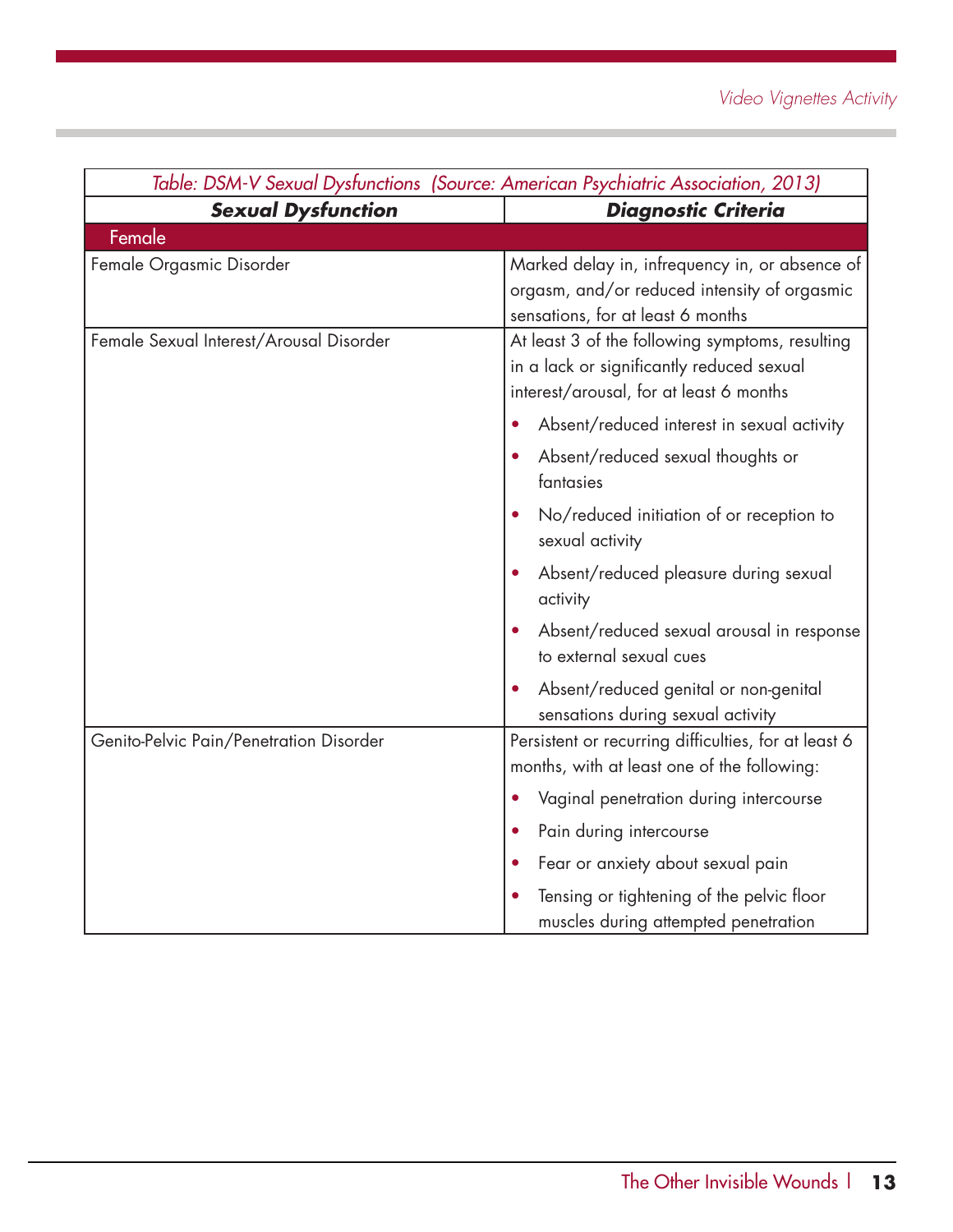| Table: DSM-V Sexual Dysfunctions (Source: American Psychiatric Association, 2013) |                                                                                                                       |
|-----------------------------------------------------------------------------------|-----------------------------------------------------------------------------------------------------------------------|
| <b>Sexual Dysfunction</b>                                                         | <b>Diagnostic Criteria</b>                                                                                            |
| Non-Gender Specific                                                               |                                                                                                                       |
| Substance/Medication-Induced Sexual Dysfunction                                   | A clinically significant disturbance of<br>sexual function                                                            |
|                                                                                   | Symptoms developed during or soon after<br>substance intoxication or withdrawal, or<br>after exposure to a medication |
|                                                                                   | The involved substance/medication is<br>capable of producing the symptoms of<br>sexual dysfunction                    |
|                                                                                   | The dysfunction is not better explained by<br>a sexual dysfunction that is not substance/<br>medication-induced       |
|                                                                                   | Symptoms cause clinically significant<br>distress                                                                     |
| Other Specified/Unspecified Sexual Dysfunction                                    | Symptoms characteristic of a sexual                                                                                   |
|                                                                                   | dysfunction that cause clinically significant                                                                         |
|                                                                                   | distress predominate, but do not meet full                                                                            |
|                                                                                   | criteria for any sexual dysfunction.                                                                                  |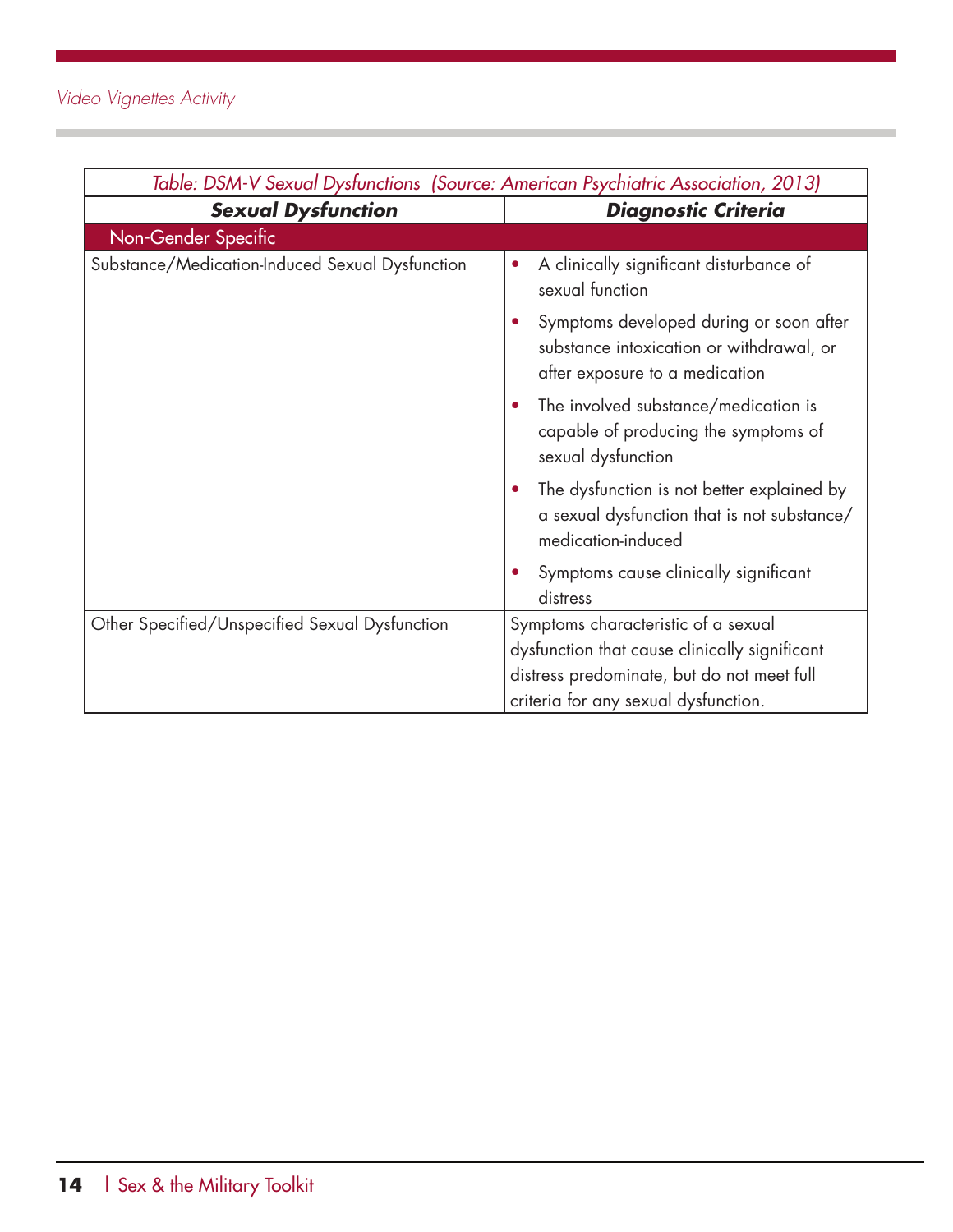# **Video Vignette: Jake**



### **Film Background**

In this film, Jake Roberts (22) has been seeing a clinician (social worker) once every three months through the VA (US Department of Veterans Affairs). He served 4 years in the US Marine Corps and recently separated from service as an E-3 (Lance Corporal). He did two tours of active duty, one in Iraq and one in Afghanistan. He has no physical injuries, but he suffers from severe PTSD. He is on anti-depressants, [i.e., selective serotonin reuptake inhibitors (SSRIs)] and other medications (e.g., Prazosin) prescribed by his doctor.

## **Watch**

http://vimeo.com/user12512400/sexandthemilitary-jake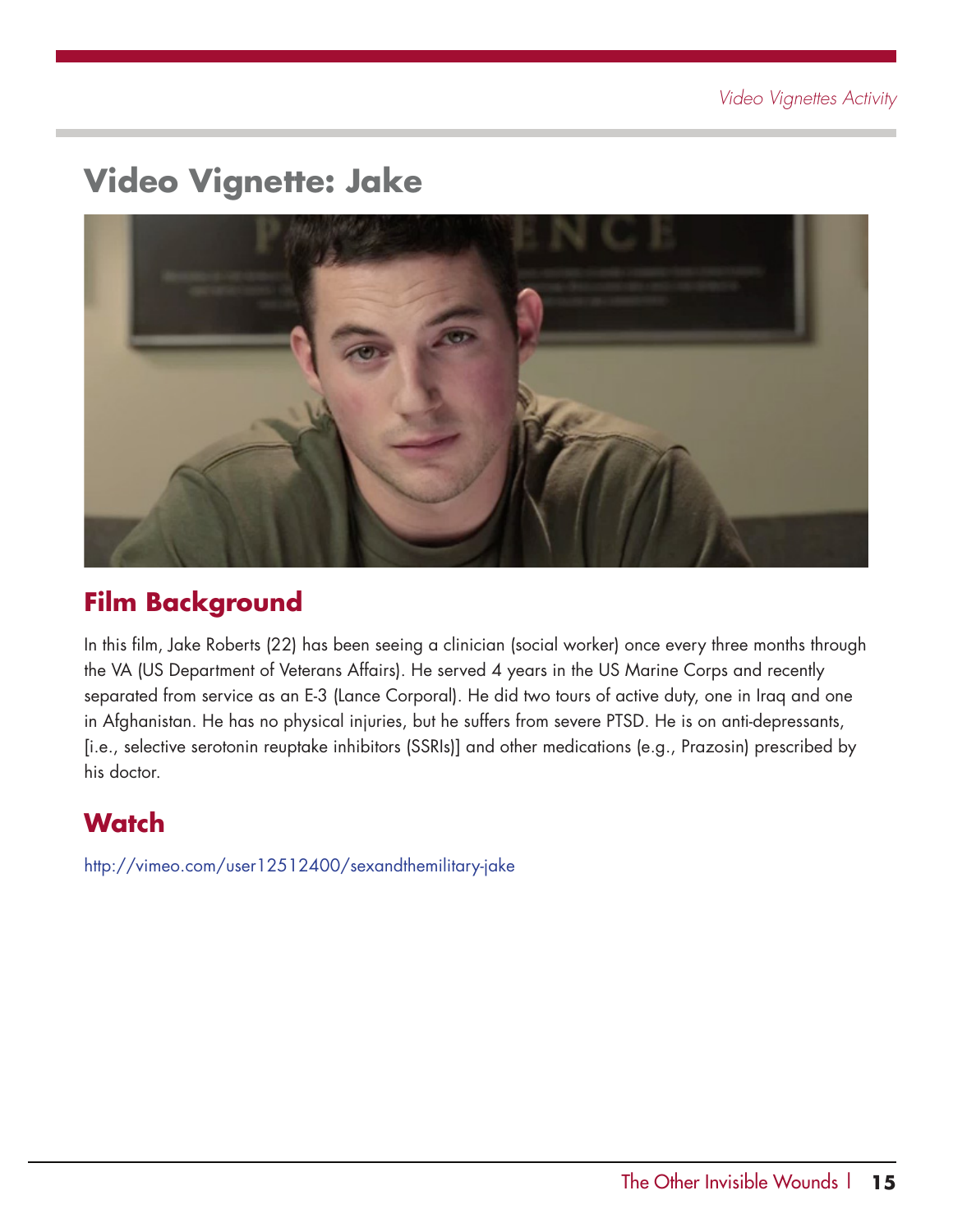# **Jake: Specific Dynamics**

#### **Now that you have watched the video, read the following for more information about Jake.**

Jake, a 22 year old veteran, is suffering from Posttraumatic Stress Disorder (PTSD). He is caught in the usual catch-22, where psychotropic medications are concerned. When he takes the medications, his nightmares remain under control but his sexual functioning becomes negatively affected. If he doesn't take the medication, he can function well sexually but the nightmares and other symptoms of PTSD interfere with his emotional relationships. Specifically, the medications are causing symptoms of erectile dysfunction (ED) and Jake's sense of masculinity is being challenged. He feels ashamed of his impaired sexual capacity, even denying something is wrong. As a Marine, and as a man, his masculine self-image is very important to him.

While sexual side effects of medications are well-documented in the literature, there are probably psychosocial factors contributing to Jake's diminished sexual abilities as well. We might even interpret the ED as a metaphor, reflecting Jake's impotence outside the bedroom as well as inside. We are made poignantly aware in this vignette of the difficulty Jake is having adjusting to civilian life. Unemployed and feeling

**As a Marine, and as a man, his masculine selfimage is very important to him.** 

overwhelmed, he is experiencing many transition challenges, despite the story he tells his clinician. The state of his life contributes to feelings of shame as evidenced by the fact that he isn't completely truthful with his therapist.

A hallmark of PTSD is isolation. We don't know what terrible things Jake experienced in the war but it is likely that he lost friends, witnessed atrocities, and sustained moral injuries. Thus, he is reluctant to form new relationships out of fear of losing these as well. We notice Jake's "short fuse," another characteristic of PTSD, where Jake is unable to regulate his affect, going from calm to rage in an instant.

#### **Proceed now to the thought questions for this vignette, beginning on the next page.**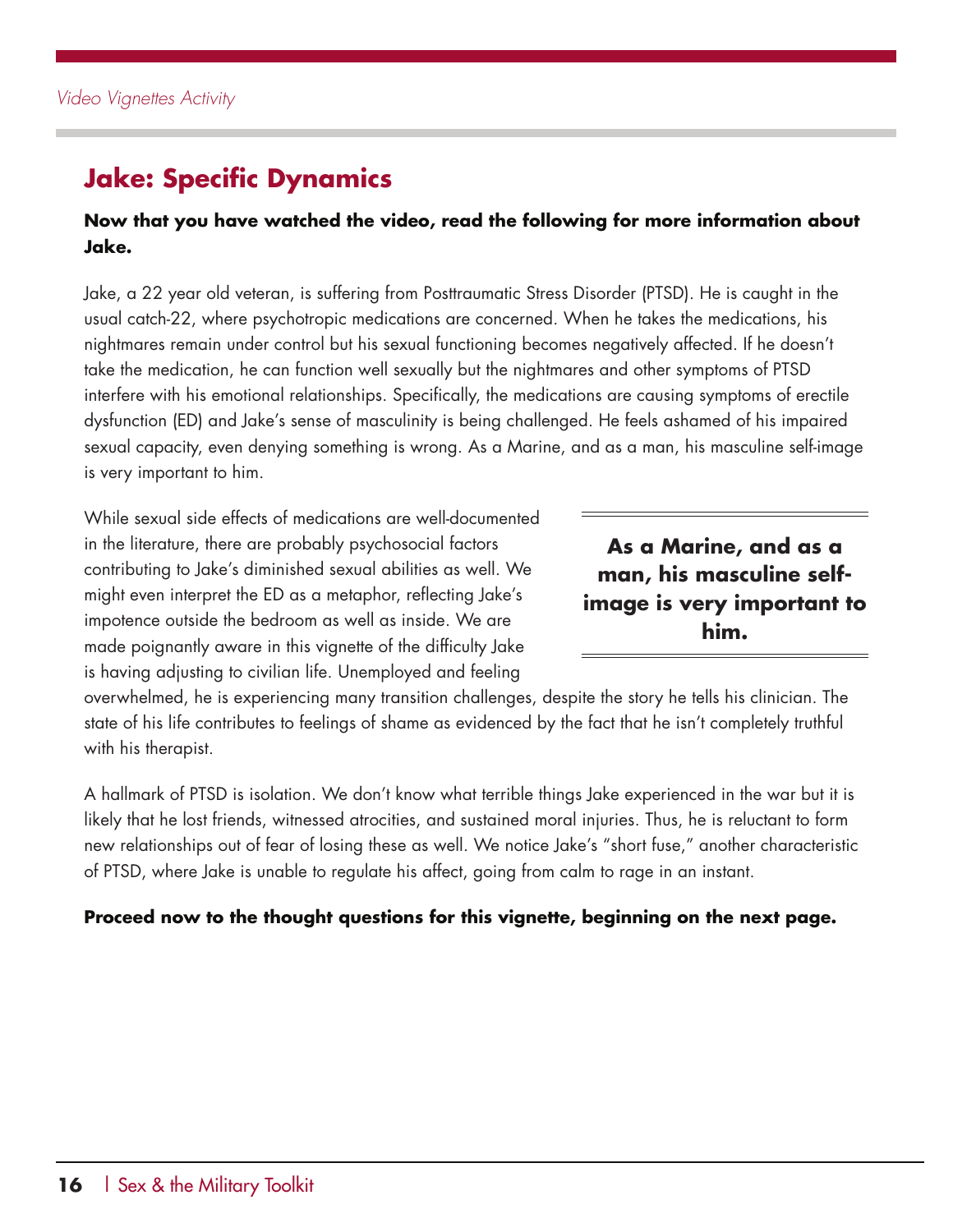## **Jake: Thought Questions**

For individuals: Reflect on the questions below and jot down your answers in the space provided.

For instructors: Instructors can pose the questions and discuss with their students as a group. A suggested follow-up activity is to work in pairs/small groups, assigning the roles of client(s) and clinician to role play the next scene. **What would happen next in the client/patient interaction at the point the video vignette ends?**

1. Thinking of your scope of practice, how would you address the medication issue?

2. How can you understand Jake's anger and his reaction to his injuries beyond what is shown in the film, given his military experiences?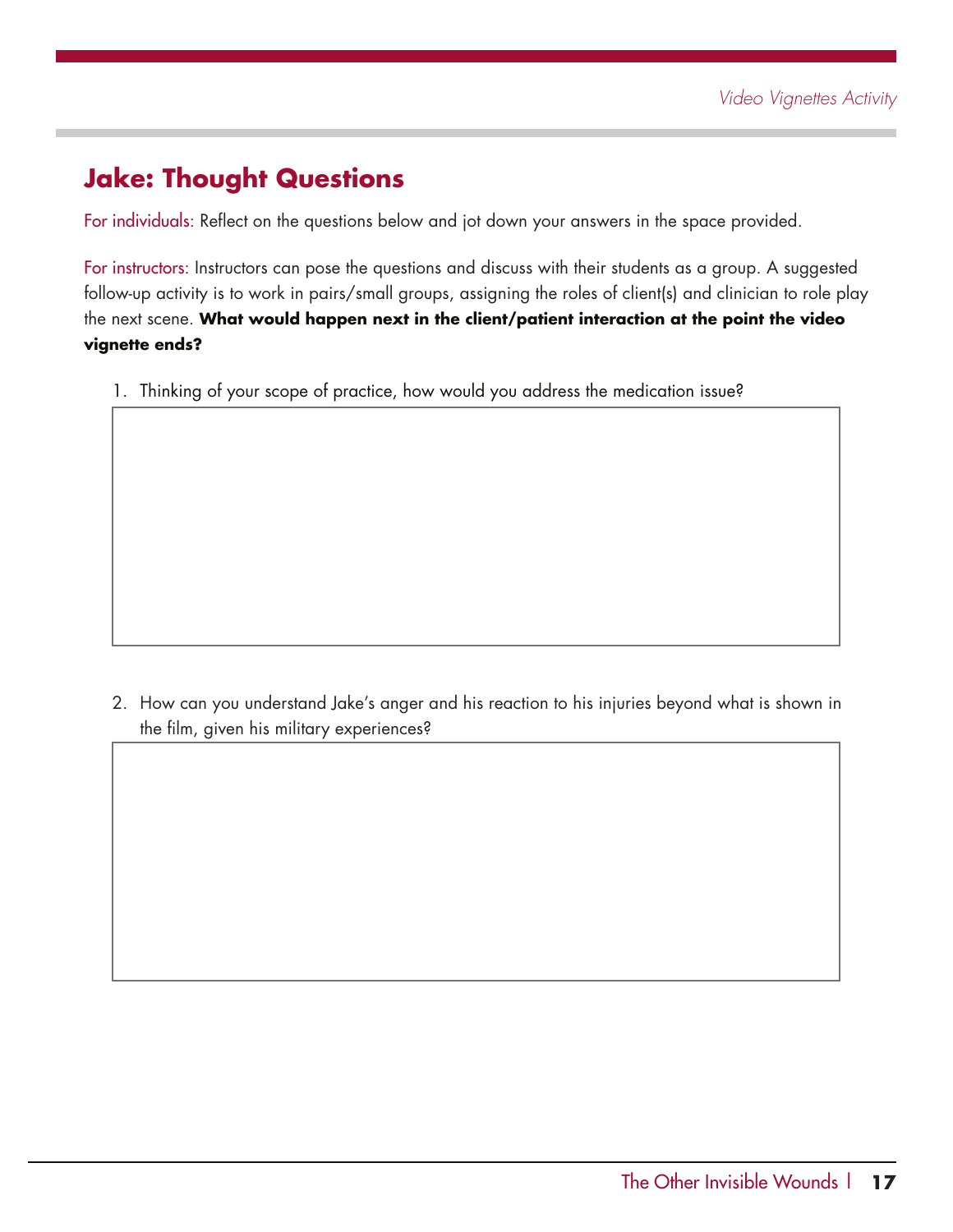3. What characteristics of combat-related PTSD do you see in the film?

4. What interventions would you consider in treating Jake? (The *Intervention Strategies* information included in this toolkit can assist you in your answer.)

5. What are some of the challenges Jake faces as he moves forward with his life after military service?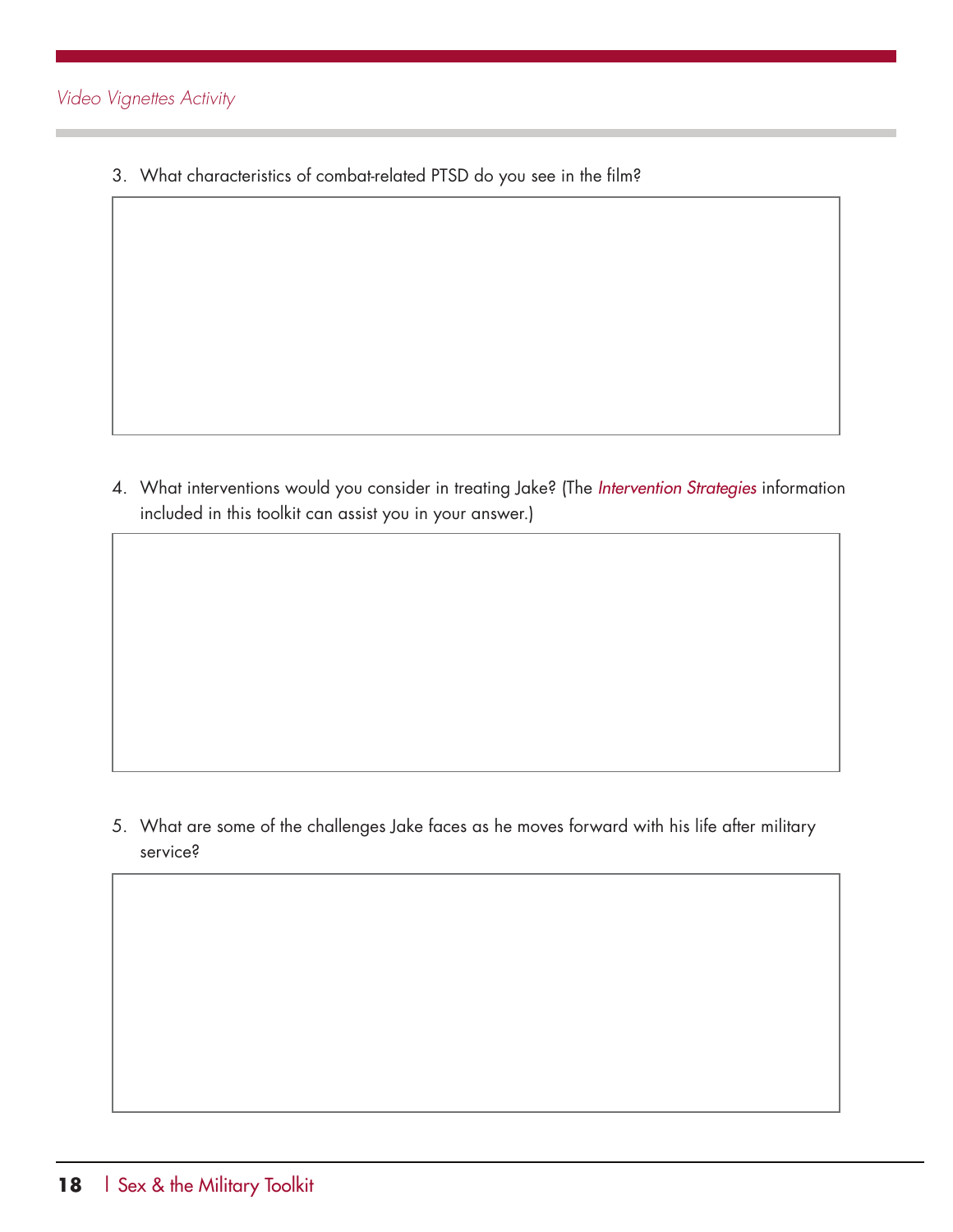6. Would Jake qualify for a diagnosis of *Erectile Dysfunction* and why or why not?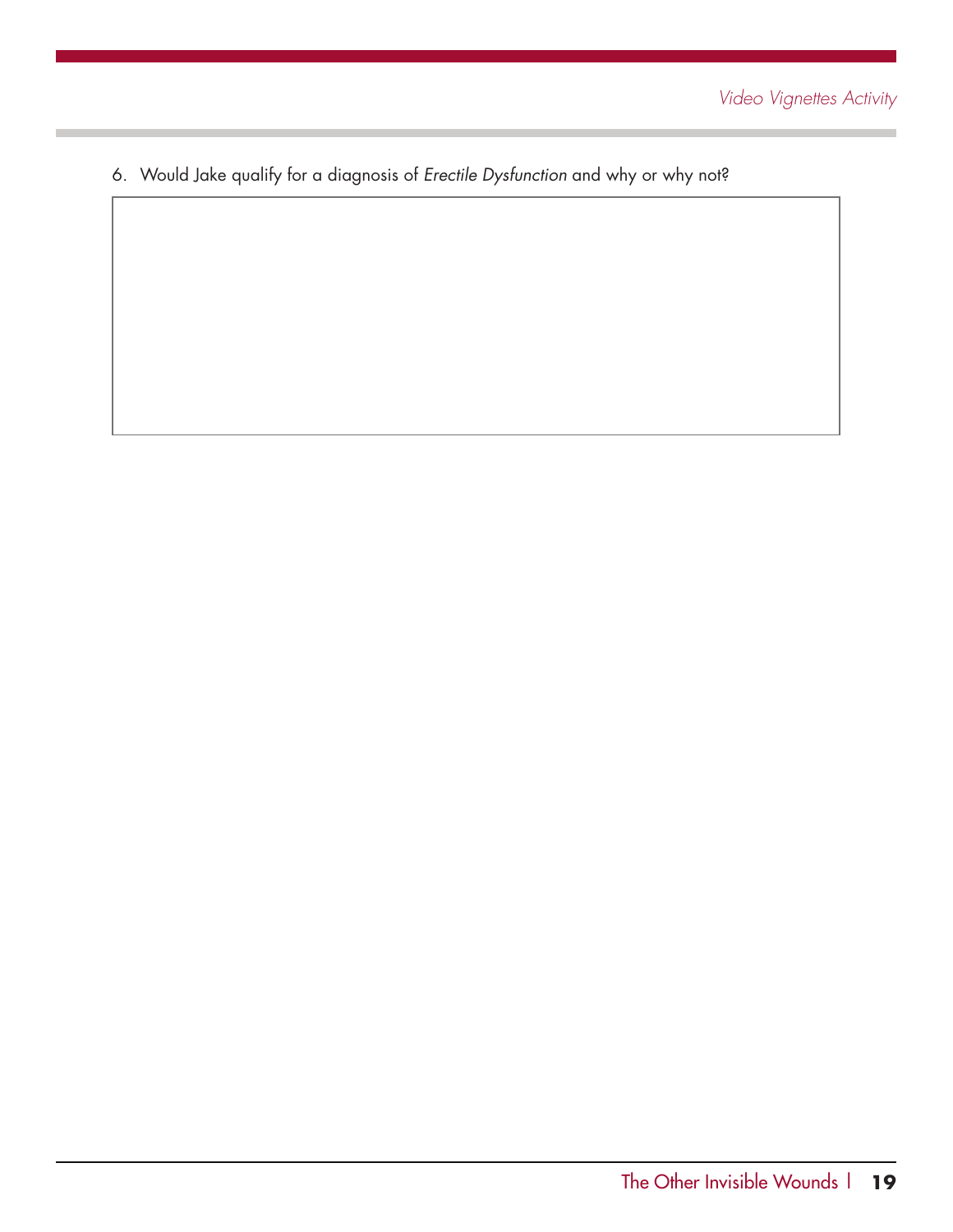*This page intentionally left blank.*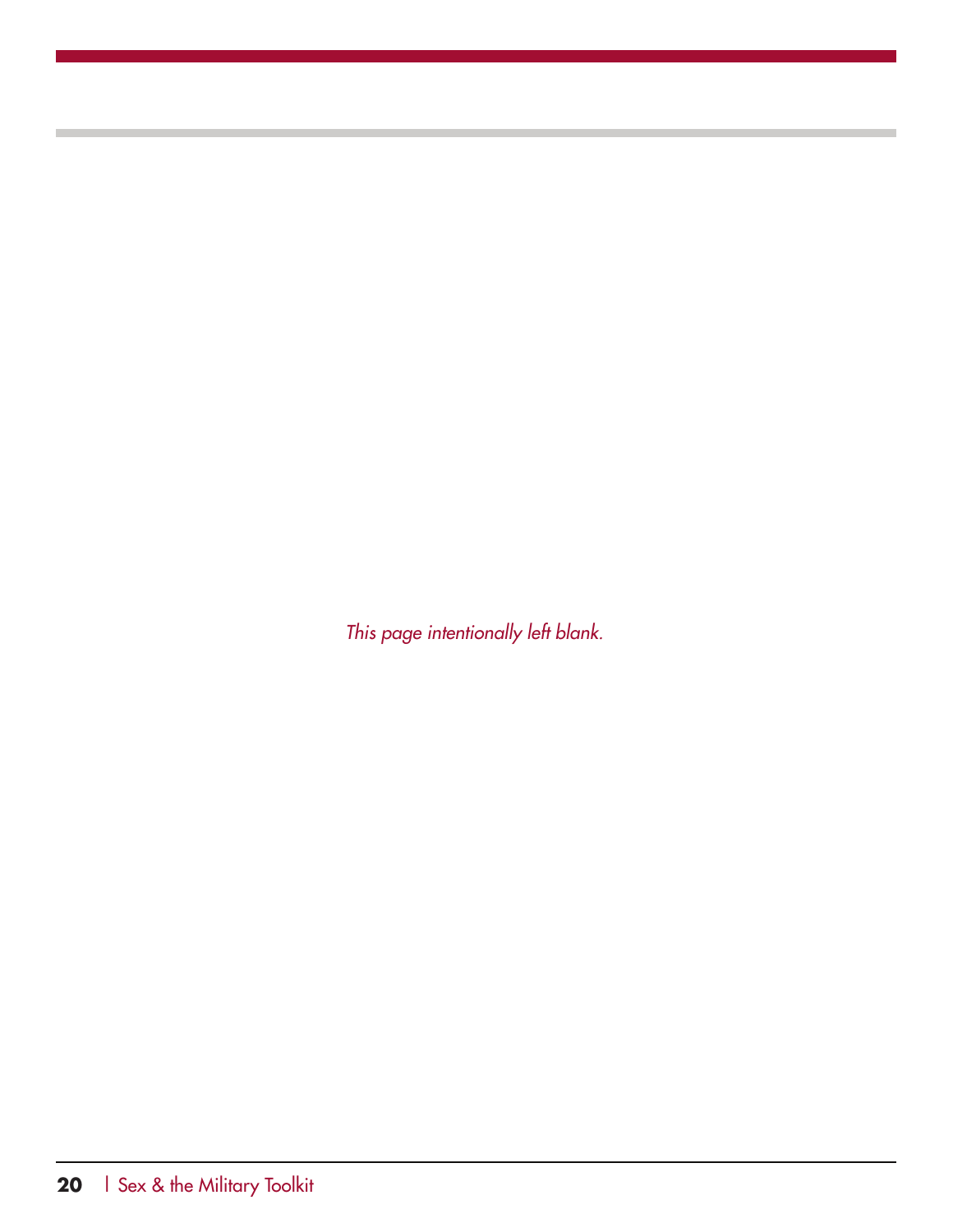#### **Jake: Answers for Thought Questions**

Following are answers, feedback, and suggestions for the thought questions relevant to Jake.

#### 1. *Thinking of your scope of practice, how would you address the medication issue?*

Your discipline will determine how you would address this issue. Only MDs and prescribing PhDs will be able to give advice on types of medication, dosages, and other specifics. The role of the non-prescribing clinician is to provide the empathy and support the client needs as he/she adjusts to the medication and deals with the various side effects, often suggesting non-medical coping strategies. Support during this time of adjustment is essential as the compliance rate goes down when people get frustrated with the side effects (as we saw with Jake). Because it is often the clinician rather than the prescribing physician who sees the client more frequently, he/she is often the first person to become aware of these negative side effects; this information should be conveyed to the physician immediately. Sometimes a medication with toxic side effects can be changed to one that is more benign. Certain clients might feel a sense of empowerment if they are encouraged to educate themselves and self-advocate, so this could be another potential approach as a non-prescribing clinician.

#### 2. *How can you understand Jake's anger and his reaction to his injuries beyond what is shown in the film, given his military experiences?*

Jake's anger is multi-determined. He is understandably angry at having to sacrifice good sexual functioning for better mental health. Additionally, he may be angry about events in the military, or in his previous life, experiences that may be compounding his PTSD. There is any number of other possibilities which would need to be explored, such as whether or not he feels he is being treated fairly by the VA or whether he lost a partner while he was deployed. His statement, "This is not what I signed up for," could also be a reflection of anger he may have towards himself. The clinician should remember that anger is often a cover up for more vulnerable feelings, in this case embarrassment, shame, dependency, longing, powerlessness, and anxiety. Getting to these feelings, under the defense of anger, would help to heal Jake's invisible wounds. It would also be important to look at Jake's level of understanding of his PTSD, and consider that he may be feeling angry because he doesn't understand it as well as he could. Specific to his sexuality, he is likely feeling as though he has lost his manhood because he can't "control" himself and/or be sexual while he is on this particular cocktail of medications. At this developmental stage, it is often a time when young men may be experimenting with different women and/or having a variety of sexual partners, and Jake may feel angry because it is much more complicated for him.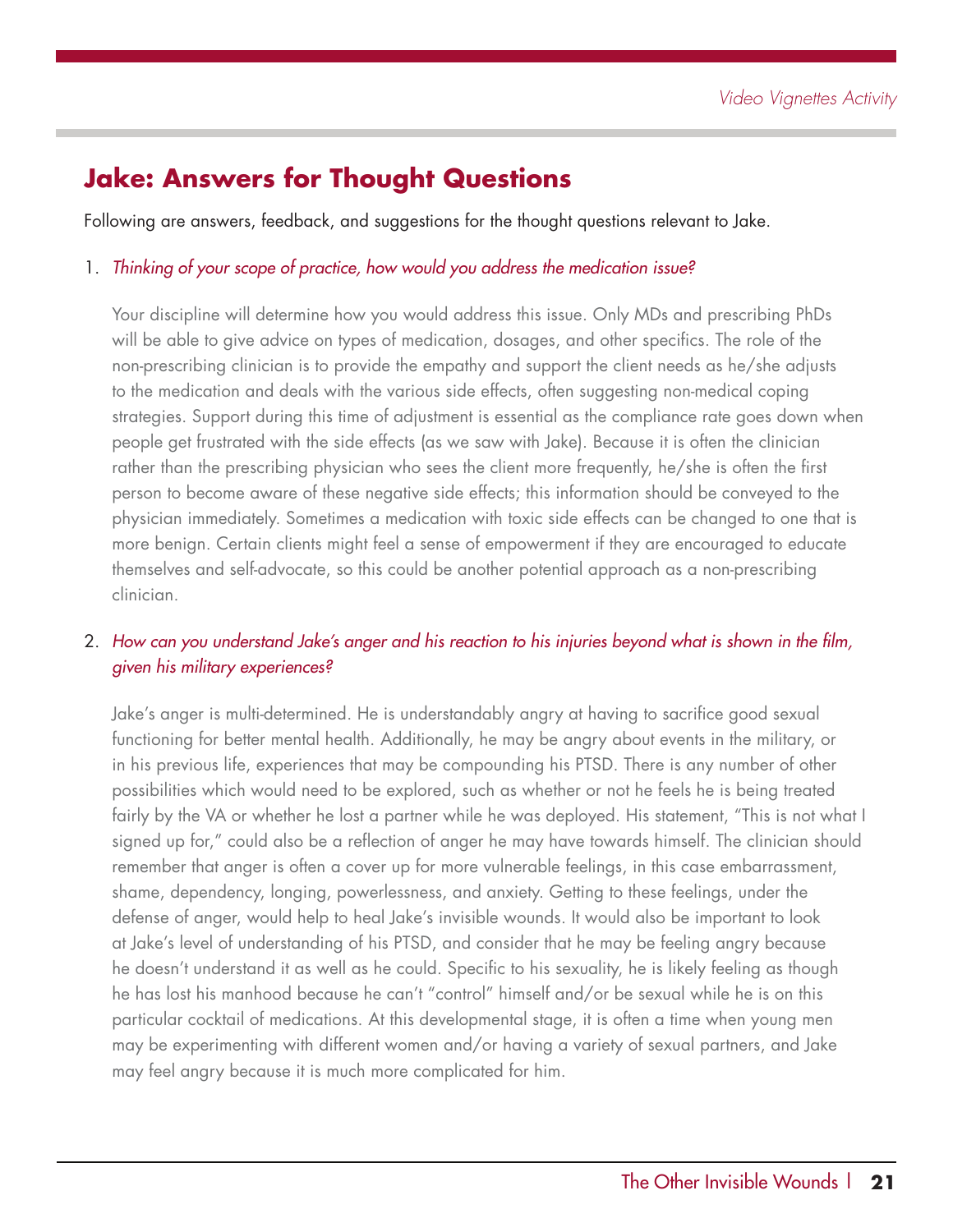#### 3. *What characteristics of combat-related PTSD do you see in the film?*

In the film, Jake shows the following criteria for PTSD:

- Intrusive symptoms (e.g., Jake's nightmares) which are related to his experiences in combat
- Arousal and reactivity (e.g., Jake's aggression, irritability)

#### 4. *What interventions would you consider in treating Jake? (The Intervention Strategies information, included in this toolkit, can assist you in your answer.)*

Interventions to consider in treating Jake would need to include physical as well as psychosocial components, as PTSD is first and foremost a body reaction. There is a high sympathetic response and probably a high parasympathetic response, resulting in some of the above-mentioned symptoms and lack of ability to regulate his affect. Therefore, interventions that address physical reactions are indicated, such as anxiolytics to reduce anxiety.

Jake can utilize anything that helps with affect regulation, such as meditation, relaxation exercises, listening to music, dancing, or prayer. He can be taught to take breaks when he feels his adrenaline rising by walking away or counting to ten. These are delay tactics that have been found to help contain a highly reactive stress response.

It should also be noted that the sexual side effects of medications can often be minimized with: (a) a sensitive partner; (b) anxiety-reducing interventions, since the more worried the person is about failure in a sexual encounter, the more likely it is to happen; (c) taking more time for sexual stimulation and arousal, rather than rushing into intercourse; (d) patience for adjusting to side effects sexually; and (e) client education.

There are also specific evidence-based practices (EBPs) addressing PTSD such as Acceptance and Commitment Therapy (ACT) and Trauma-Focused Cognitive Behavioral Therapy (TF-CBT), as well as Cognitive Processing Therapy (CPT) and Prolonged Exposure, which have been effective in reducing PTSD symptoms in military populations.

Continued monitoring by an M.D. or prescribing Ph.D. is of course essential.

Other interventions can be chosen from the Intervention Strategies document included in this toolkit.

#### 5. *What are some of the challenges Jake faces as he moves forward with his life after military service?*

Jake will need to work through the trauma that precipitated his PTSD and learn to manage the symptoms in order to move forward and have a satisfying life. Specifically, at the moment he will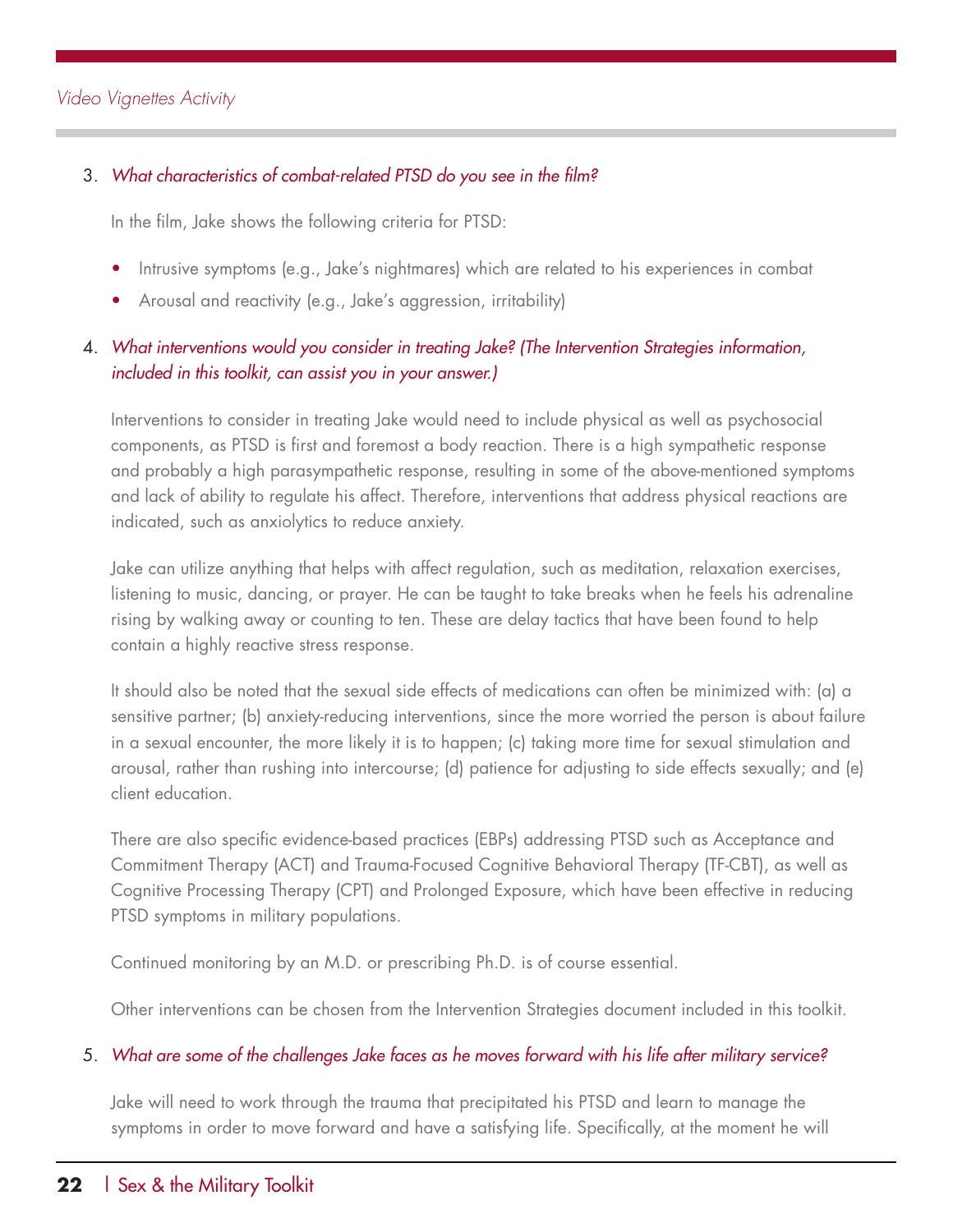need to find a way to balance his need for medications, which are managing his nightmares and intrusive thoughts, with his ability to function sexually. Jake will also have to work at further integrating into civilian life as he appears to be prone to isolation. Additionally, it will be important for Jake to continue to discuss his feelings, thoughts, and experiences with his therapist (and ideally with other people in his support system), so that he has less of a tendency to build up frustration and anger, or to displace anger onto others. Because he feels he "can't get close to people," he may be inclined to shield himself from others and any emotional attachments.

#### 6. *Would Jake qualify for a diagnosis of Erectile Dysfunction and why or why not?*

No, Jake would not quality for a diagnosis of Erectile Dysfunction. Criteria D of DSM-V states "The sexual dysfunction is not … attributable to the effects of a substance/medication or another medical condition" (APA, 2013, pp. 426). We can assume that Jake's erectile difficulties are secondary to his medication. Aside from PTSD, the most appropriate diagnosis would probably be Substance/ Medication-Induced Sexual Dysfunction (APA, 2013, pp. 446).v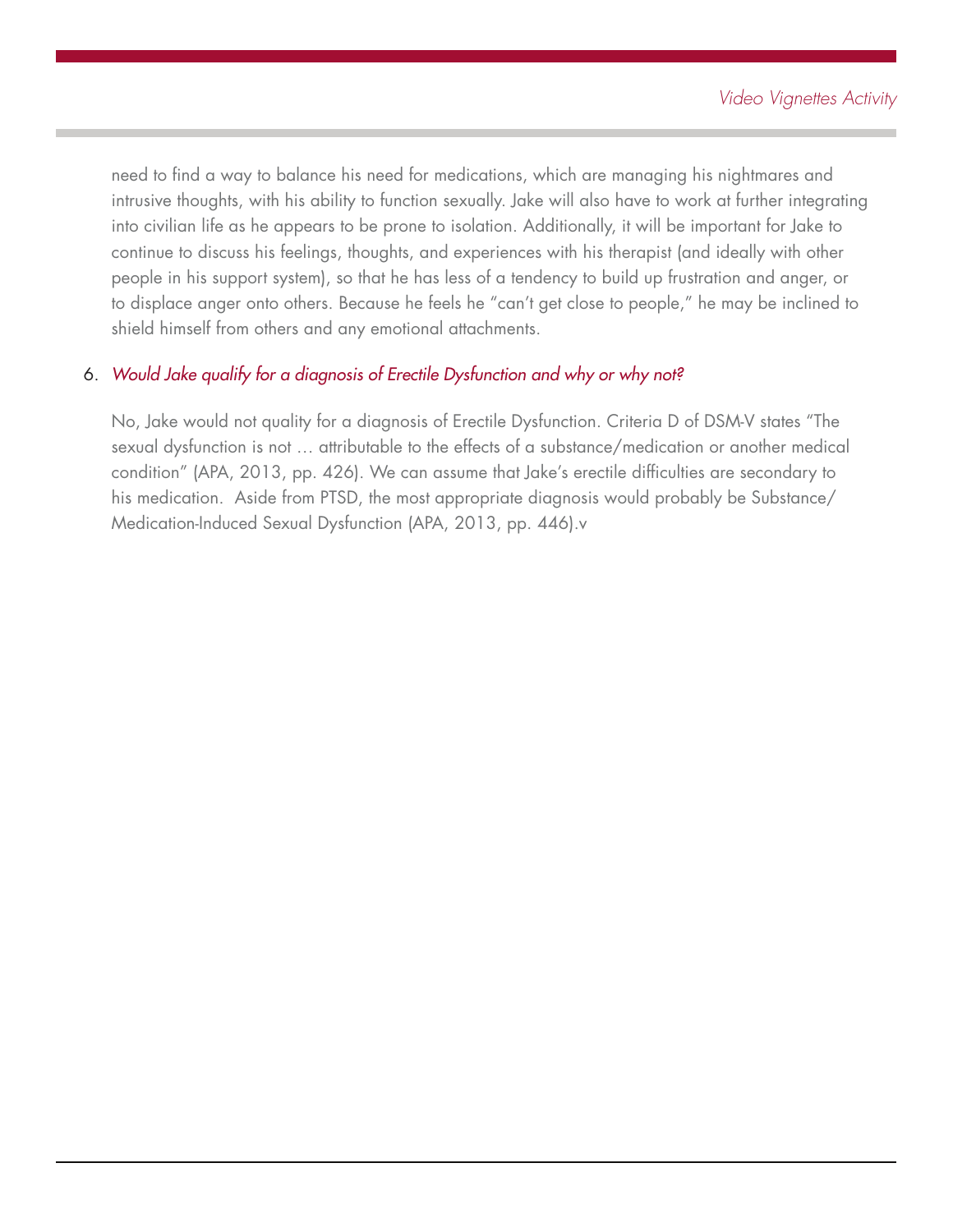# **Jake: Research Behind the Vignette**

- Approximately 80% of veterans with PTSD also suffer from sexual functioning problems (Cosgrove et al., 2002; Letourneau et al., 1997).
- PTSD can significantly increase the risk of sexual functioning problems by up to 30 times (Wilcox et al., 2014).
- The medication used to treat PTSD and depression, particularly selective serotonin reuptake inhibitors (SSRIs), presents a greater risk for sexual functioning problems compared to patients who are untreated, specifically by contributing to erectile dysfunction, lower sexual desire, and orgasmic difficulties (Bonierbale & Tignol, 2003; Rosen et al., 1999).
- The only two medications that are approved by the Food and Drug Administration for PTSD are SSRIs sertraline (Zoloft) and paroxetine (Paxil) (Brady et al., 2000; Marshall, Beebe, Oldham, & Zaninelli, 2001).
- Research indicates that 52-65% of adult men with erectile dysfunction reported that their erectile dysfunction prevented them from forming new relationships (Guest & Gupta, 2002).
- For young men who attach their personal identity and sexuality to sexual potency and performance, sexual functioning difficulties can negatively impact feelings of masculinity, self-esteem, and self-confidence. This may be especially true for younger men (Althof, 2002; De Silva, 2001; Guest & Gupta, 2002).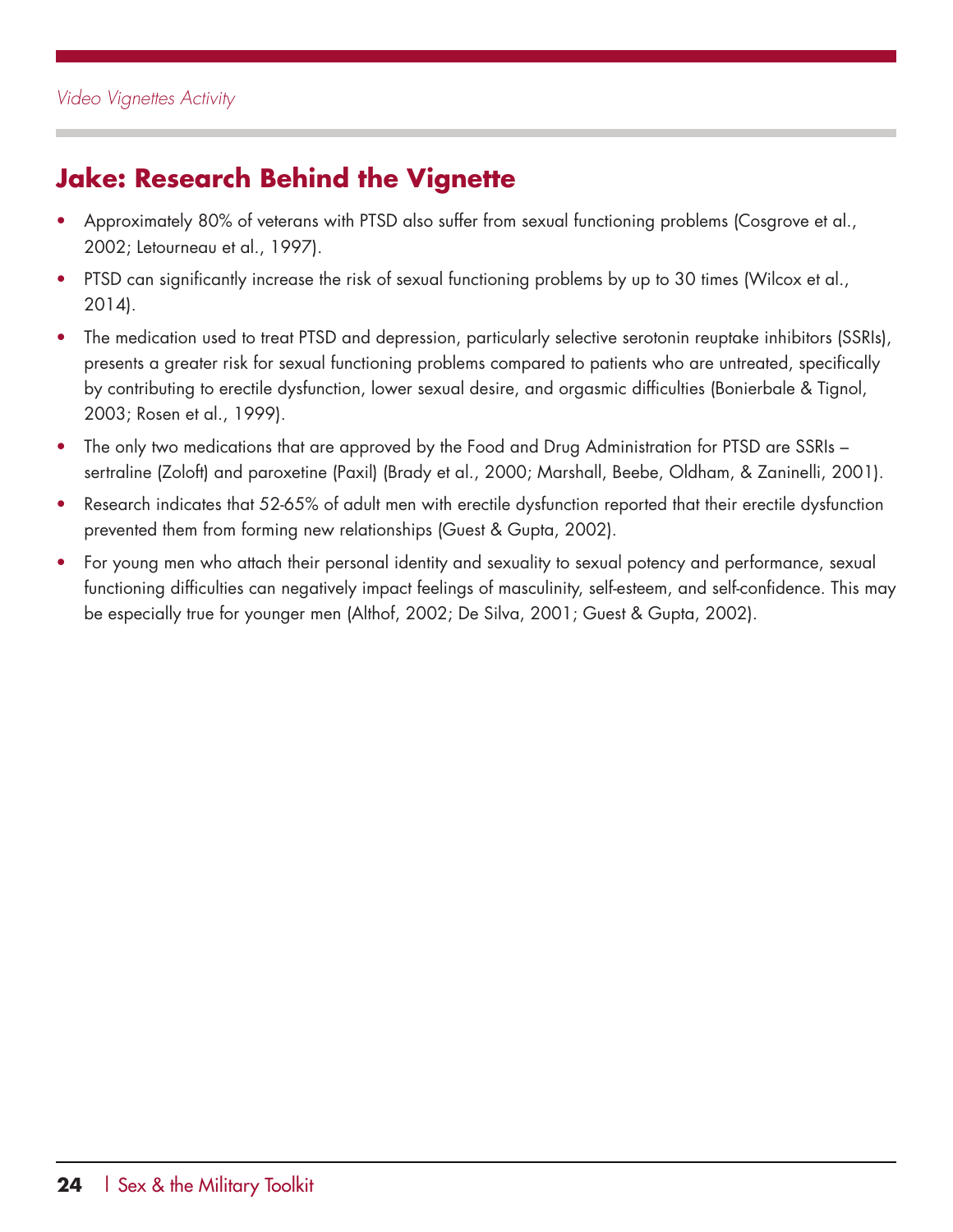# **Video Vignette: Grace**



#### **Film Background**

In this film, Grace Taylor (31) has been home from deployment for 3 weeks. She is still active duty, but has been on block leave. Grace is an Air Force officer serving as an Arabic linguist. Last year during a deployment, she was en route to a village on foot when her translator stepped on an Improvised Explosive Device (IED). She was several dozen yards behind and slightly uphill, but the blast still hit her hard. She has been with her partner, Claire (31), since they met in college nine years ago. Grace and Claire had seen a couples' therapist (social worker) prior to Grace's deployment, and this is the first session since Grace returned home.

## **Watch**

https://vimeo.com/user12512400/sexandthemilitary-grace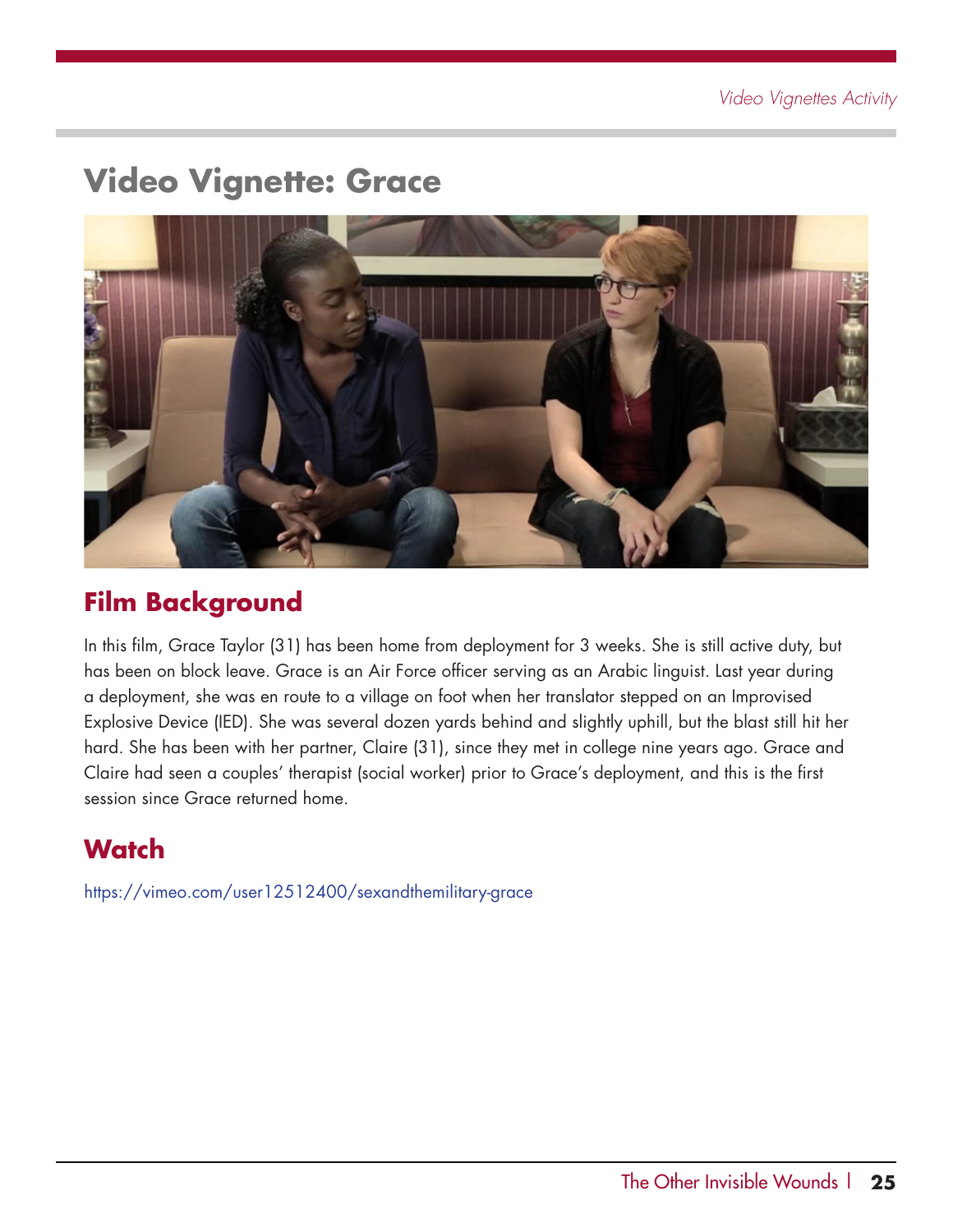## **Grace: Specific Dynamics**

#### **Now that you have watched the video, read the following for more information about Grace.**

This case revolves around body image issues, although they cannot be completely separated from the effects of trauma. Grace, a 31 year old Air Force officer, has sustained scars as the result of an IED blast. Her partner of nine years, Claire, is thrilled to have her home but Grace is having a hard time with the reunification. Not only have Grace's legs been scarred, but her psyche has as well. As Freud

#### **Not having been able to live up to her own ideals she feels a sense of shame, resulting in her desire to withdraw and hide.**

(1923/1960) said, "The ego is first and foremost a body ego." Thus, the visible scars are also the external manifestation of internal wounds. Grace's self-image as a strong, invulnerable woman has been shattered as she came face-to-face with her mortality. Grace projects onto Claire (and the world in general) the disgust she feels about her vulnerability in

the form of the scars that are visible. She shies away from the physical intimacy she used to enjoy as she feels undesirable, like "damaged goods." This narcissistic injury is also resulting in narcissistic rage which Grace seems to be turning on herself, punishing herself by denying herself pleasure. She appears to be having orgasmic difficulties at this point as she is "in her head," pre-occupied with negative thoughts and feelings, unable to relax and enjoy being pleasured.

We also want to remember that Grace has been inculcated with the military "warrior" ethos. The physical injuries she sustained pierce the facade of invulnerability. Not having been able to live up to her own ideals she feels a sense of shame, resulting in her desire to withdraw and hide. Additionally, she exhibits characteristics reminiscent of those who have experienced trauma (e.g., irritability). Whether or not she meets full criteria for Posttraumatic Stress Disorder (PTSD) is not apparent from the film.

#### **Proceed now to the thought questions for this vignette, beginning on the next page.**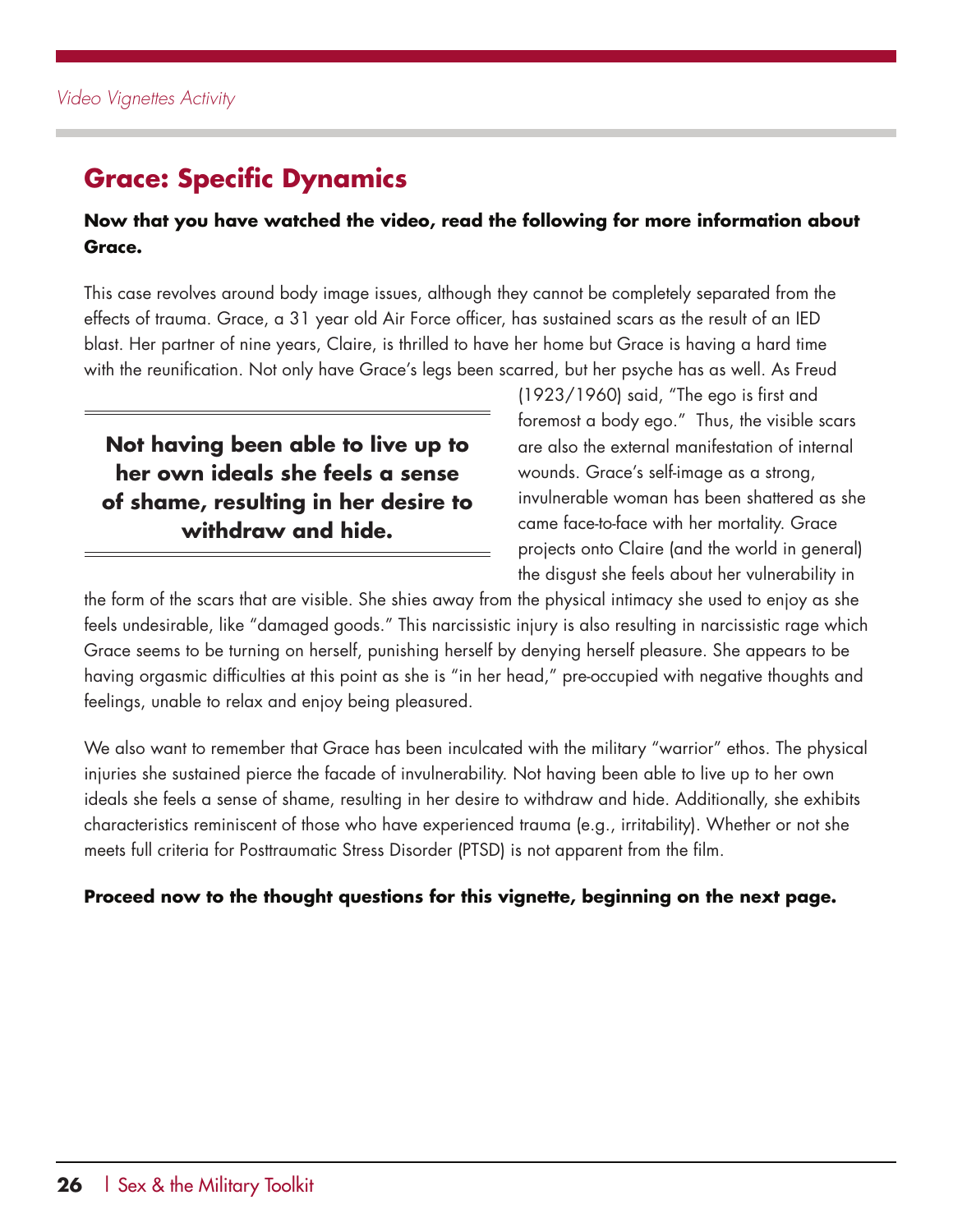## **Grace: Thought Questions**

For individuals: Reflect on the questions below and jot down your answers in the space provided.

For instructors: Instructors can pose the questions and discuss with their students as a group. A suggested follow-up activity is to work in pairs/small groups, assigning the roles of client(s) and clinician to role play the next scene. **What would happen next in the client/patient interaction at the point the video vignette ends?**

1. What clinical issues depicted in the video should be a focus of treatment and how do these relate to her military service?

2. What do you think of Claire's reaction to Grace's injuries and reluctance to wear a bikini? Include evidence for your answer.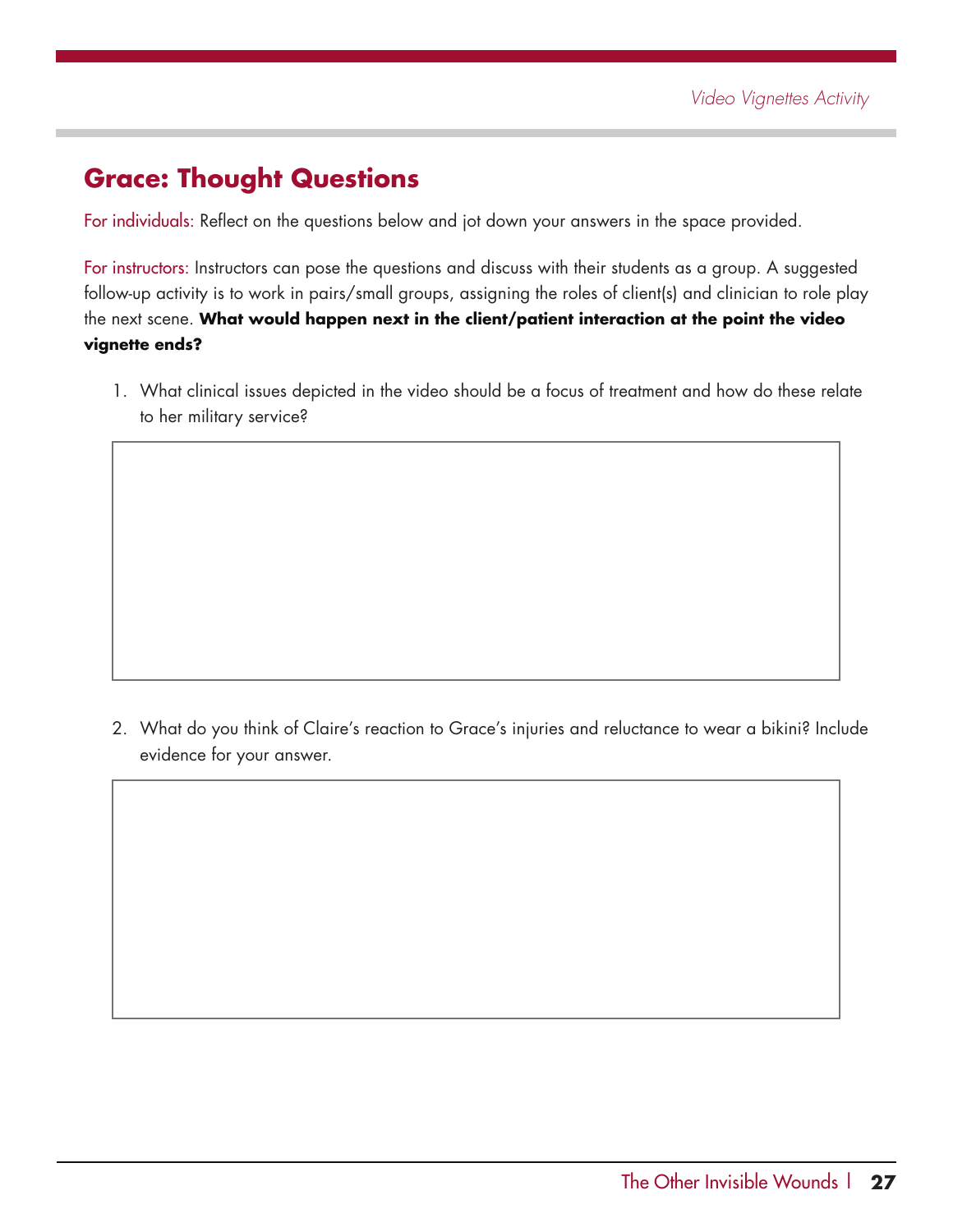3. What strengths and limitations can you see in this couple's relationship?

4. What interventions would you consider in helping this couple as they deal with the challenges associated with a combat-related injury? (The *Intervention Strategies* information included in this toolkit can assist you in your answer.)

5. What are some of the challenges this couple might face going forward given Grace's military experiences?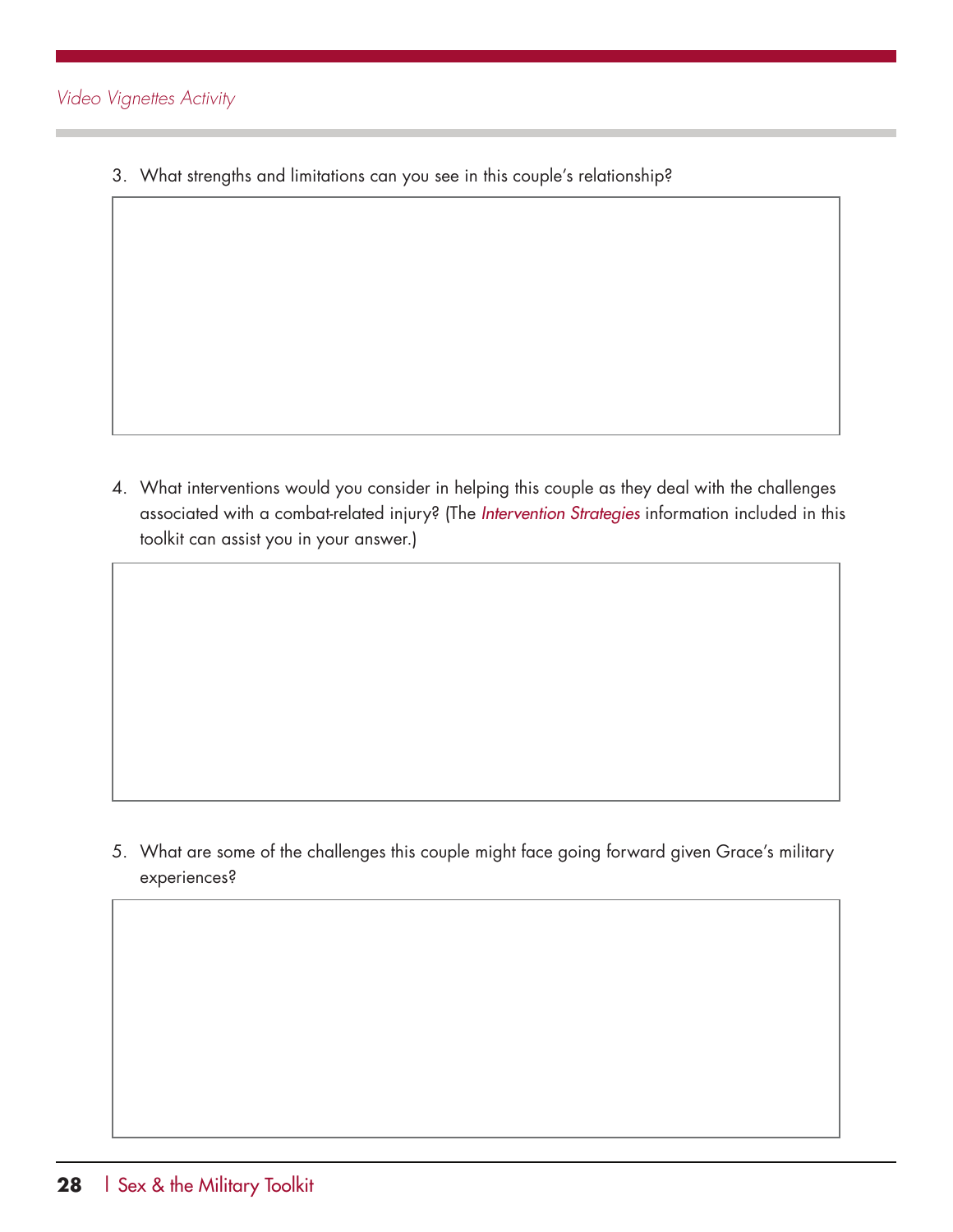6. What are some factors unique to this couple that might be different from other couples with the same clinical issues? And, how would you address those factors?

7. Would Grace qualify for Female *Sexual Interest/Arousal Disorder* or *Female Orgasmic Disorder*? Please provide your rationale.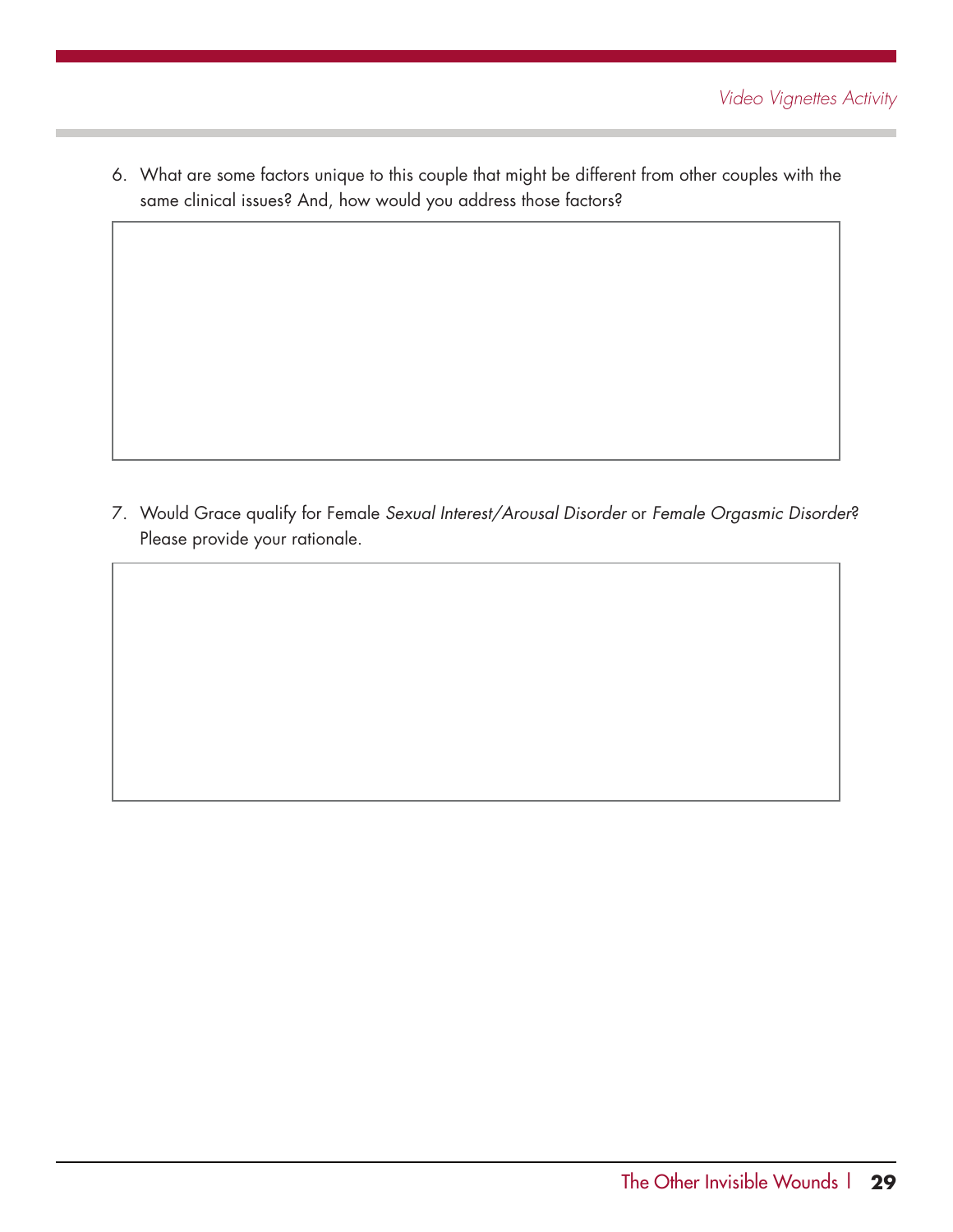*This page intentionally left blank.*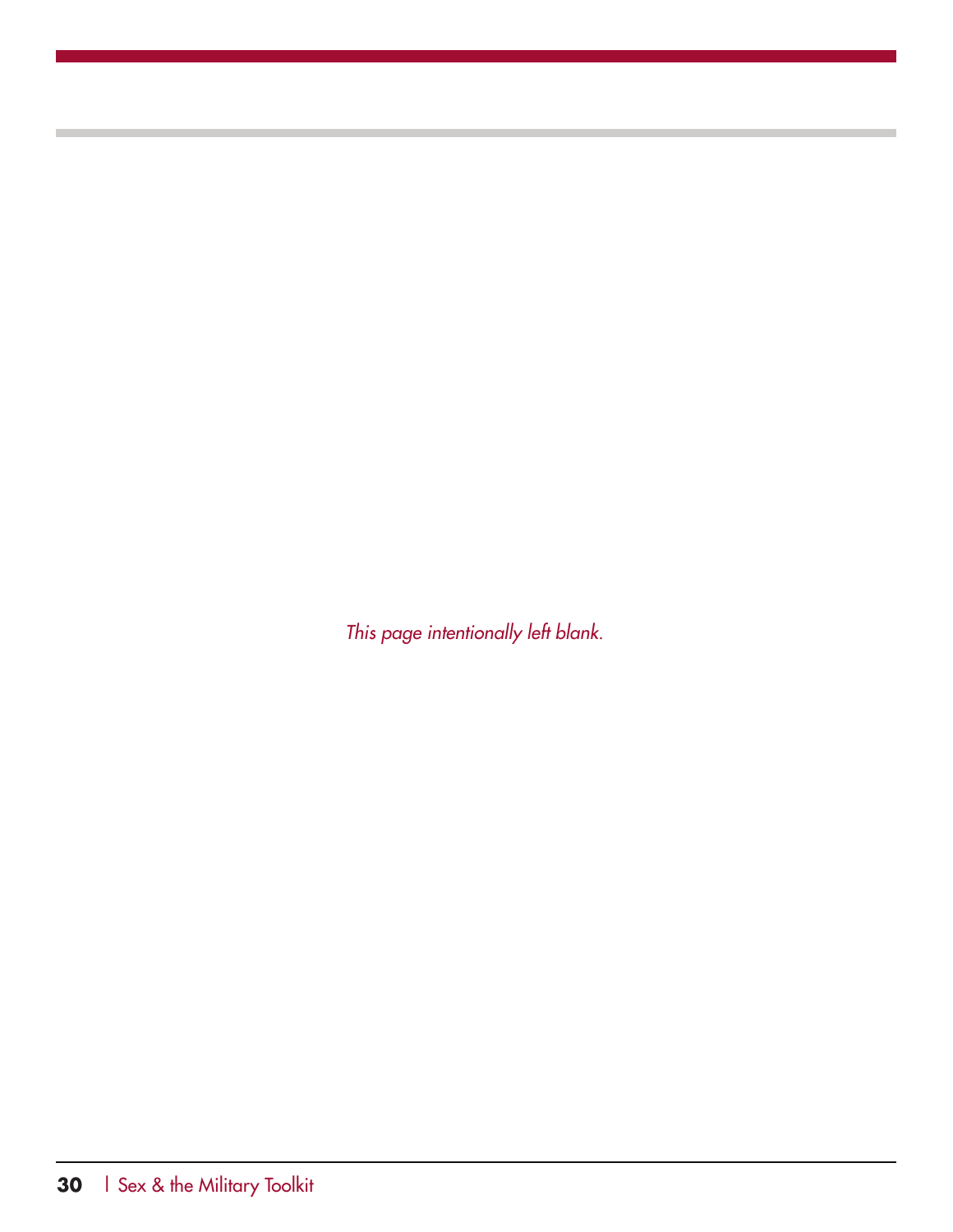## **Grace: Answers for Thought Questions**

Following are answers, feedback, and suggestions for the thought questions relevant to Grace.

#### 1. *What clinical issues depicted in the video should be a focus of treatment and how do these relate to her military service?*

Grace's body image issues take center stage in this vignette and are a direct result of her combat experiences while in service in the military. She is clearly depressed and possibly suffering from PTSD. Her sadness reflects her grief and sense of loss. She is mourning the loss of the body she once knew, a body to be envied according to Claire. The sight of her scars might act as a trigger for Grace, stimulating memories of the traumatic events she experienced in combat.

#### 2. *What do you think of Claire's reaction to Grace's injuries and reluctance to wear a bikini? Include evidence for your answer.*

Claire does not appear to be sensitive to Grace or realistic about her situation. Her comment that "she's been home for three weeks" indicates an unrealistic timeframe for adjusting to civilian life. Her statement that Grace "should be happy she's home" also indicates an insensitivity to what Grace went through and the damage to her body and spirit. Her comment, "This isn't how we handle things," also shows a resistance or lack of awareness as to the drastic change she/they have experienced since Grace's injury. Claire is also oblivious to Grace's embarrassment about her legs; rather than being empathic and understanding the depth of Grace's grief, she pressures Grace into exposing her wounds. Claire might also be avoiding the reality that her partner's body looks different, and could be having a number of her own feelings (e.g., she might find her less attractive, be feeling guilty or angry, or even have some relief that her partner isn't "perfect" anymore). It appears that Claire continues to deflect and to function from a place of avoidance and denial throughout the clip. It is evident that Grace, as a result, doesn't feel safe and understood by Claire.

#### 3. *What strengths and limitations can you see in this couple's relationship?*

It appears that this was a loving couple and that the relationship was basically good since it has lasted nine years. They appear to have had good communication skills up to this point, as Claire states that talking to each other is how they've solved their problems in the past. Claire does appear as if she is trying to connect, to "stay positive," and to help Grace "snap out of it" or see the light at the end of the tunnel. They were able to plan a get-away together — this can be seen as a first step, even though they didn't follow through. Grace does show signs, periodically, of opening up to Claire and not shutting her down.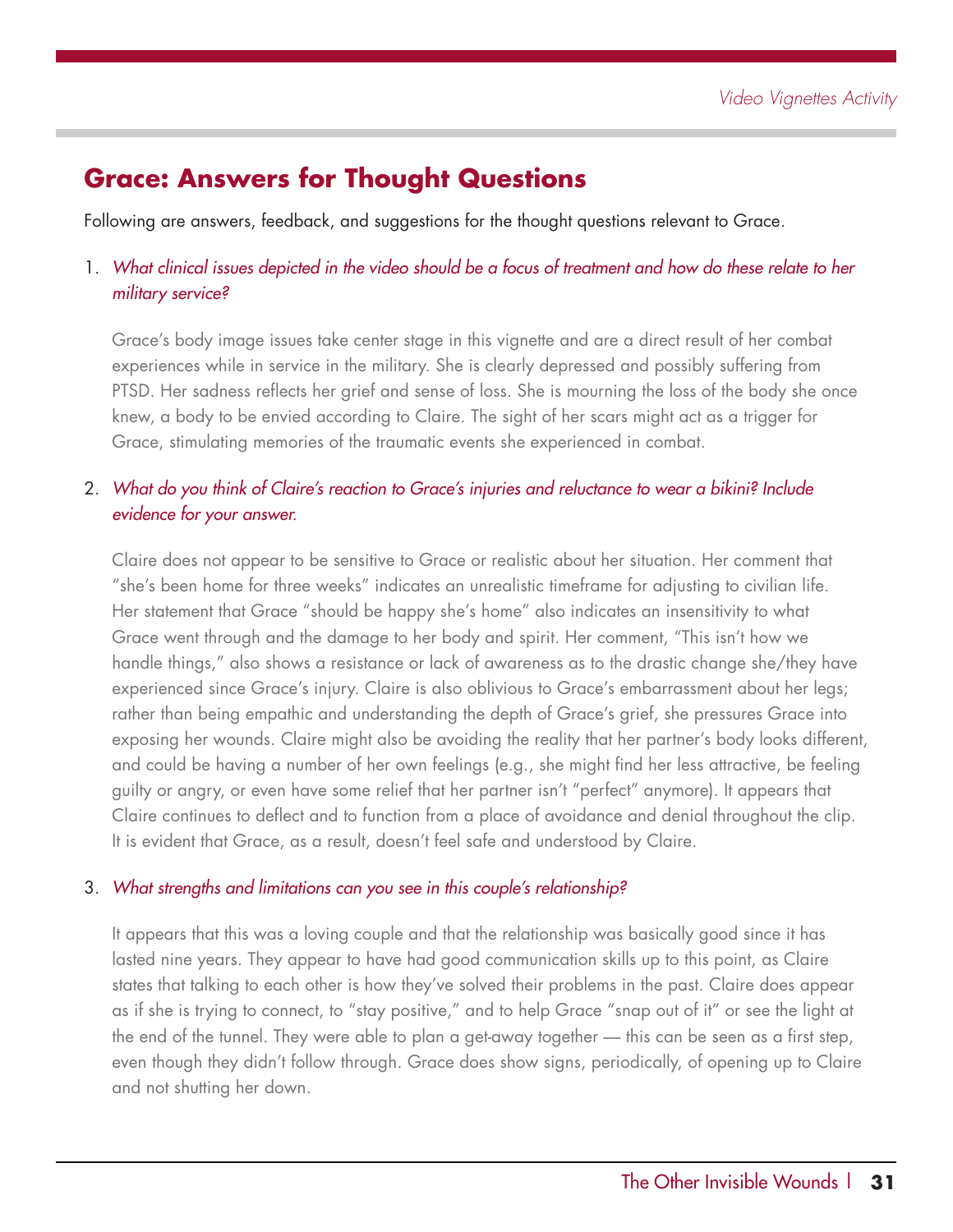Military deployments are difficult for military couples and military families. Often, it can be difficult for the non-deployled spouse or partner to fully understand the challenges that the deployed service member experiences. This is particularly evident when Claire feels that Grace should be fully recovered after a few weeks. It will be important for you, as the clinician, to help Claire understand Grace's deployment experiences and how to best help and support Grace as she recovers.

Claire's current insensitivity to Grace's depression and feelings of loss make us wonder how empathically attuned she has been throughout their relationship. The fact that they had seen a therapist prior to this session hints at previous tensions that preceded Grace's deployment. This present crisis may be bringing into sharper focus issues previously gone unnoticed. They may also have had different needs within the relationship prior to Grace's deployment, and those needs may have shifted for both of them. Claire may not be able to accommodate those changes or needs of Grace. For example, if Grace has the need to move at a slower pace (emotionally or sexually, for example), this may be very difficult for Claire as this could be a drastic shift in their dynamic. It's possible that Grace was more of the communicator or the asserter in the relationship before and if this were the case, it would be important to explore the shifts for both of them as it relates to their needs on a variety of levels.

## 4. *What interventions would you consider in helping this couple as they deal with the challenges associated with a combat-related injury? (The Intervention Strategies information, included in this toolkit, can assist you in your answer.)*

Communication would be especially important for this couple. The therapist can assist each partner to express their needs to the other, building empathic bridges. This would involve Grace sharing more of her thoughts and feelings and progression with respect to her healing. For Claire, it would involve talking about her potential confusion about the changes in roles and their dynamic, and being honest about her level of patience through this process.

Claire could benefit from some psycho-education around the symptoms of depression. This knowledge would help her understand that Grace's irritability and emotional withdrawal are the concomitants of trauma, rather than personally addressed to her. Such awareness would allow Claire to give Grace the room she needs to grieve and heal. It would also be important to be attuned to the challenges each of them might have in tolerating this process and rebuilding a connection.

It would also be important for Grace to have some individual sessions so she can process the traumatic events that resulted in her wounds. Feelings of guilt, shame, and anger often accompany traumatic experiences. She might also benefit from Eye Movement Desensitization and Reprocessing (EMDR) therapy, somatic sensory, and/or mindfulness techniques. Self-soothing techniques for Grace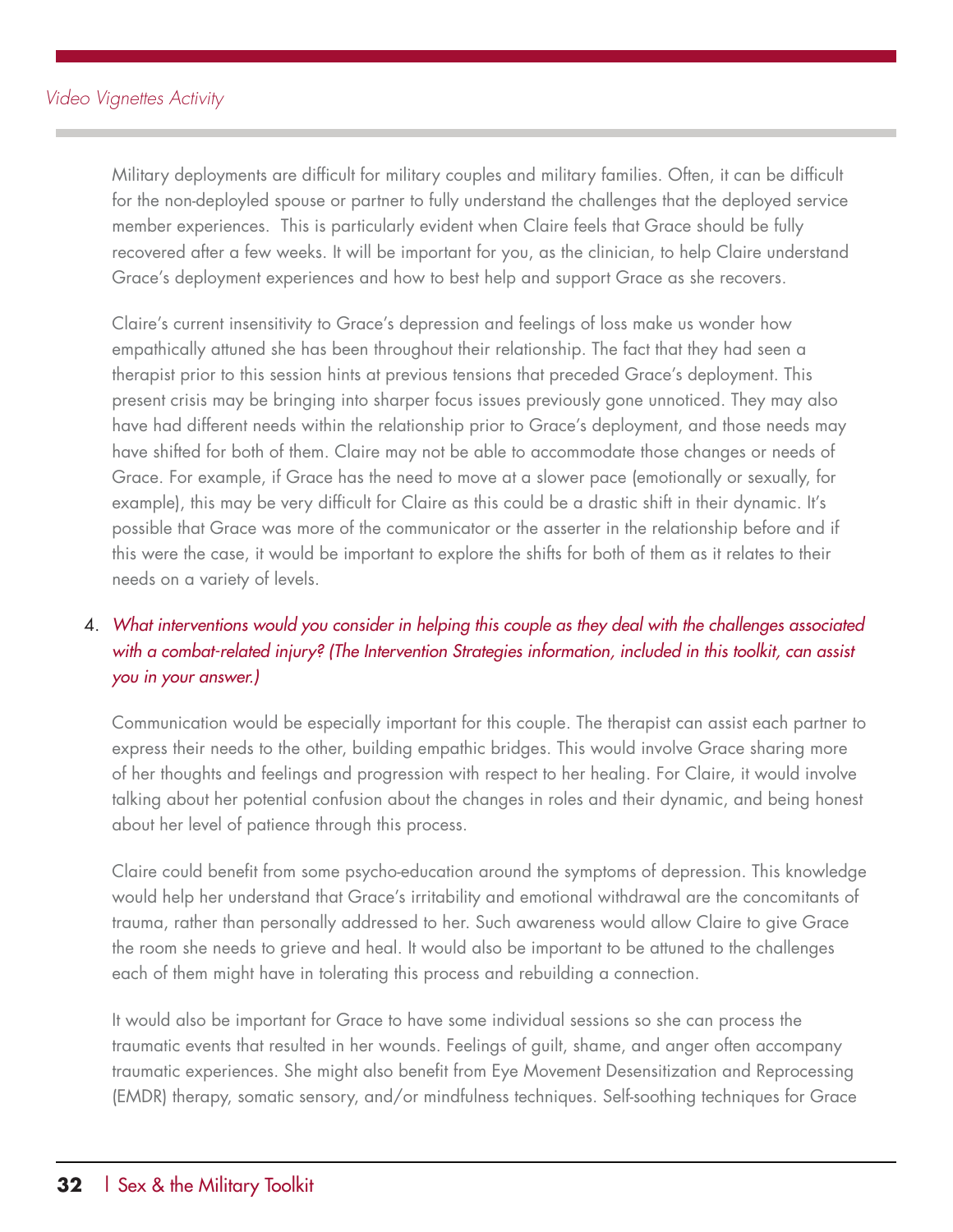would be important, so that she is less likely to be reactive, and to avoid and deflect. A support group for military women with combat-related injuries (especially those with damage to their bodies) would be a strong consideration. Other techniques are presented in the Intervention Strategies section.

An exploration of what Grace most connects to spiritually, if anything, would also be prudent. If Grace were connected to a faith or spiritual path prior to her injuries, it might be helpful to work with her to reconnect with that, if she hasn't already. Also, for some, once a serious life-altering event happens, spiritually-based approaches can be helpful for the healing process.

The sexual relationship Grace and Claire had previously will be an important matter to address, when the timing is right. Before working towards interventions, it will be important to assess what their sexual relationship was prior to the deployment, and to do a complete sexual history. Questions that will need to be addressed include, but are not limited to:

- Did they feel equal as sexual partners?
- Did either of them have any desires or needs not being met within their relationship?
- Were there any issues related to either of their sexual pasts that were negatively impacting their relationship with one another?
- Did they have an ongoing open dialogue related to their sexual relationship?

It will be hard for Grace to engage in any pleasurable activities (e.g., sex) if she is burdened with survivor guilt, intrusive thoughts, or shame about her body. Some desensitization techniques, such as those inherent in Sensate Focus exercises, might also be important, particularly with regard to having her legs touched. It would also be helpful for Grace to see how she feels about self-stimulation and/ or exercises (both sexual and non-sexual) that she could do with herself. It will be important to know to what degree she would have been open to this prior to her injuries, as this will influence how receptive she is to these kinds of exercises now. An example would be looking in the mirror when she is alone and reconnecting with her body, getting to know and accept it.

The relationship each partner has with her own and her partner's body will be important to discuss in the sessions, in an effort to work toward an appropriate intervention. How open were they before? How open were/are either of them to different exercises? How open is either of them to spending time on their own if it helps them reconnect sexually? Claire may feel sexual frustration and have unrealistic expectations of Grace, and might therefore need support and encouragement with ways in which she can self-satisfy (if she is open to it).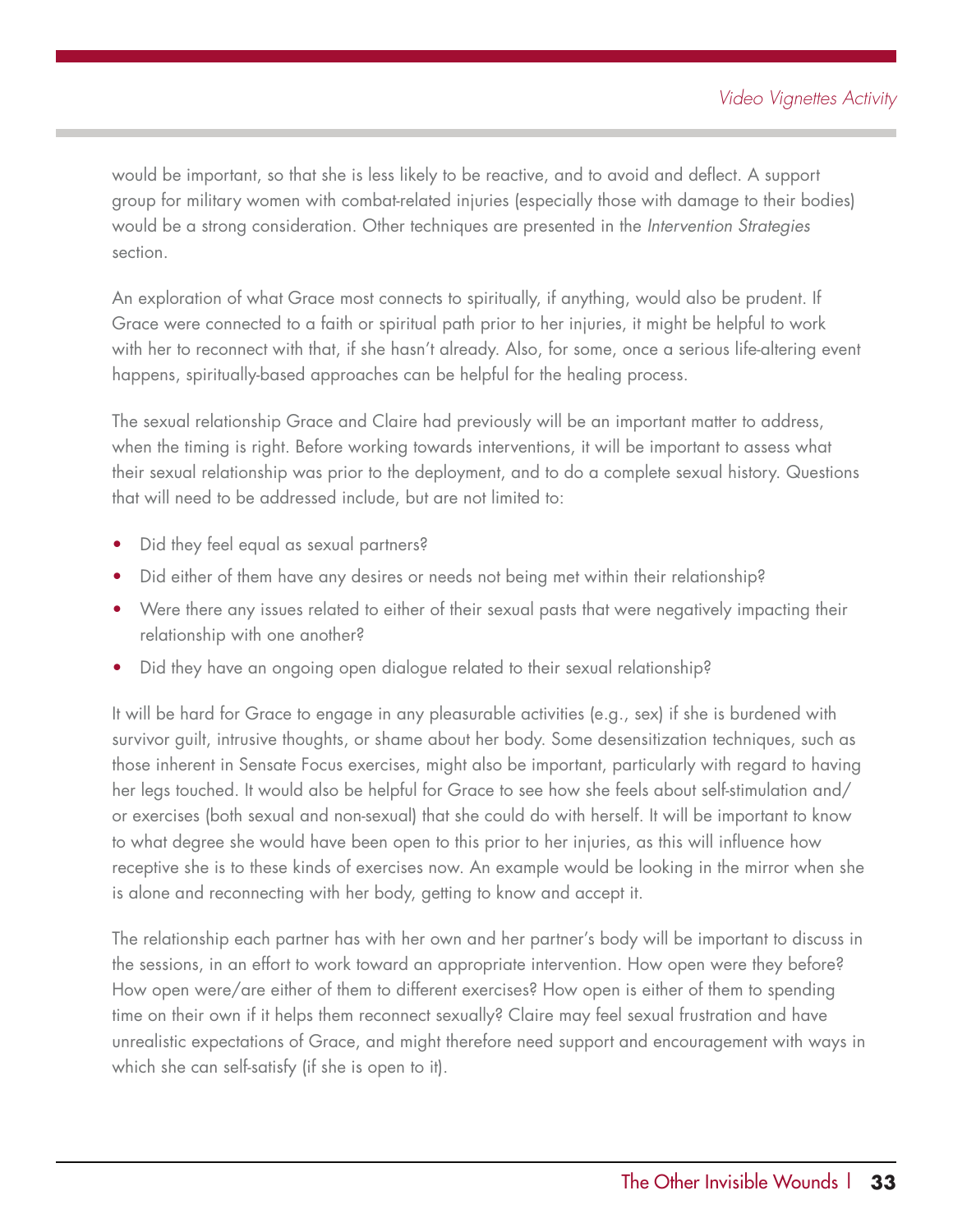#### *Video Vignettes Activity*

Additionally, working on an agreement/arrangement with the couple to have ground rules for the focus on their sexual relationship is vital. If Grace feels Claire is being "pushy," she might retreat; if Claire feels Grace is being too avoidant, then she may get resentful. Defining how often they can discuss their sexual feelings and relationship and what feels safe to Grace is essential. Other interventions can be chosen from the Intervention Strategies section.

## 5. *What are some of the challenges this couple might face going forward given Grace's military experiences?*

Both Grace and Claire will need to adjust to the "new Grace." Trauma and bodily disfigurement change a person. They will need to understand and be sensitive to each other's needs if they are to continue as a couple. Sleep, sexuality, types of needs, temperament, motivation, self-awareness, and personal growth are only some of the areas in which it will be important to identify challenges and differences.

Grace may also ultimately experience challenges as she transitions out of the military and into the civilian world. The transition may be difficult for this couple and may lead to new intimacy challenges, and should be discussed in advance of the transition.

#### 6. *What are some factors unique to this couple that might be different from other couples with the same clinical issues? And, how would you address those factors?*

This is a same-sex and biracial couple, which adds other layers of complexity to the situation. For example, although we don't see any internalized homophobia, the clinician should be attuned to it. Some other issues to consider would be:

- Are they both "out" or is there any secrecy surrounding their relationship?
- Has Grace been harassed in the military because of her sexual orientation?
- Has Grace been exposed to any military sexual trauma (MST)? Has either partner previously experienced any sexual or physical trauma?
- Are their families accepting/aware of their relationship, or is there any tension coming from outside the system?
- Do they live in a supportive geographical location that generally accepts same-sex couples? Biracial couples?
- Does their support system include same-sex, biracial, and/or military couples?
- What are their long-term relationship plans? Do they plan to marry or have children? (The purpose of this question (and of course feel free to omit) is that, as with any couple, there are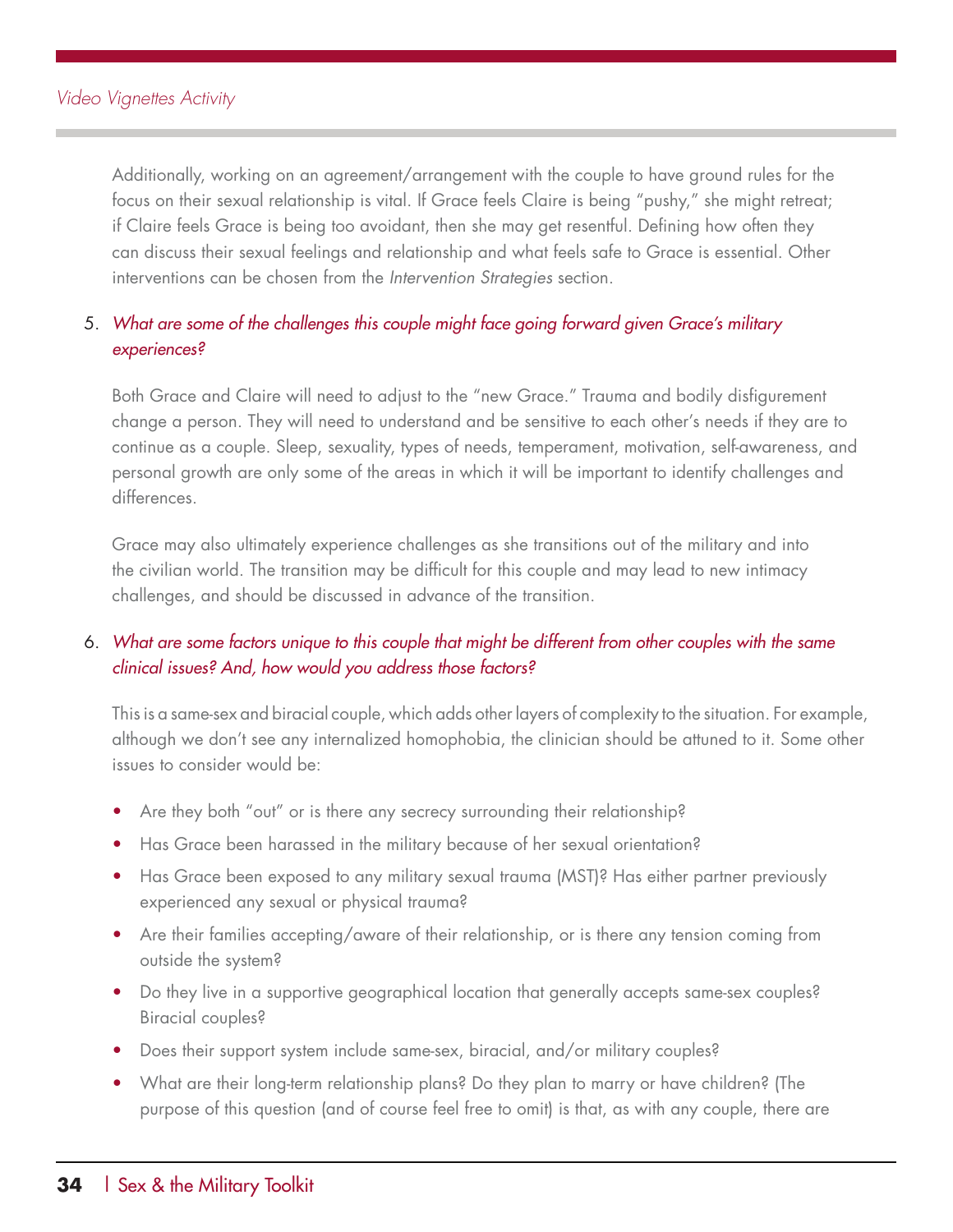more layers of commitment, responsibility, financial stress, familial pressures, etc. if a couple is planning on marrying or conceiving. If this is the case, this could add to their complexity as a couple, and potentially as a same-sex couple depending on above).

Asking these questions requires a high level of sensitivity and clinical skill. Most importantly, the provider needs to be aware of his/her own biases with regard to same-sex and biracial relationships so that countertransference feelings do not contaminate the therapy.

#### 7. *Would Grace qualify for Female Sexual Interest/Arousal Disorder or Female Orgasmic Disorder? Please provide your rationale.*

At this time, Grace would probably not qualify for either disorder. She has only been home for 3 weeks and the criterion requires 6 months duration. Also, like Jake, the dysfunction is better explained by other factors, in this case major stressors (APA, 2013, pp. 433). *Adjustment Disorder* might also be appropriate here. If her symptoms persisted, however, the sexual dysfunction diagnoses might be considered as well as *Other Specified Sexual Dysfunction.*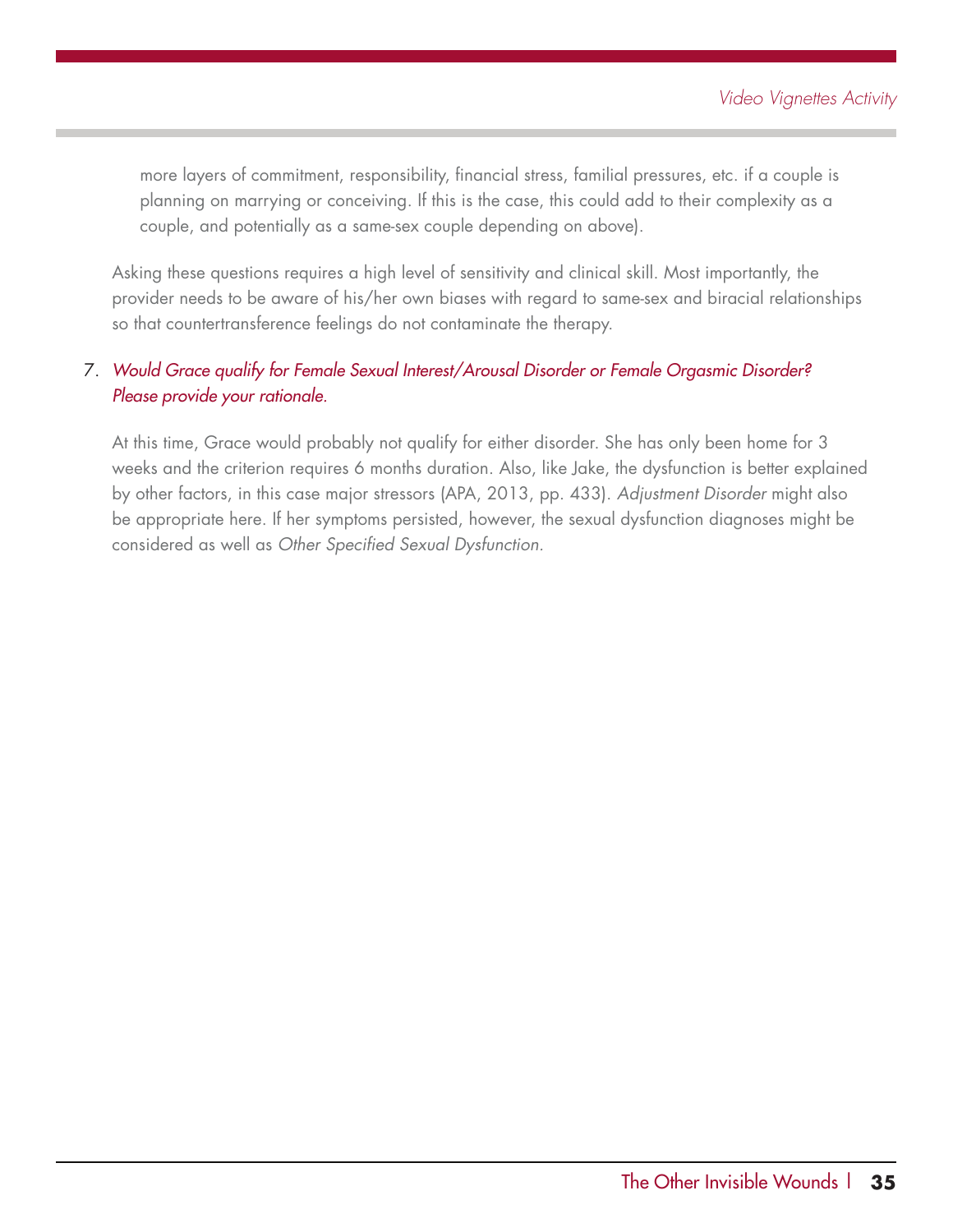## **Grace: Research Behind the Vignette**

- Body image dissatisfaction following injury can interfere with adjustment (Fauerbach et al., 2000).
- Permanent physical changes to one's appearance can be predictive of poor sexual satisfaction and negative self-esteem (Tudahl, Blades, & Munster, 1987).
- Injury victims who use mental disengagement or emotional venting as a coping mechanism have reported greater body image dissatisfaction and poor social adjustment (Fauerbach et al., 2002).
- Female veterans with PTSD are 6-10 times more likely to be diagnosed with sexual dysfunction (Cosgrove et al., 2002).
- PTSD symptom severity has been linked to greater difficulties with sexual desire, orgasm, and satisfaction (Cohen et al., 2012; Johnson, Makinen, & Millikin, 2001).
- Symptoms of PTSD, especially related to emotional numbing, may cause an individual to become emotionally restricted or withdrawn, which can hinder the level of engagement and communication with a partner, and impact intimacy (Cohen et al., 2012; Nunnink, Goldwaser, Afari, Nievergelt, & Baker, 2010).
- Depressive symptoms can negatively impact sexual desire and arousal, as well as contribute to orgasmic difficulties (De Silva, 2001; Derogatis, Meyer, & King, 1981; Meis, Erbes, Polusny, & Compton, 2010; Williams & Reynolds, 2006).
- Adults with depression are at a 50-70% increased risk of sexual dysfunction, and adults with sexual dysfunction are at a 130-210% increased risk of depression (De Silva, 2001; Hartmann, 2007).
- Veterans who have experienced trauma during deployment and report initial depressive symptoms fueled by guilt and self-blame also report reduced sexual desire (Kennedy, Dickens, Eisfeld, & Bagby, 1999).
- Deployments can damage levels of attachment and support between partners, and emotional and sexual reconnection can be challenging (Baptist et al., 2011; Hurley, Field, & Bendell-Estoff, 2012).
- Partners of service members returning from deployment may experience "rejection sensitivity," when they don't receive desired or clear communication from their partner and develop psychological distress related to concerns about infidelity or abandonment (Calhoun, Beckham, & Bosworth, 2002).
- Partners of individuals with symptoms of depression, PTSD, or other psychological difficulties may also experience feelings of hostility, anger, sadness, and anxiety. Both partners may feel less sexual and relationship satisfaction when one partner is depressed (Kahn, Coyne, & Margolin, 1985; Merikangas, Prusoff, Kupfer, & Frank, 1985).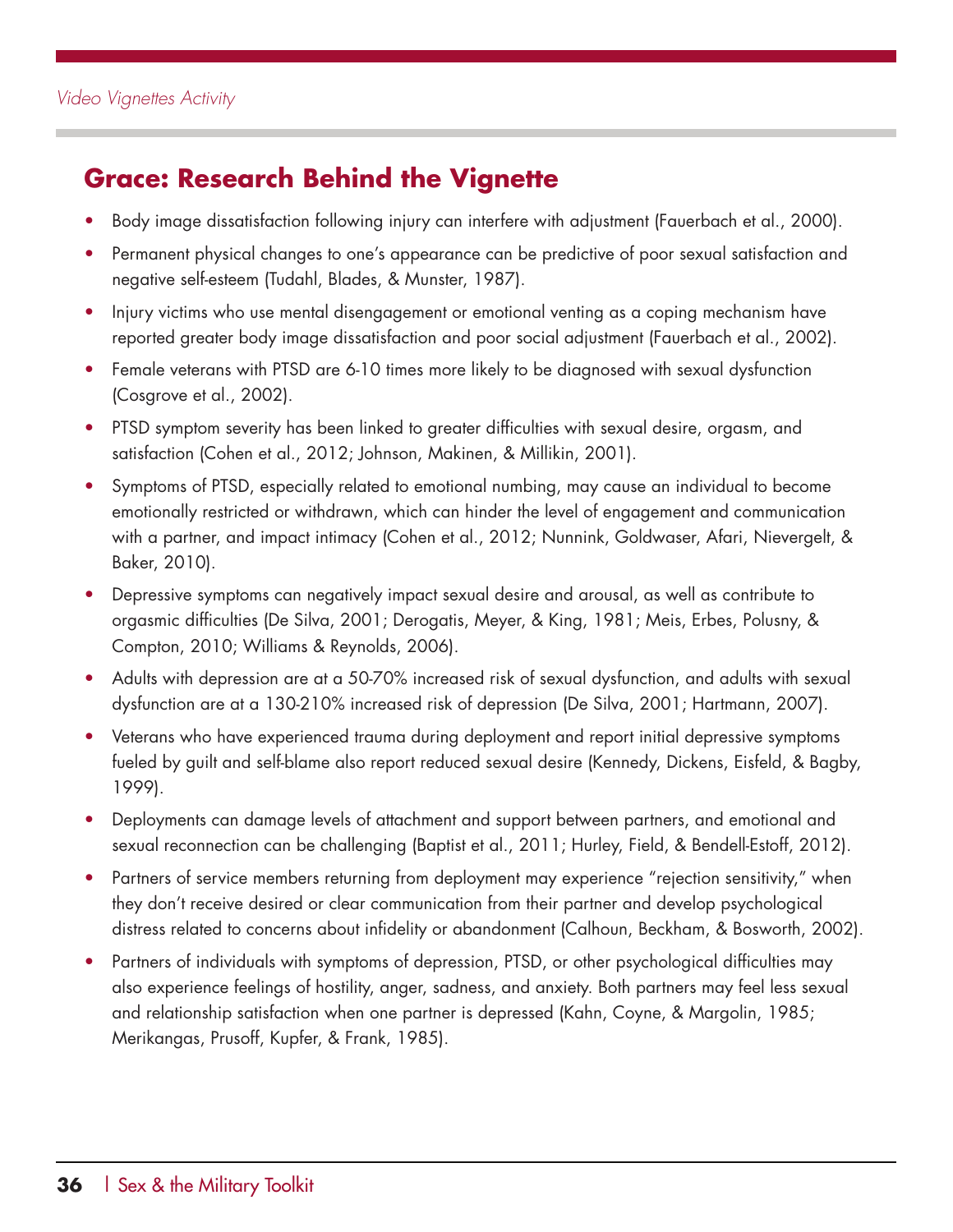# **Video Vignette: Manny**



## **Film Background**

In this film, Manny Calzada (36) is a former Staff Sergeant in the Army. He is married to the love of his life, Angela (35), and has a daughter Crystal (6). Manny and Angela have been married for eight years during which Manny has been deployed four times. In his last deployment, Manny sustained injuries from an improvised explosive device (IED) blast. One of his testicles had to be removed; he is eight months post-surgery. The couple is seeing a therapist whom they've seen a few times prior to Manny's last deployment. This is the 2nd session since his return home.

## **Watch**

http://vimeo.com/user12512400/sexandthemilitary-manny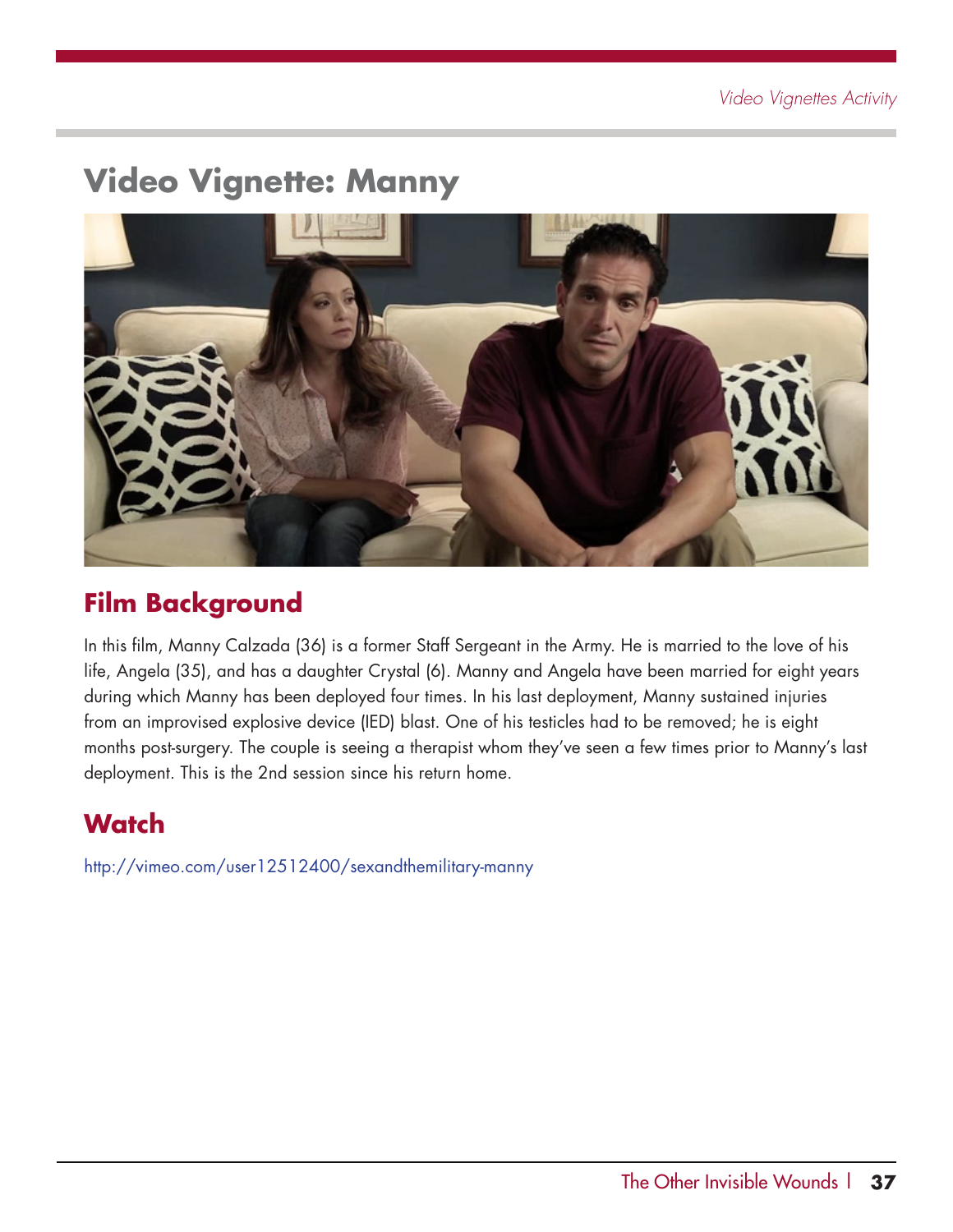## **Manny: Specific Dynamics**

#### **Now that you have watched the video, read the following for more information about Manny.**

It appears that Angela and Manny have been a loving couple throughout their marriage, although the therapist might want to get more information about their pre-injury relationship. As a military wife, Angela has been supportive of her husband, standing by him and maintaining family life throughout his four deployments. It probably has not been easy for the family to continually contract and expand their boundaries over the last eight years; routines have been disrupted, roles have had to be re-negotiated, connections have been broken and then re-established.

Couples often use sex as one means of repairing emotional and physical disruptions in their relationships. Usually this is a powerful and effective method of bridging the emotional distance created by the separation. In this case, however, sex is causing more friction than helping to repair, pushing the couple further apart. Manny's injuries have left him with sensitivity and pain during intercourse. Thus, he is conflicted, wanting to share physical intimacy with his wife but needing to avoid pain. He goes through the motions of having sex with Angela with little enjoyment and uses pornography to satisfy his sexual needs more completely. Understandably, Angela takes this personally, believing Manny does not find her attractive anymore as she is older than the women in the pornography that she sees on his computer. His rejection confirms her own insecurities as she sees herself aging and feels less attractive. She feels betrayed and unloved, covering up these more tender feelings with anger.

As a longtime soldier, Manny has a "warrior mentality." He expects himself to always be in control and in charge. Not being able to control the pain during sex makes him feel weak and vulnerable, feelings that challenge his warrior self-image. He feels "attacked" by his own body and, unlike in the field where he would be able to attack back, he can only withdraw. To Manny, this feels like surrendering, something his

**Not being able to control the pain during sex makes him feel weak and vulnerable, feelings that challenge his warrior self-image.**

training has taught him is unacceptable. Additionally, having lost one testicle due to an Improvised Explosive Device (IED) blast, "one of his man parts," he literally feels "less of a man." He may be projecting these feelings onto Angela, believing she is no longer attracted to him, just going through the motions and pretending. He expresses that, during sex with Angela, the pressure of "taking care" of both himself and his wife sexually is too much, which heightens his sexual anxiety.

Compounding these specific sexual issues is the fact that he may also have some features of Posttraumatic Stress Disorder (PTSD), namely avoiding interpersonal contact in general and survivor guilt. Regarding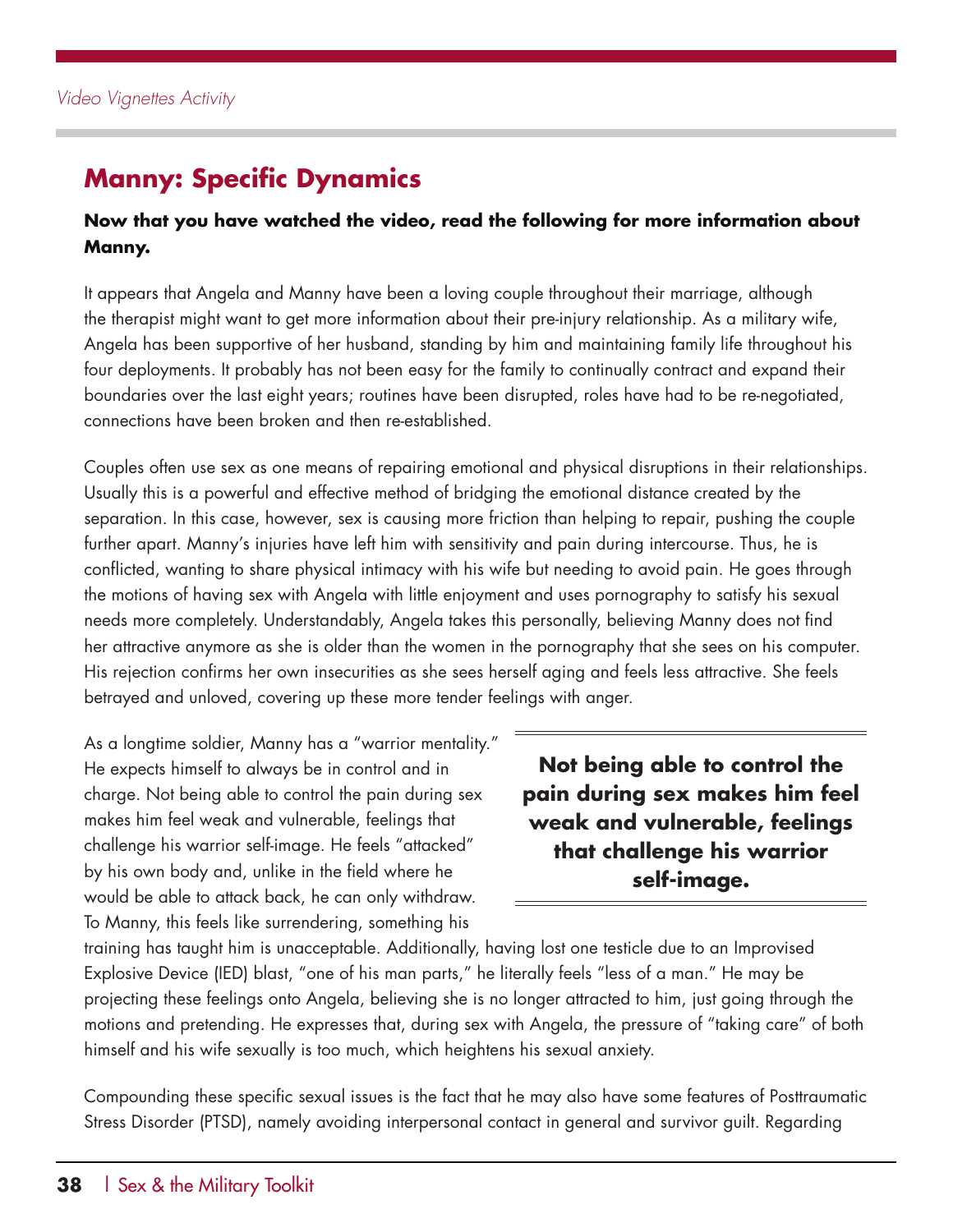the latter, Manny may feel that he doesn't deserve to be happy because many of his buddies have died; thus, feeling any pleasure at all might reactivate this guilt. Additionally, nudity can trigger intrusive memories of pain and death since he saw many of his friends wounded and dying on the battlefield, clothes torn off and sometimes mutilated.

In therapy, as Manny begins to lower his defenses and reveal the real reasons for avoiding intimacy with Angela, Angela's anger begins to melt into compassion. She begins to recognize that Manny's inhibited sexuality is in the service of avoiding an attack on his own self-esteem rather than a personal rejection of her. Sharing her own insecurities in future sessions will help Manny recognize the effect his actions have on his wife. As the couple builds these empathic bridges to a greater understanding, the marriage will be strengthened.

#### **Proceed now to the thought questions for this vignette, beginning on the next page.**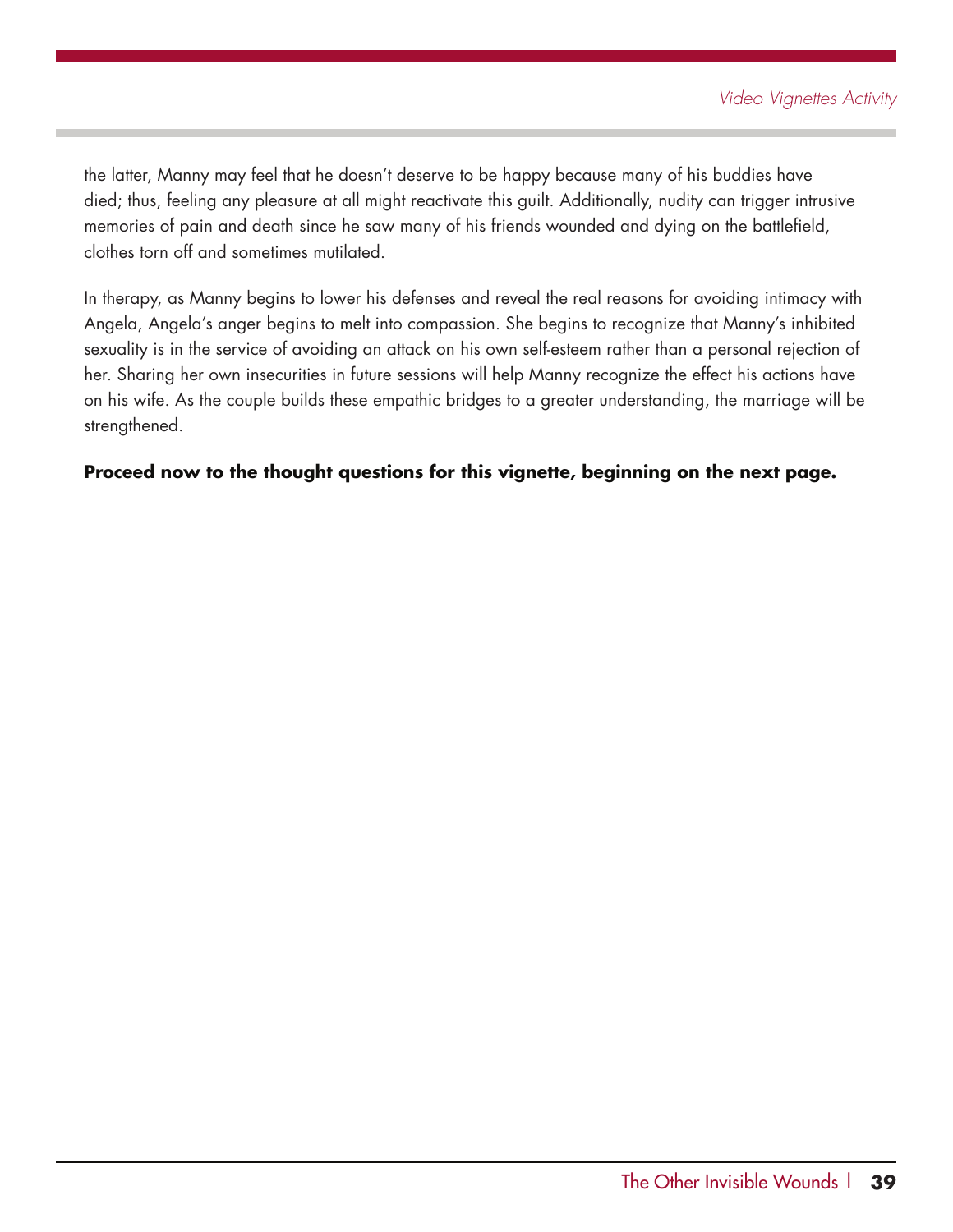*This page intentionally left blank.*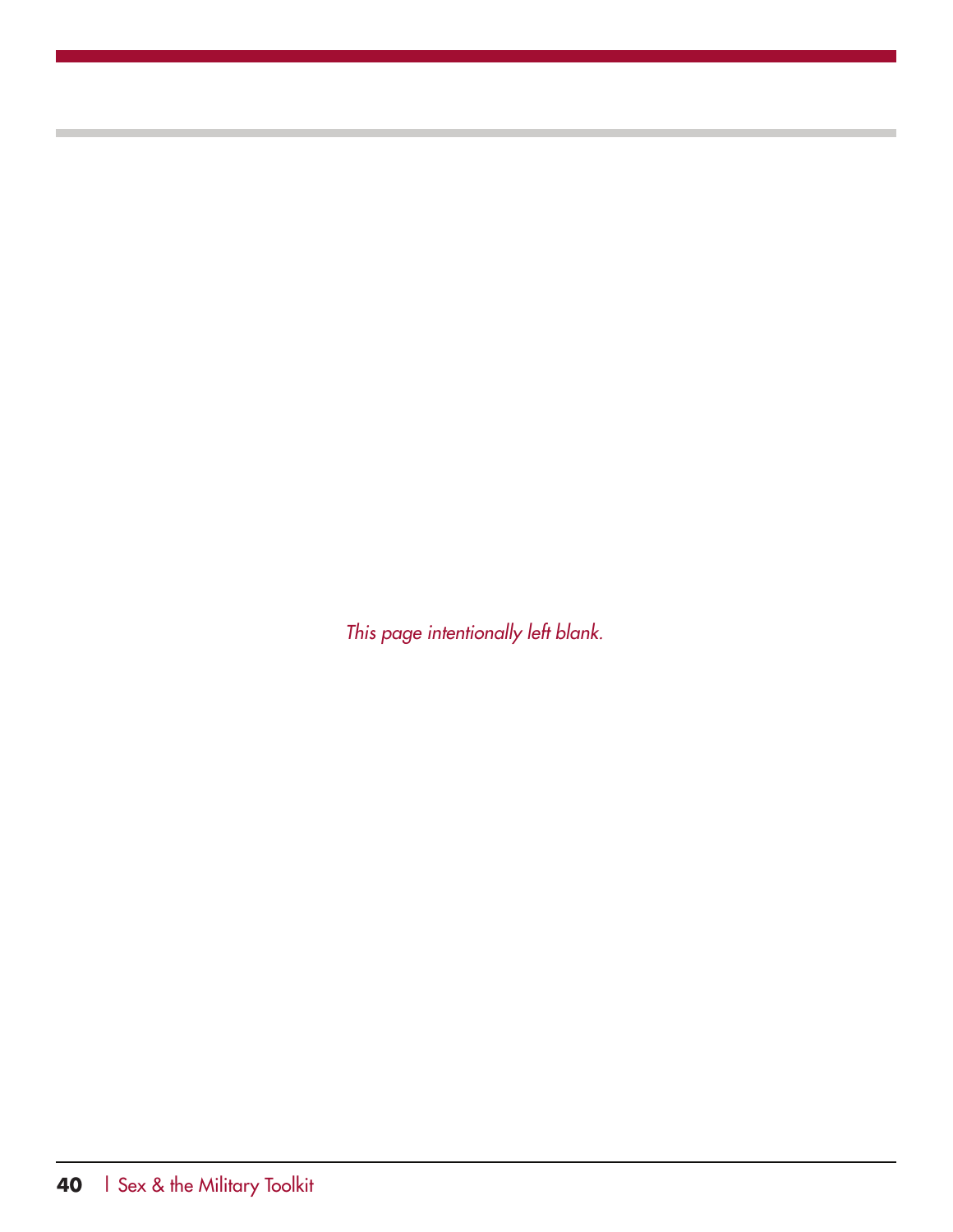## **Manny: Thought Questions**

For individuals: Reflect on the questions below and jot down your answers in the space provided.

For instructors: Instructors can pose the questions and discuss with their students as a group. A suggested follow-up activity is to work in pairs/small groups, assigning the roles of client(s) and clinician to role play the next scene. **What would happen next in the client/patient interaction at the point the video vignette ends?**

1. What factors other than his injury should be considered to more fully understand Manny's reluctance to engage in sexual activity with Angela?

2. What do you think their relationship was like prior to the injury? Why might knowing this be important?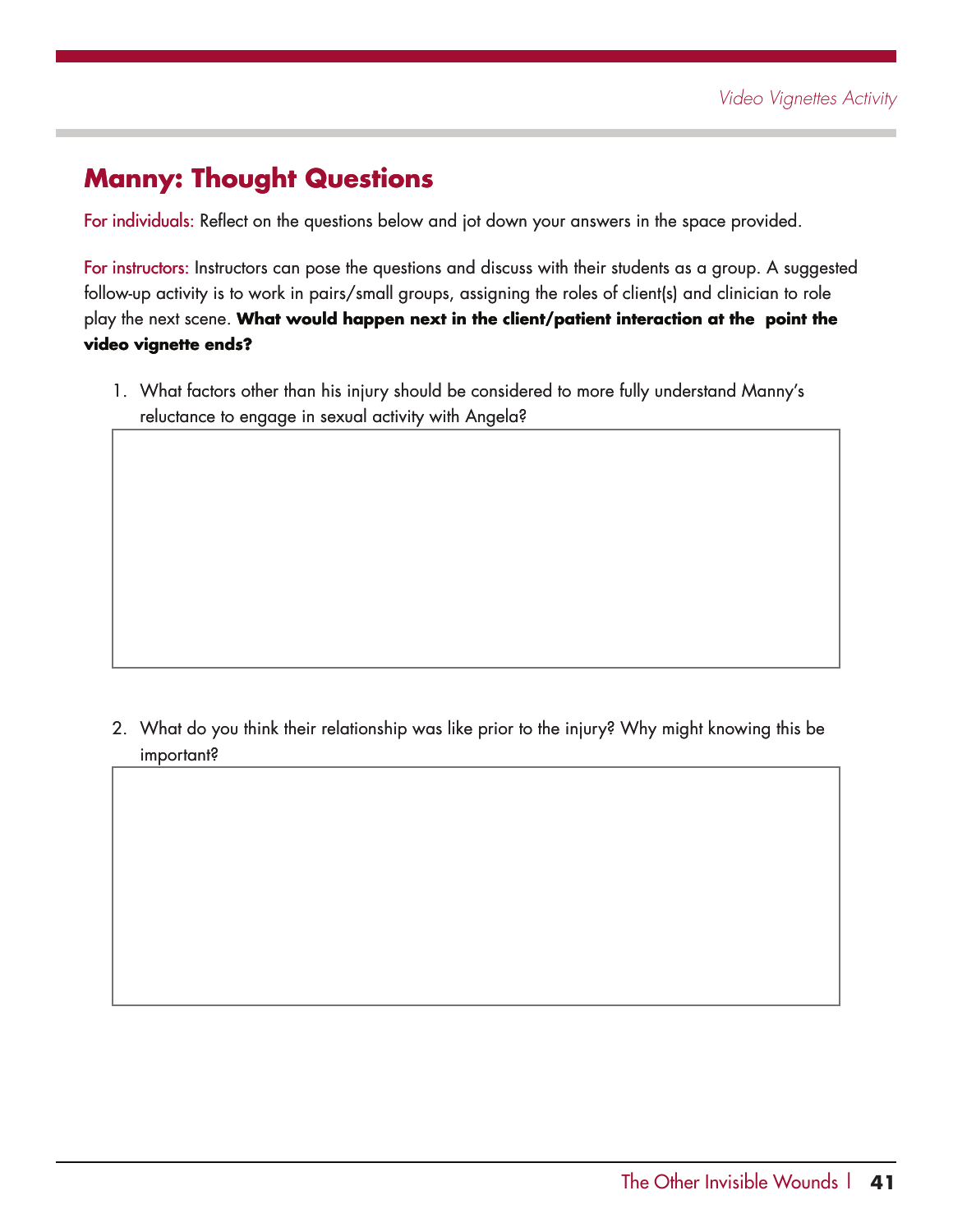## *Video Vignettes Activity*

3. Considering his military background, how can you understand Manny's initial statement to the therapist that "everything is fine"?

4. What interventions would you consider in helping Manny and Angela given their military experiences? (The *Intervention Strategies* information included in this toolkit can assist you in your answer.)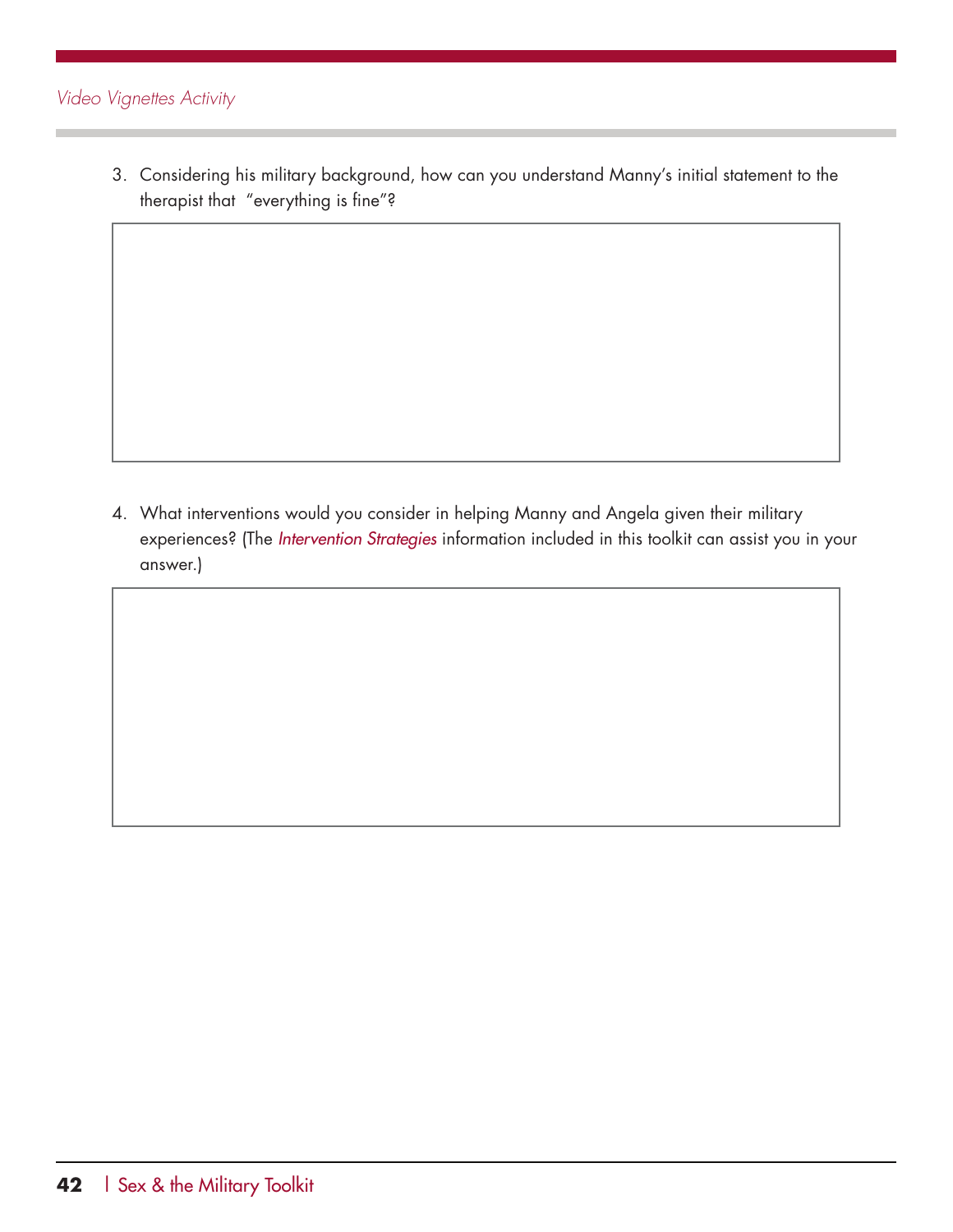5. What are some of the challenges this couple might face going forward with life after military service (also taking military culture into consideration)?

6. What are some possible sexual dysfunction diagnoses for Manny?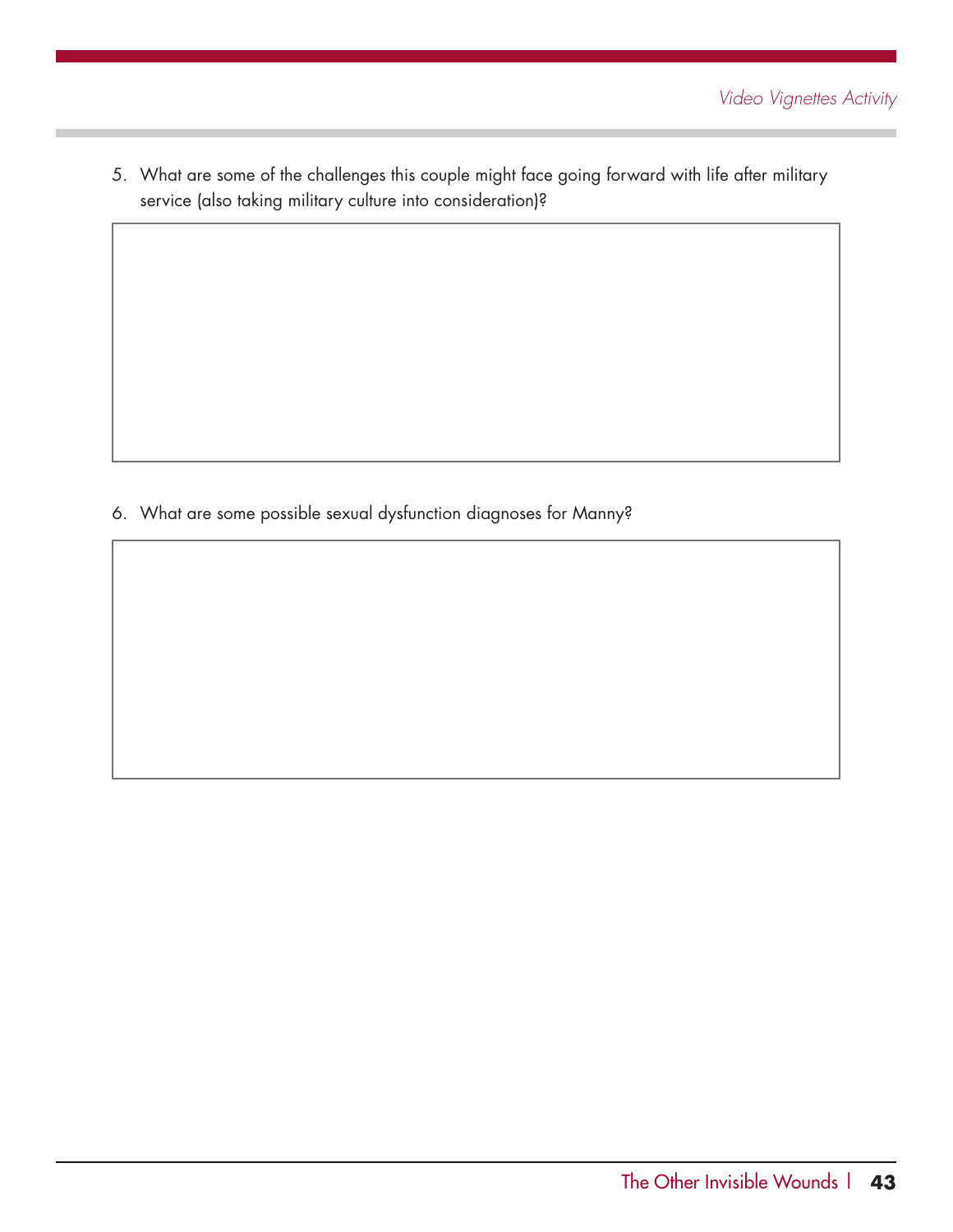*This page intentionally left blank.*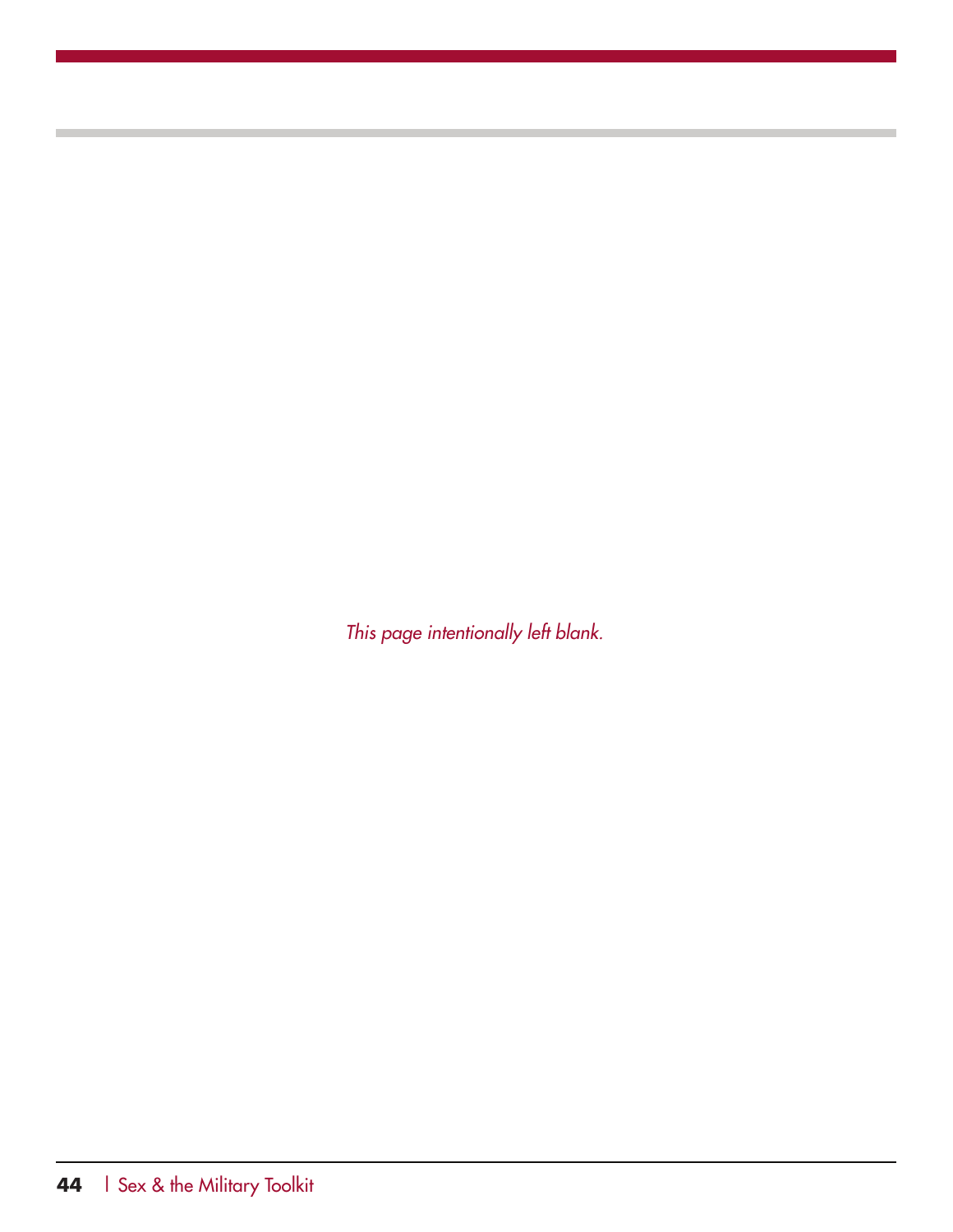## **Manny: Answers for Thought Questions**

Following are answers, feedback, and suggestions for the thought questions relevant to Manny.

#### 1. *What factors other than his injury should be considered to more fully understand Manny's reluctance to engage in sexual activity with Angela?*

There may be other bio-psycho-social factors contributing to the problems that would be important to consider in order to get a full clinical picture of this couple. Social and psychological factors would include the quality of the relationship, previous tensions, and how successfully the couple re-negotiates roles. For example, during Manny's deployment Angela would have had to take on many of Manny's responsibilities (e.g., disciplining children, making household repairs). Boundaries had to contract to accommodate his absence. With his return home, these boundaries need to expand to include him once again.

Cultural factors might also play a part. Consider how traditional values of different ethnic groups might play into and/or change this scenario. For example, if this is a Latino couple they might adhere to traditional sex roles. It is difficult to tell from the film whether this is true of Angela and Manny, but if so, it must have been difficult for Angela to be as assertive as she is in the therapy session. A Muslim couple might not discuss their problems at all. Men of an older generation might refuse to come to therapy, associating it with "being crazy." These are clearly generalizations and somewhat stereotypical; nevertheless they should be considered.

#### 2. *What do you think their relationship was like prior to the injury? Why might knowing this be important?*

The couple's relationship, and particularly their physical relationship, prior to Manny's injury is important to evaluate in order to recognize and build on the strengths already existing in the couple system. These strengths can then be utilized to optimize the outcome. It appears from the introduction to the film that Manny and Angela have been a loving couple in the past although there may have been ups and downs, as in any marriage. It would be important to know if there were any sexual challenges prior to Manny's injury, as these will most likely be exacerbated. How well have they communicated in the past? Have they ever discussed their sex life with one another? This "crisis" is also an opportunity – to learn better communication skills for more enhanced emotional intimacy and a better sexual life.

#### 3. *Considering his military background, how can you understand Manny's initial statement to the therapist that "everything is fine?"*

Manny's initial denial of his sexual difficulties is congruent with his self-image. Being able to function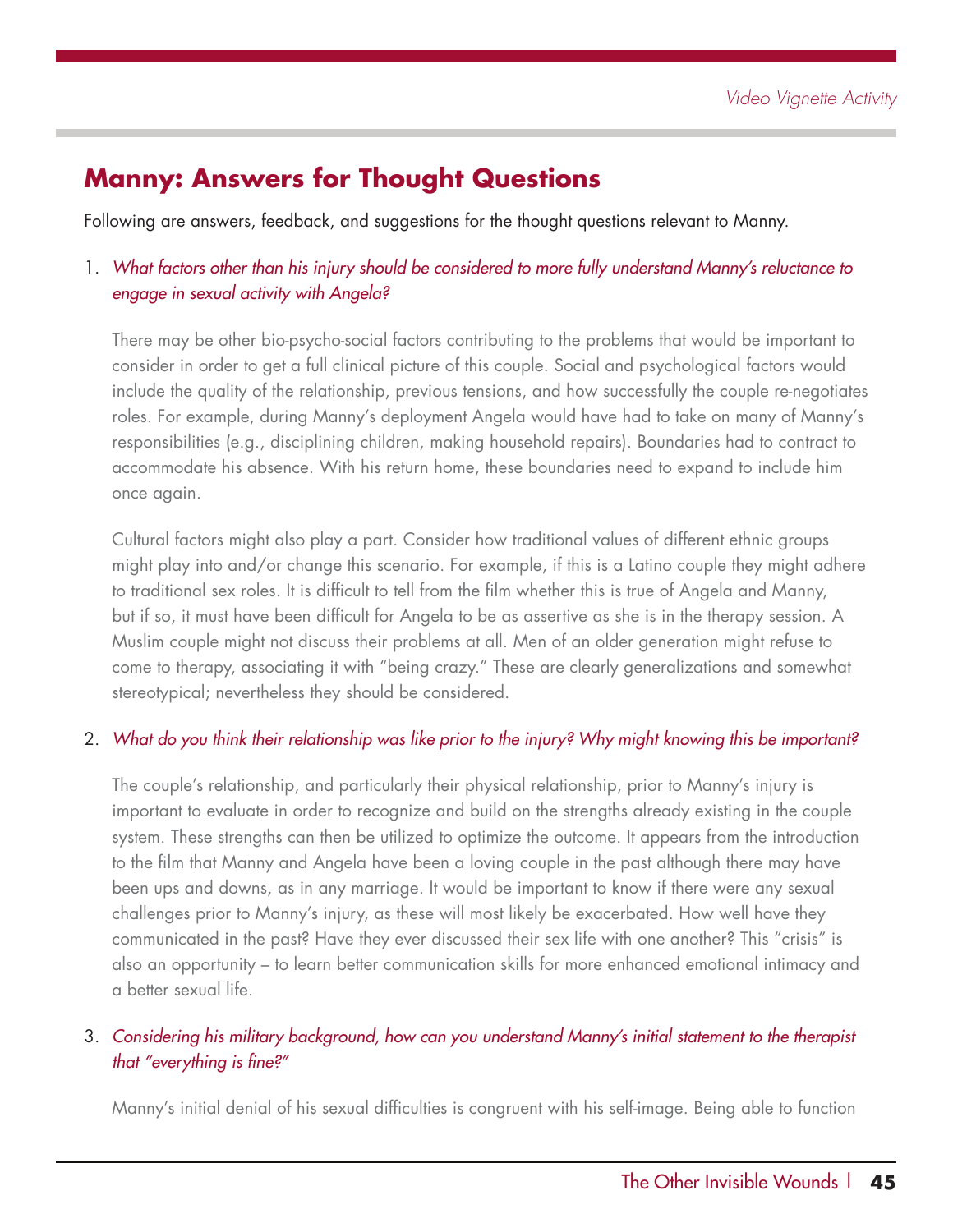#### *Video Vignettes Activity*

adequately and satisfy his wife sexually are important aspects of his masculine role identity. As a "warrior," he is supposed to be invulnerable. Thus, at first he minimizes the effects of his injuries and surgery and manages them the best he can, using pornography in a defensive manner. It isn't that he is in denial, but he is not comfortable admitting his vulnerabilities even to himself, let alone to anyone else.

#### 4. *What interventions would you consider in helping Manny and Angela, given their military experiences? (The Intervention Strategies information, included in this toolkit, can assist you in your answer.)*

Both psychosocial and behavioral interventions would be indicated for this couple, as they would for most couples entering treatment. In therapy, as Manny would begin to talk about the reasons for avoiding intimacy, and to understand the narcissistic wounding of his sense of self, his façade of invulnerability would begin to crumble. In the empathic environment of therapy, these invisible wounds of war may be healed. With this deeper level of understanding, Angela's anger would begin to melt into compassion. We see the beginnings of this occur in the video as Manny discloses his pain and the real reasons for using pornography. Angela begins to realize that Manny's inhibited sexuality is in the service of avoiding an attack on his own self-esteem rather than a personal rejection of her. Sharing her own insecurities will help Manny recognize how his actions affect his wife. As the couple is able to listen to, and empathize with, each other's feelings, they will reach a deeper level of intimacy than ever before.

The couple will also need to re-negotiate their sexual repertoire to accommodate Manny's sensitivity and pain threshold. Sexual practices they may have relied upon in the past may not work now. The therapist can remind them that all couples have to modify their sexual behavior as they go through life and being able to make these changes, to flexibly adapt to what life throws their way, is a hallmark of mental health.

Behavioral interventions would include, but are not limited to:

- Having a date night
- Focusing on the non-sexual parts of their relationship
- Sensate focus exercises
- Sensual touching that does not lead to intercourse
- Guided touch with a focus on Manny's needs; this would include him communicating with Angela what is pleasurable, what is painful, and how much pressure/stimulation he needs and where.
- Experimentation and exploration of the use of oils, lubricants, vibrators, and other sexual toys to see what works for Manny in terms of his special needs, but also for Angela to enhance her pleasure.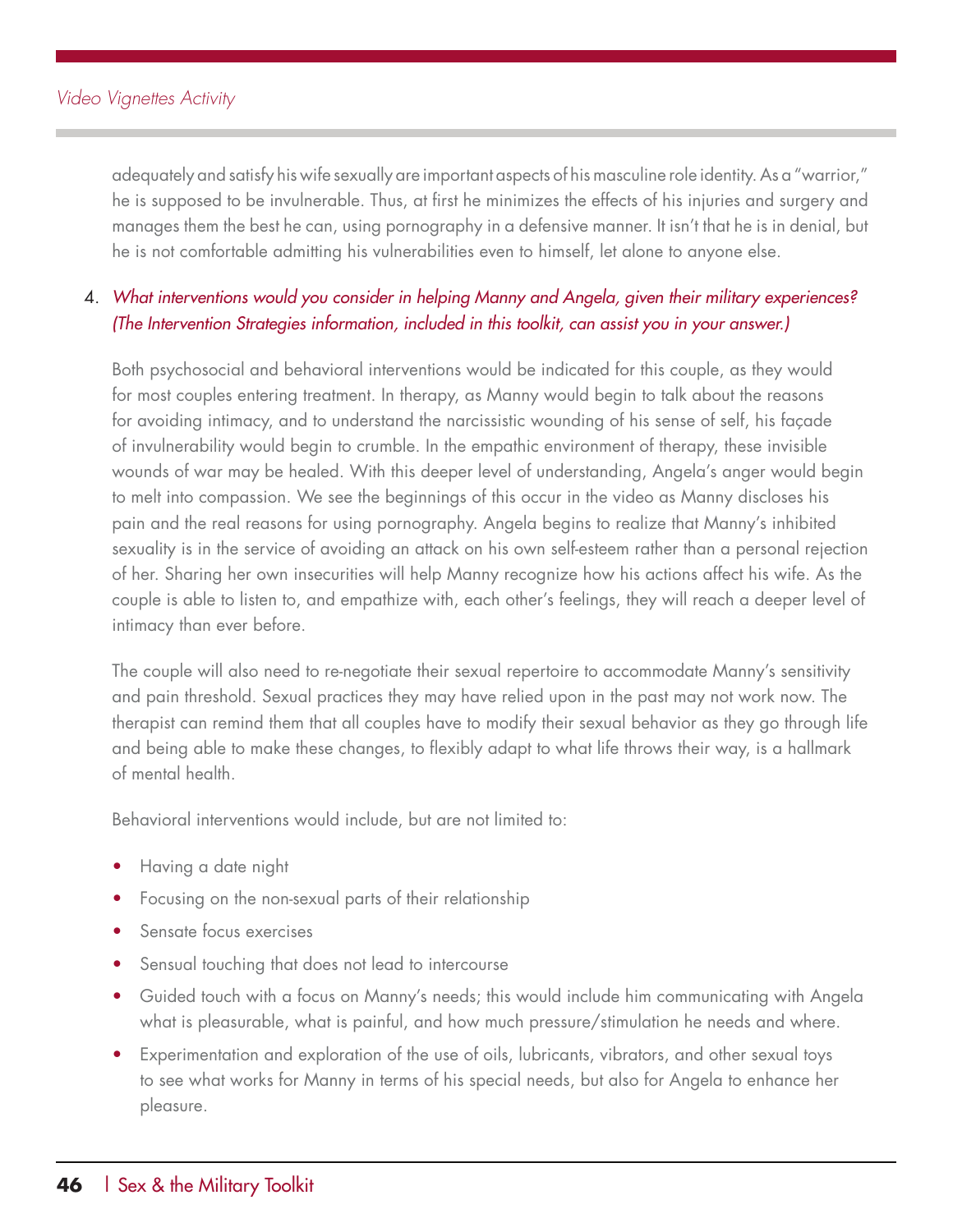It is important to remember that cultural practices and conventions need to be considered when offering sexual suggestions (military culture, as well). Some cultures prohibit oral sex or masturbation, and/or have conventions around kissing and other signs of affection. (Please see a more detailed discussion of culture as a variable in sex therapy in the Communication Strategies section.)

#### 5. *What are some of the challenges this couple might face moving forward with life after military service (also taking military culture into consideration)?*

Manny's need to be seen as invulnerable and his tendency not to express his feelings may be obstacles for this couple. His definition of what it means to be a man is being challenged and needs to be modified. Any PTSD symptoms will also need to be addressed. Some individual sessions for Manny with another therapist would allow him the private space to work through his trauma. Whether he would accept such a referral however is questionable. What do you think?

#### 6. *What are some possible sexual dysfunction diagnoses for Manny?*

The most obvious diagnosis is *Genito-Pelvic Pain/Penetration Disorder*. However, again, Criterion D might make this diagnosis inappropriate. Probably the most accurate diagnosis would be *Other Specified Sexual Dysfunction (Genito-Pelvic Pain/Penetration Dysfunction)* since his symptoms do not meet the full criteria but cause significant distress.

As for other diagnoses outside of sexual dysfunction, also consider PTSD and Depression. The vignette does not give us enough information to make a definitive diagnosis. However, Manny would probably qualify for a diagnosis of Adjustment Disorder.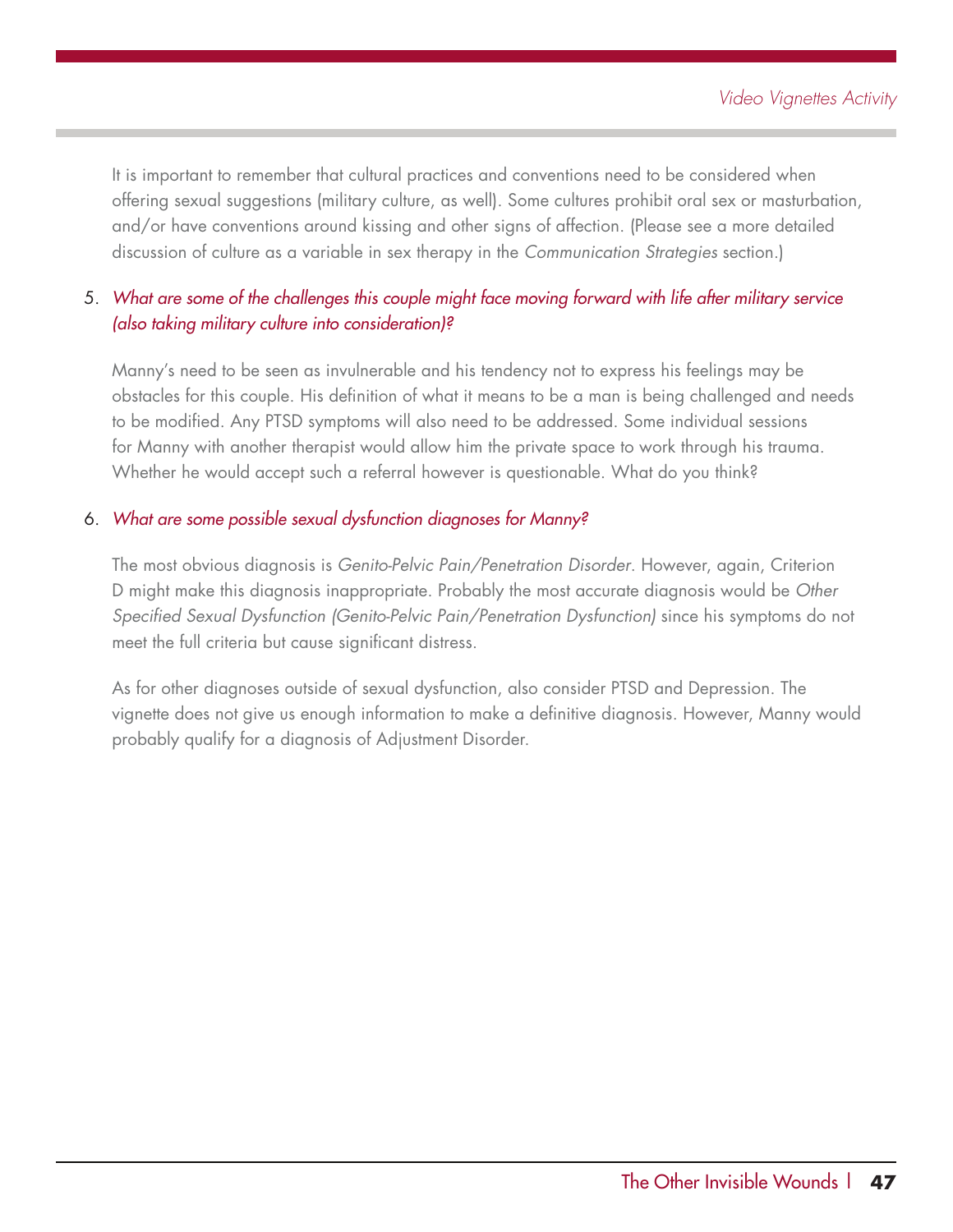## **Manny: Research Behind the Vignette**

- Genital injuries are common in the recent generation of combat veterans, due largely to the increase of dismounted patrols, where service members patrol an area on foot (Sharma et al., 2013; Woodward & Eggertson, 2010).
- Approximately 5-12% of battle injuries during Operation Iraqi Freedom and Operation Enduring Freedom have involved genitourinary injury (Waxman et al., 2009; Woodward & Eggertson, 2010).
- Genitourinary trauma can result in pain during intercourse (Morey, Metro, Carney, Miller, & McAninch, 2004; Wesselmann, Burnett, & Heinberg, 1997) as well as impact fertility, sexual functioning, and psychological functioning, among others (Han et al., 2013).
- In addition to the resulting pain, loss of genitalia can lead to feelings of emasculation and may lead to difficulties with intimacy (Frappell-Cooke, Wink, & Wood, 2013).
- Male sexual pain (male dyspareunia) occurs in approximately 3% of men (Laumann, Paik, & Rosen, 1999).
- Urogenital and pelvic pain among men has previously been associated with sexual dysfunction, including erectile dysfunction and reduced sexual desire (Lutz et al., 2005; Mehik, Hellström, Lukkarinen, Sarpola, & Järvelin, 2000).
- Pain during sex can contribute to decreased sexual satisfaction, as well as avoidance of intimacy and sexual activity (Corden, 2013).
- Pain during sex can also negatively affect quality of life and emotional well-being, and contribute to psychological effects such as anxiety and depression (Corden, 2013).
- While access to pornography is becoming easier (Paul & Shim, 2008), the use of pornography in this vignette was due to fear of pain when having sexual intercourse, but still wanting to satisfy his sexual needs.
- Women with partners who use pornography have described feelings of betrayal, negative selfesteem, and sexual dissatisfaction (Stewart & Szymanski, 2012; Zitzman, 2007).
- Use of pornography by one's spouse may result in loss of trust and confidence, as well as damage to the relationship (Manning, 2006).
- The rapid cycles of deployment and re-deployment can lead to "attachment injuries" among military couples, as their systems of attachment become strained and partners become less capable of offering support and comfort to each other – this can enhance reintegration difficulties and hinder sexual reconnection (Baptist et al., 2011; Basham, 2008; Johnson et al., 2001; Jordan, 2011).
- Sexual and emotional re-integration with partners after deployment may be even more challenging for service members who sustain physical or psychological injury, as relationship and family roles are renegotiated (Satcher, Tepper, Thrasher, & Rachel, 2012).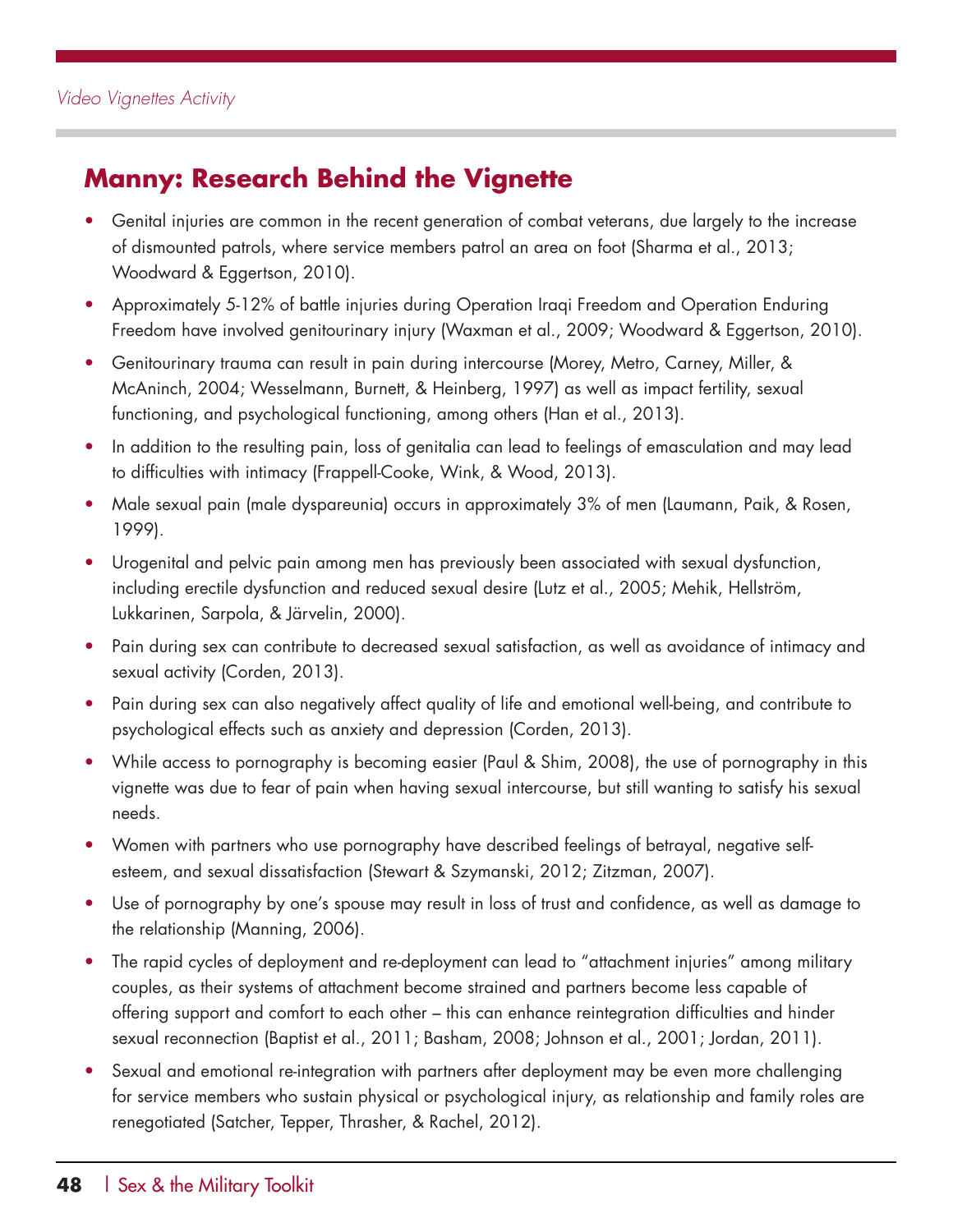# **Communication Strategies for Sexual Issues**

This provides suggestions for communicating with clients when dealing with sexual issues.

## **General Comments**

As all clinicians know, conducting a clinical interview involving discussion of sexual issues is a delicate matter though often very important. The clinician is entering into the most intimate realm of the client's life. Thus, such a discussion must be done sensitively; otherwise it can feel intrusive and even violating. The skill for such discussion rests largely on the therapeutic relationship, the therapist's degree of experience and knowledge, and his/her own comfort level in discussing sexual matters. Other variables of course come into play – the comfort level of the client, his/her cultural values, and whether he/she sees this as a priority in the relationship or something he/she is willing to work on.

## **Considering Culture**

Cultural factors always need to be part of the equation when working with clients. The following are a few questions that can help guide the clinician. (This is by no means a comprehensive list.)

- Does the culture permit discussion of sex between people of different genders?
- Does the culture allow discussing sexuality with a stranger (i.e., the therapist)?
- What is the culture's view on same-sex relationships?
- What are the culture's views on interracial relationships?
- What is the culture's view on premarital sex?
- Are there conventions around male-female relationships?

If the therapist plans to suggest specific practices, s/he should know what the culture allows and prohibits. If the therapist doesn't know, it would be important for him/her to ask the client(s). For example, although Directed Masturbation is an intervention commonly prescribed for anorgasmia, several cultural groups prohibit this practice. Since the clinician is not expected to know the values and practices of every culture, and there is great heterogeneity even within each culture, s/he can ask: "Are there any sexual practices that your culture does not allow?"

Follow up question(s) could include:

- How do you feel about these restrictions?
- Have you adhered to these restrictions?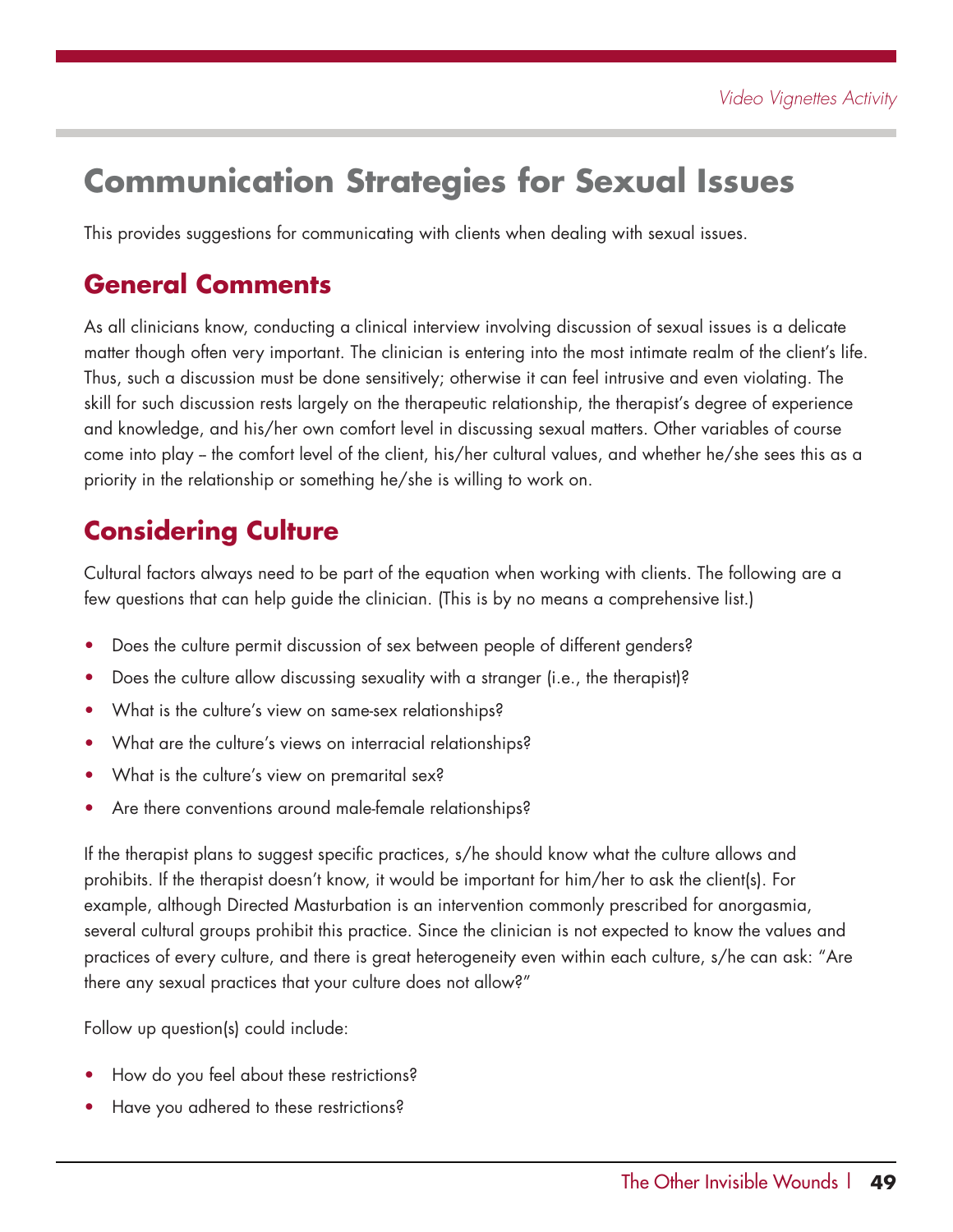If the client has not adhered to the cultural/religious restrictions the clinician would want to know how they feel about the discrepancy – for example, guilty, ashamed, secretive, relieved, and/or reconciled.

## **Introducing the Topic of Sex**

The therapist should begin by asking for permission to discuss the sexual life of the client(s). This not only shows respect, but helps the client get emotionally prepared for the subject. Some suggestions:

- Now, I'd like to spend a little time talking with you about your physical relationship with your partner. Would that be okay with you? OR Can we talk about your physical relationship with your partner? Your sex life?
- It sounds like there are some concerns related to your physical/sexual relationship. Since this is one part of a relationship, it could be helpful to talk about some of these things to see if I can help you. Would that be okay with you?
- (If it appears that the client might be feeling uncomfortable or awkward): I would like to open up a conversation about sex, which I know can be uncomfortable for people sometimes, but this is one of those conversations that once you begin, it can often get a little easier. Would you like to give it a try?
- As a therapist, I've had the opportunity to work with people who are struggling with sexuality in some way. So you can look at me as someone who has talked with people who have had scenarios even more challenging or awkward. Maybe that can be helpful to start the conversation?

It is also recommended that at least one session be conducted individually with each partner in a couple. This allows each person the privacy of disclosing very personal information without worrying about how their disclosures will be received by the partner. Additionally, the clinician will be able to note any discrepancies in perceptions regarding sexual satisfaction and difficulties. This format needs to be done very carefully by the clinician and with the understanding from each partner that there may be issues brought up in the individual session that haven't been brought up in the couple's sessions. The therapist should set clear guidelines, with the agreement of the couple, regarding how such discrepancies and disclosures will be handled. In other words, will they be kept confidential or will they be shared in the couple's session? (Note: While there are advantages and disadvantages either way, a full discussion is beyond the scope of this toolkit. The essential point is that all parties should know ahead of time what the ground rules are as part of "informed consent.")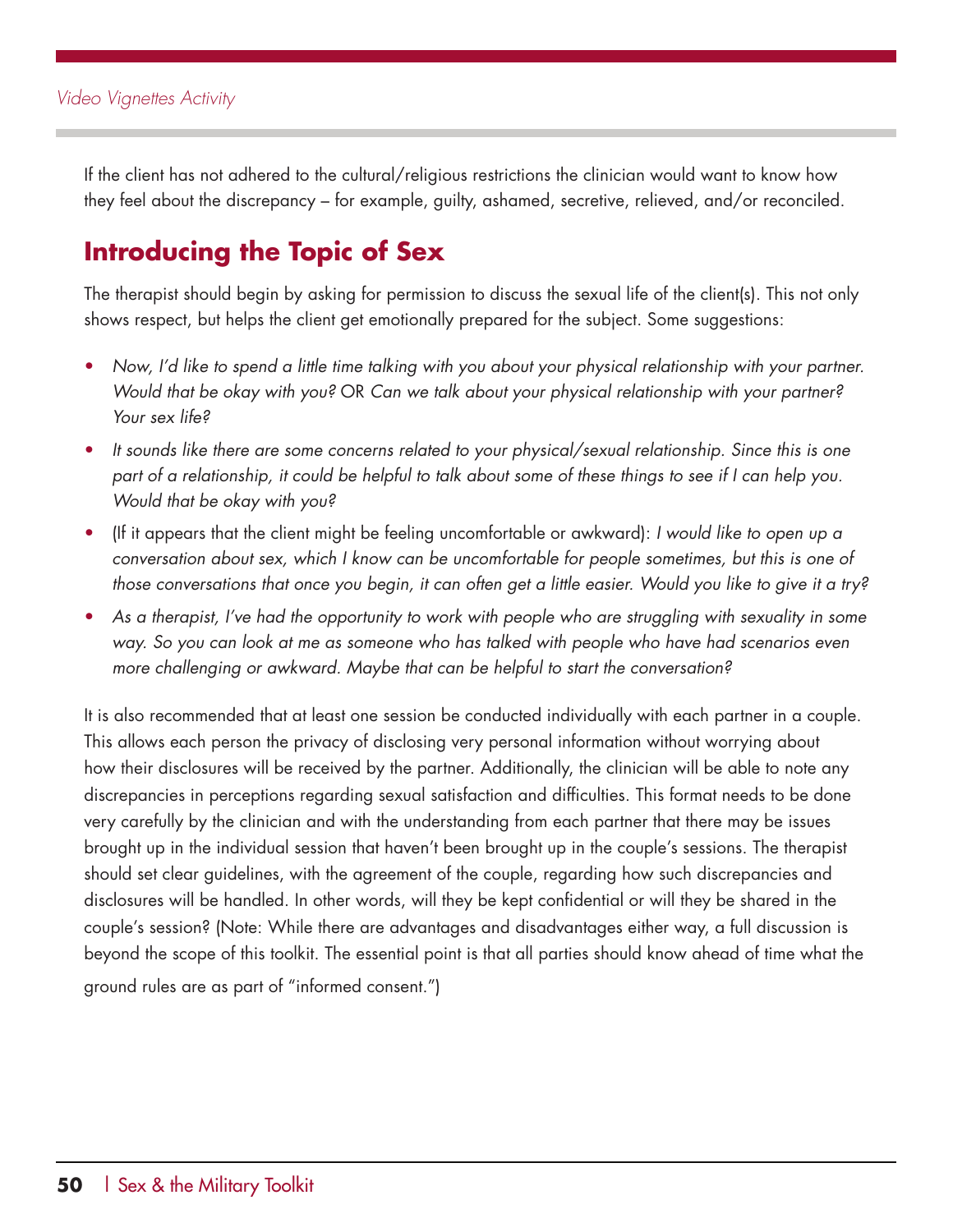## **General Questions**

- How are you feeling about the sex you're having with  $\qquad$ ?
- How satisfied are you with your sex life?

#### **If satisfied,**

• What do you like about it?

#### **If not satisfied,**

- What would you like to be different?
- Is something missing?
- Have you enjoyed sex in the past with your partner?
- Have you enjoyed sex in the past with other partner(s)?
	- » Has that changed?
	- If so, when did it change? To what do you attribute the change?
- Have you had sex for pleasure and/or conceiving?
- Do you wish to conceive (again) with your partner?
	- » If so, have you discussed this with one another?

(A therapist might want to explore the motivations for a person to engage in sexual activities but by specifically asking about "conception," unless the therapist knew this issue was on the table, it might not be appropriate.)

Motivations for sexual contact may be part of a couple's problem. For example, in a Desire Discrepant couple, as may be the case with Angela and Manny, the motivations might be a factor. One person might be more goal-directed (having the most intense orgasm) while the partner might be more concerned with the process (enjoying all aspects of the sexual encounter and making an emotional connection). Of course, people have sex for different reasons at different times. In the Angela/Manny video, we might assume that the two have different reasons for engaging in sex at this particular time. To explore motivations, the therapist can say something like the following:

• "People have sex for many different reasons and they are different at different times. Some of those reasons are to have fun, for pleasure, to feel loved and express their love to the partner, or just because it feels good. What are some of your reasons?"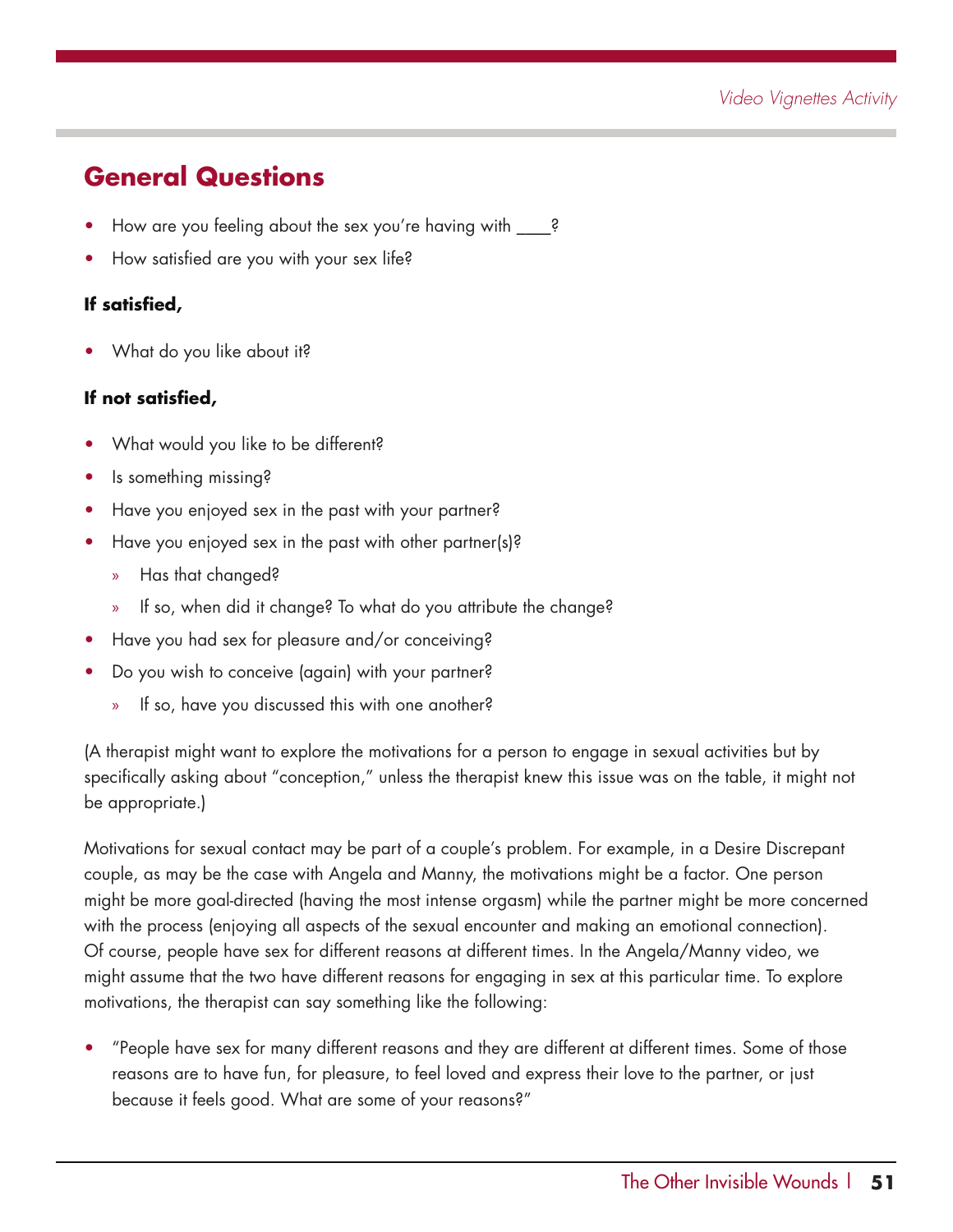#### *Video Vignettes Activity*

Questions specific to physical injuries and/or surgeries can include:

- Has your sexual enjoyment changed since your injury? (If so, how?)
- Has the injury affected your sex life? (If so, how?)
- What did you like about your sex life before the injury/surgery?
- How long have the difficulties been going on?
- What do you think has caused them?
- How have you handled them?
- What have you done to cope with these issues?
- Do you have hope for change?

Couples need to be helped to vary their sexual repertoire to accommodate body changes, so assessing their flexibility in this regard would be important.

- Is the couple adventurous?
- Are they willing to try new things that might help manage their disabilities or challenges?

## **A Word about Pornography**

The subject of pornography often provokes an emotional response. At the very least, its use is controversial, with many experts believing it is an obstacle to intimacy and others denying any negative consequences. Be very careful to not pathologize the use of pornography and, at the same time, to not minimize the relationship the person may have with pornography. This topic should be approached openly, but with caution, so as to create a comfortable environment for the client to discuss pornography freely. For example, we see that use of pornography has both benefits and disadvantages.

Level of pornography use can be assessed by asking directly. It is important to keep in mind that, as with masturbation, sometimes people will under-report. The clinician should try to explore what the person gets from it and if they feel they cannot get the same benefits with their partner. It is often the case that people feel embarrassed about certain sexual proclivities and feel too vulnerable to ask for them. Internet porn is anonymous and easily accessible and the viewer does not have to worry about being rejected or shamed. The therapist can provide the acceptance the client needs to bravely discuss the practice with the partner. (Note: Any sexual practice that does not hurt the person or the partner would be deemed "acceptable." If religious or cultural values prohibit it, these injunctions need to be taken into account.)

Pornography can be a method of escape and/or numbing and/or detaching from a partner, which can warrant concern and potentially lead to conflicts within the relationship. However, if the person using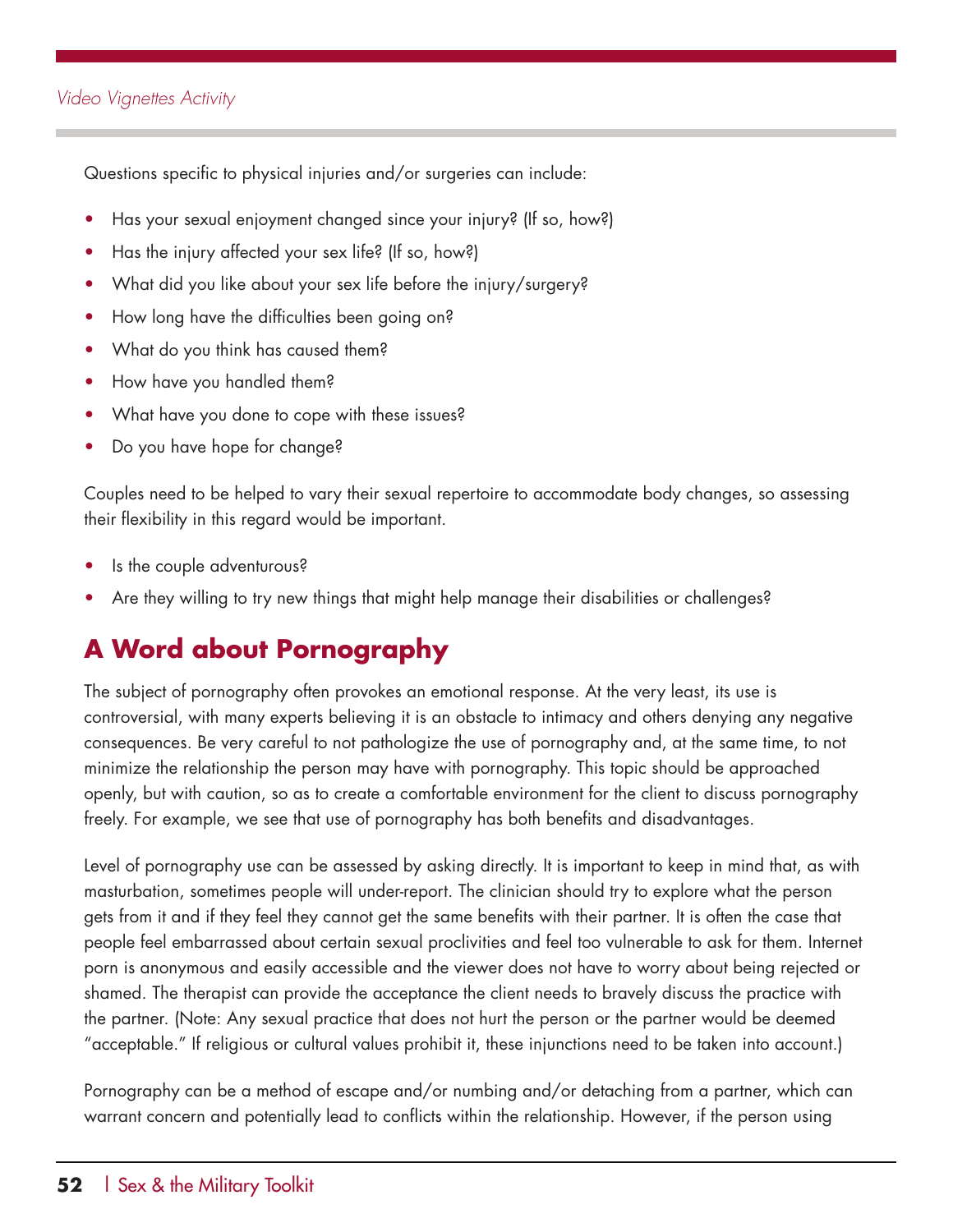the pornography and his/her partner are comfortable with it and it is not negatively impacting the relationship, then it can be okay. The most important thing to address is whether the use of pornography is creating problems within the relationship.

There may also be conflicting feelings on the part of the client or partner as to whether or not masturbation is "okay" or healthy. There are a few short tests that one can take online to work towards assessment of sex addiction:

- The Men's Sexual Screening Addiction Test (G-SAST-R)
- Women's Sexual Addiction Screening Test (W-SAST)

There are also organizations that have a wealth of information regarding sexuality and sexual health. Some organizations focus on sexuality, using a non-recovery model, and look to avoid pathologizing [e.g., American Association of Sexuality Educators, Counselors and Therapists (AASECT)], while others look at addiction to porn as pathological, from a disease model perspective [e.g., Society for the Advancement of Sexual Health (SASH)]. Both organizations are well versed in sexuality and are extraordinary resources, but often have different perspectives.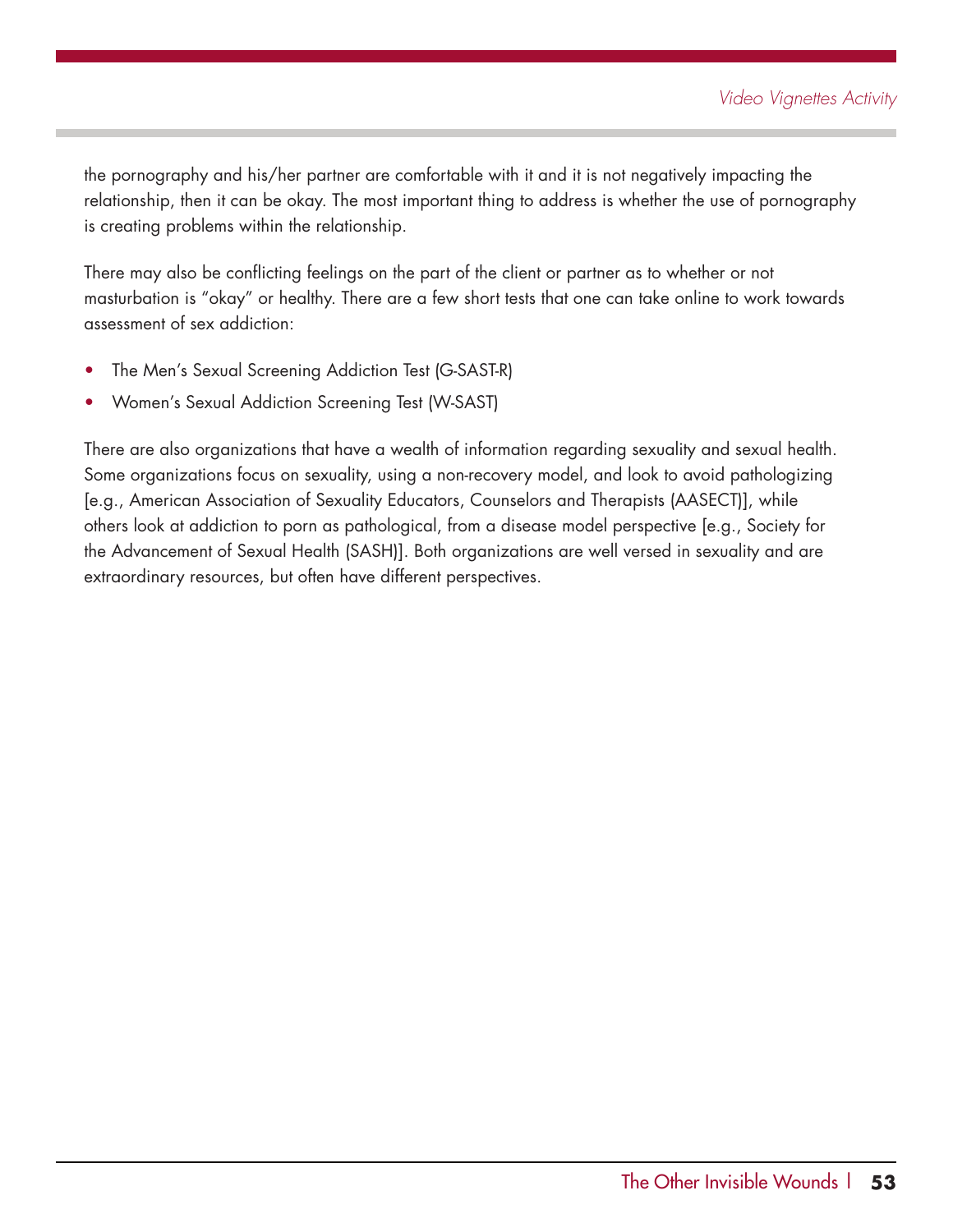*This page intentionally left blank.*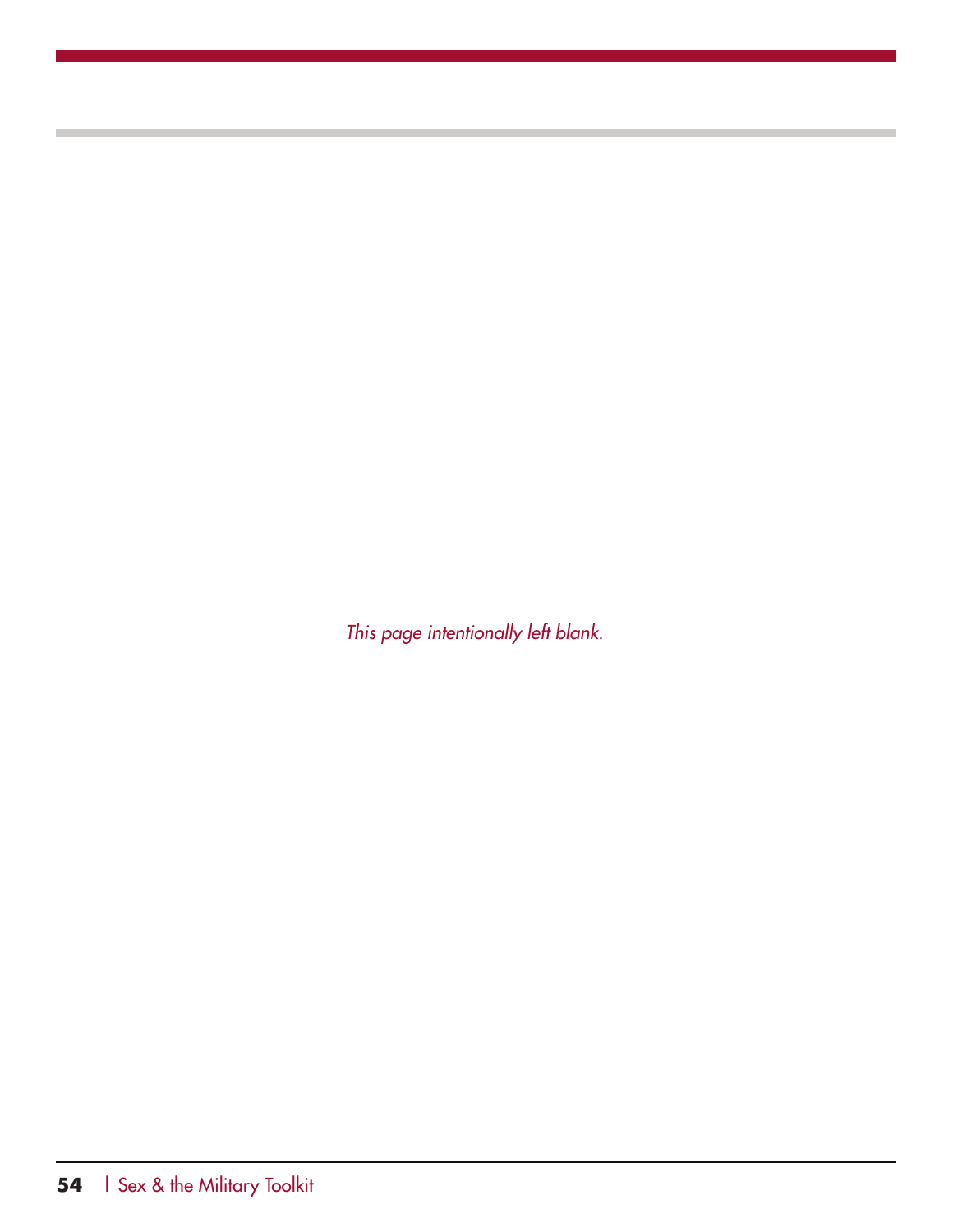# **Intervention Strategies for Sexual Issues**

## **Introduction**

There are probably hundreds of strategies individuals and couples can engage in to enhance their sex lives and improve their physical intimacy. For people with injuries, many of the suggestions offered here can help to circumvent their sexual challenges. Clients should be reminded that the most important sexual organ is between their ears, that is, the brain. Their thoughts, fantasies, and feelings are just as important, if not more so, to a good sexual response as other sexual organs. It will also be helpful and very important to rule out any medical issues by referring to a urologist or gynecologist, for example.

Additionally, one of the most important characteristics of a good sex life is the willingness of the individual to be emotionally flexible. When there is an injury, indeed whenever the body changes whether in civilian or military life, couples have to make adjustments to their usual sexual repertoire in order to accommodate these changes. If they insist on adhering to "tried and true" practices that may no longer work, they will continue to be disappointed and frustrated. This is where it can be extremely helpful to have a therapist with whom the client(s) can talk, or a referral to a therapist specializing in sexual challenges.

Many people, due to the nature of sex and sexuality, may not only be uncomfortable talking about sex or trying new practices, but they may have a very limited self-awareness about their own sexuality. If this is the case, it could take more time to work through challenges, changes, and education than if the client(s) are more experienced with discussing the subject matter and are more self-aware.

The following strategies are offered to assist with these challenges and enhance sexual functioning. Some can be encouraged and gently supported by the therapist (non-sex therapist), and some might be addressed with a sex therapist, if the client(s) is inclined to go that route. It is always important to keep in mind that one should stay sex-positive, non-judgmental, and focus on education.

## **Non-Sexual Intervention Strategies for Greater Intimacy**

- Focus on the non-sexual parts of the relationship
- Have a date night
- Act out a fantasy, such as picking one another up at a bar
- Wear sexy lingerie
- Go to a sex shop or lingerie store together
- Take a bath or shower together
- Read romantic novels or watch romantic movies together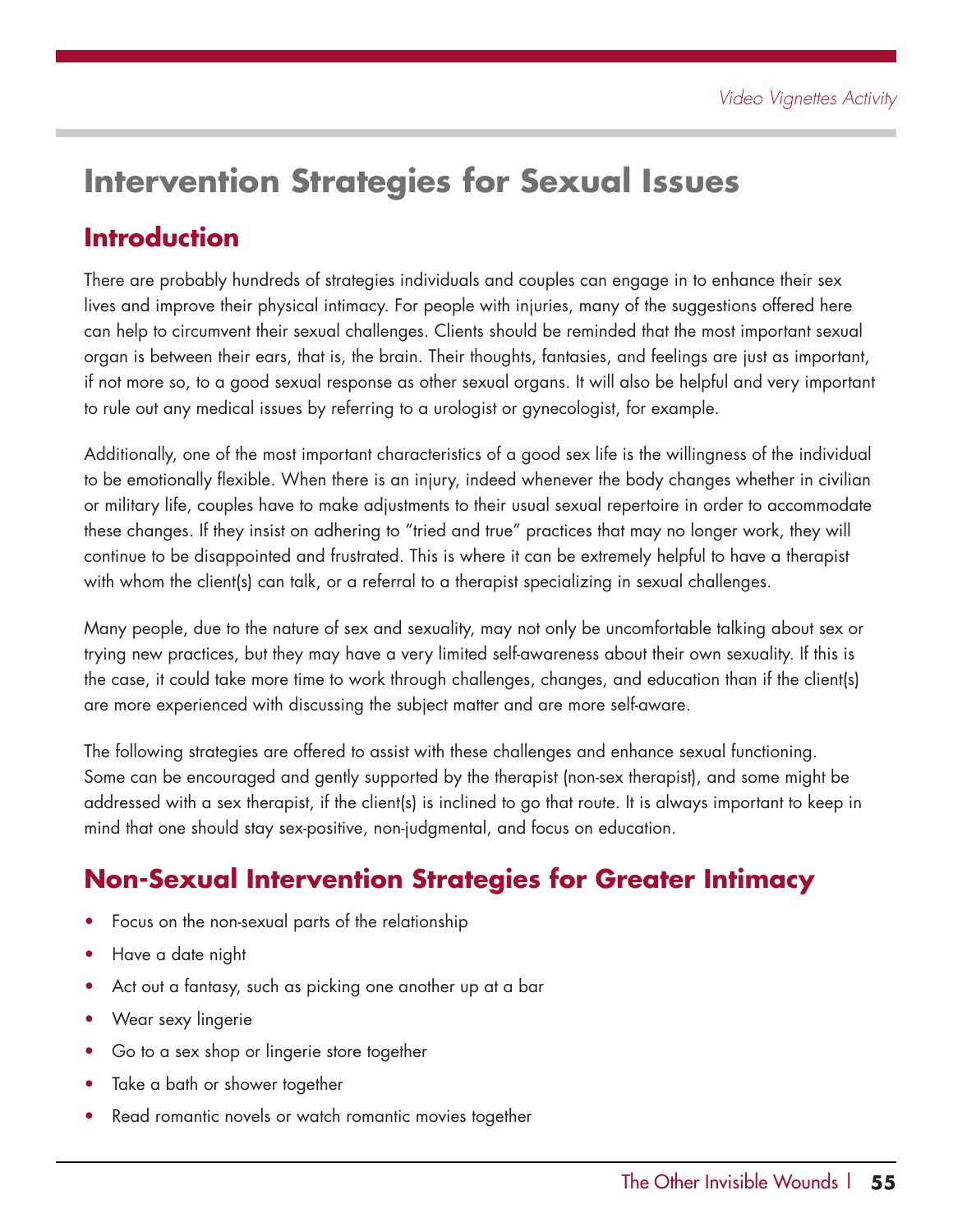### *Video Vignettes Activity*

- Breathing together while eye gazing and other tantric practices
- Communication exercises
- Sentence completion (examples follow)
	- » "What I like about your body is..."
	- » "What I like about our sex life is…"
	- » "A fantasy I've often thought about is…."
	- » "A sexual activity I'd like to try is…."
	- » "My injury has resulted in my inability to…."
	- » "Turn-ons for me are…."

(Couples can make up their own sentences. As the therapist gets to know the couple and their issues s/he can also create some sentences to facilitate communication.)

- Heighten senses
	- » Taste chocolate, wine
	- » Sound music
	- » Smell scented candles
	- » Sight eye gaze
	- » Touch massage

## **Sexual and Quasi-sexual Intervention Strategies for Greater Intimacy**

- Non-erotic massage
- Sensual touching that does not lead to intercourse
- Erotic massage (this can be a helpful way to remedy symptoms and can be empowering)
- Sensate Focus exercises
- Guided touch
- Watch erotic or sexy films together
- Read erotic stories together
- Directed masturbation
- Experimentation with oils, lubricants, vibrators, other sexual toys
- Exploration of different practices, positions, activities that take into account the injury or surgery
- Sexual Tantric techniques
- **56** Sex & the Military Toolkit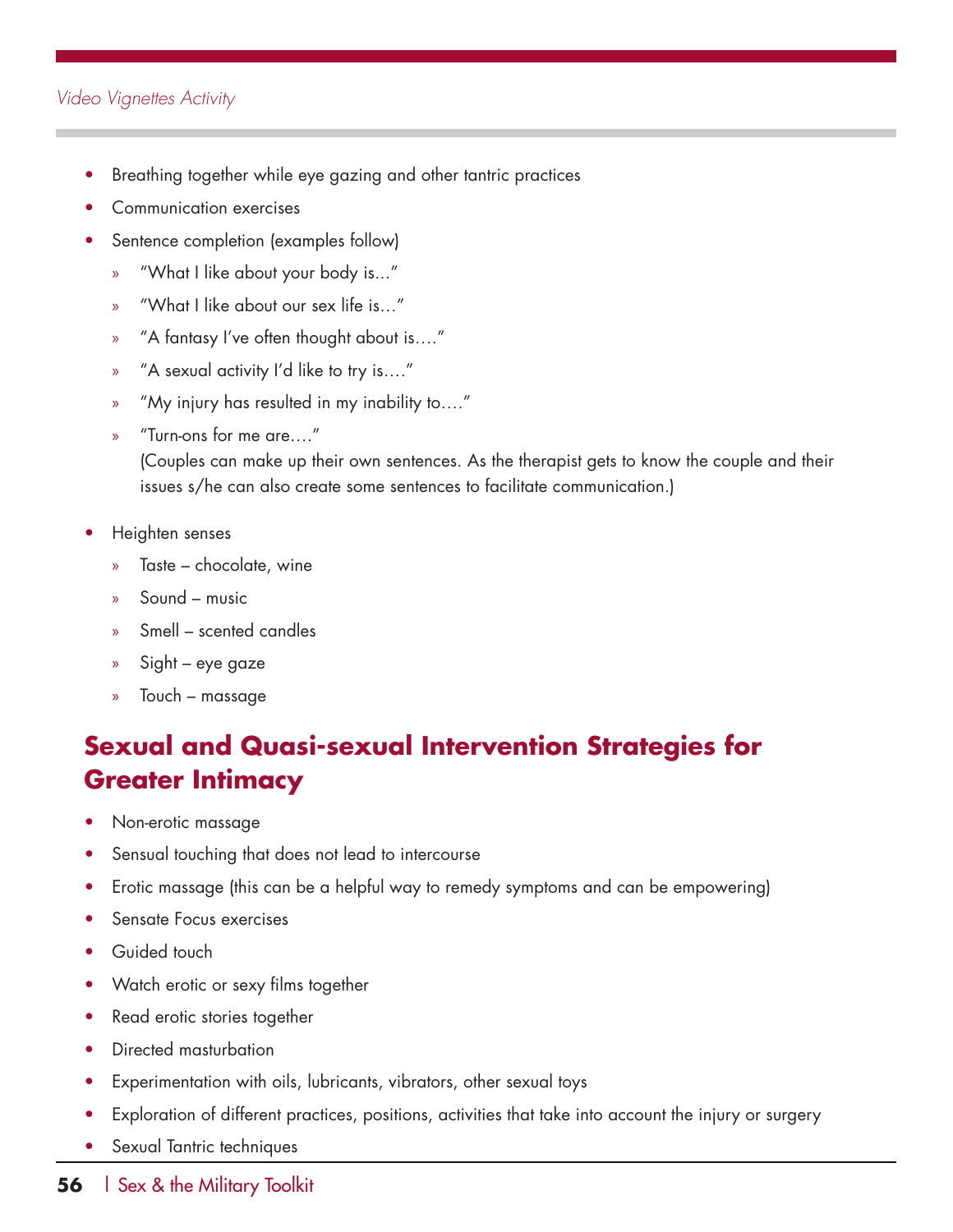## **Adjunctive Sex Therapy: Psychosocial Intervention Strategies**

Explore psychosocial factors such as:

- What it means to be a man/woman.
- What is being stirred up/triggered with sexual touch. These might include memories the person is trying to avoid (as in PTSD), survivor guilt, vulnerability, potential past experiences with previous partner(s), and/or various thoughts/feelings/experiences in his/her history.

Teach couples to be process-oriented in their lovemaking vs. goal-oriented: to enjoy all sensual and sexual activities rather than being focused on achieving orgasm.

## **Psychoeducation**

This is an opportunity to give clients information about sexuality and physical/psychological changes so that they can experience some sense of normalcy. When normalization is used in working with people therapeutically, they are often more receptive to interventions and ideas that they might not have otherwise. Topics can include how anatomy works, and differences between male and female bodies and responses. The use of books (biblio-therapy) or online articles might be helpful, and writing can also be a healing agent.

Another possible intervention (which was popularized in the recent movie Sessions) is the use of a sexual surrogate. Surrogates have been used in cases of high anxiety and fear around sex, and in situations of major physical challenges. There is a specific protocol when this option is chosen, in which the surrogate has regular verbal contact with the referring therapist who helps the client work through the emotions that are aroused by the sexual contact. Because of its non-traditional and controversial nature, a therapist considering this option should consult with another experienced therapist before making such a referral.

It can be helpful to look at a number of aspects/elements of the person's overall existence by considering: intra-psychic factors, interpersonal factors, economic factors, political factors, and sociocultural factors, when conducting a thorough assessment. Essentially, there can also be underlying causes to the sexual challenges that are being masked by an actual "identified problem."

It is important to work with clients from the perspective that there can be opportunities for/through change, as this can help them in their progress. Due to the nature of the many feelings that can come up (e.g., grief, loss, rage, longing), approaching these as an opportunity for healing is also useful. For some people, there might be shifts and changes in what they view as appealing and/or "turn-ons," and it's possible that an entirely new sexual world may emerge for them.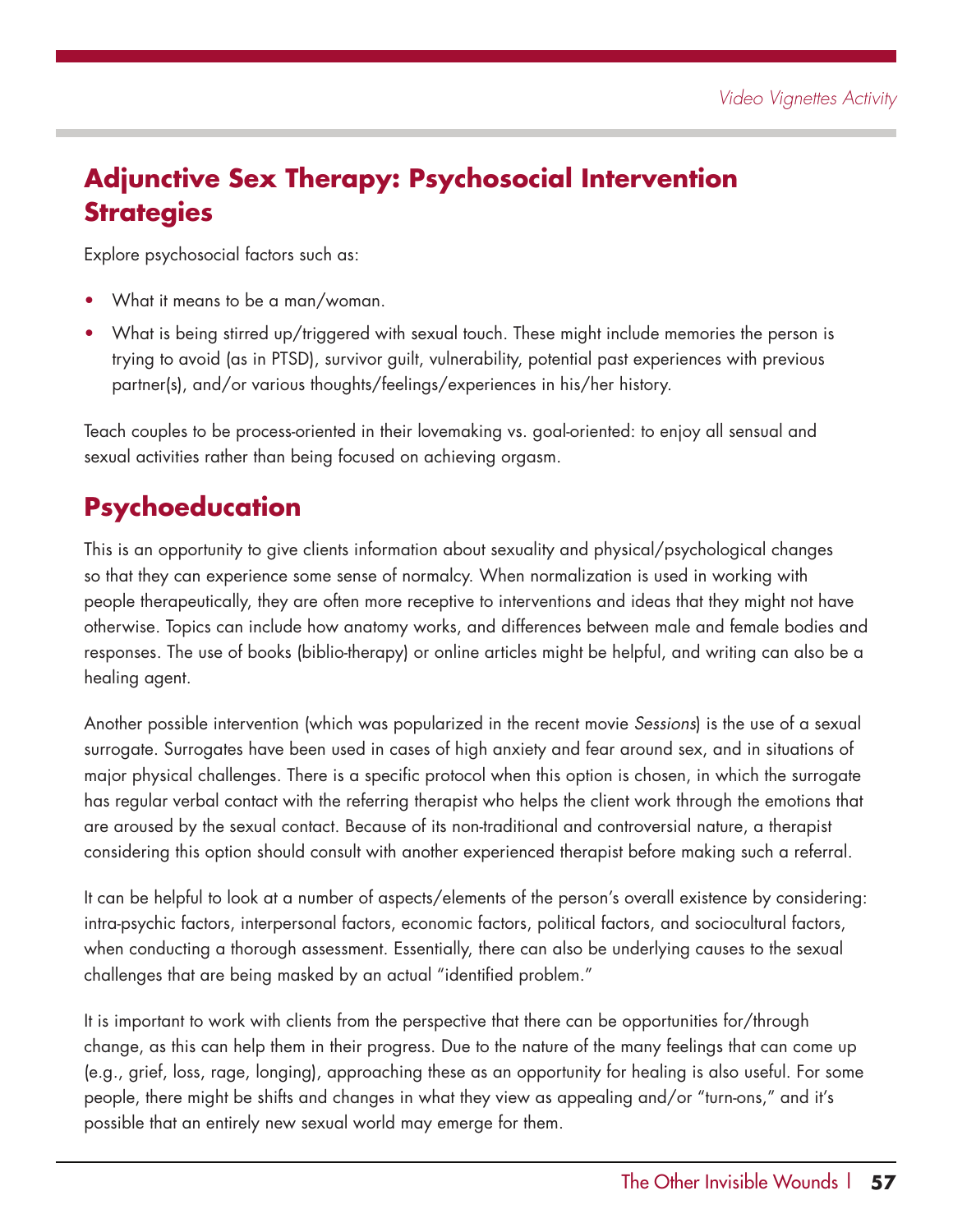## **Intervention Strategies for Specific Challenges**

In addition to the general suggestions above, the following are specific dysfunctions or challenges, and some biological and sexual interventions. However, the therapist should keep in mind that these do not work in a vacuum. The sociocultural and psychological context must always be taken into account.

#### **Trauma**

If there has been any military sexual trauma (MST), this will need to be addressed in individual sessions. The partner can be brought in when appropriate to gain a better understanding of the survivor's ambivalence around sex. Bearing witness to the traumatic narrative will likely increase his/her empathy, reduce pressure on the survivor, and make for a better prognosis. Time and patience are essential. Another aspect to note is that with MST there might be a sexually transmitted infection (STI) with which the veteran is contending. If this is the case, there could be any number of concerns, ranging from physical pain/challenges during sex to shame, guilt, and disgust with contracting a STI. There is also the issue of transmission and the importance of addressing this if there is any concern (dependent on if there has been treatment or intervention).

Wendy Maltz, a sex therapist, educator, and social worker, has developed some specific interventions for trauma-related sexual difficulties. These include exercises for re-learning that touch can be positive rather than traumatic. The reader is referred to the following resource: The Sexual Healing Journey: A Guide for Survivors of Sexual Abuse (2012), 3rd ed., William Morrow Paperbacks.

#### **Desire Discrepancy**

Desire discrepancy refers to the relative desire levels within couples; individuals may perceive that their desire is too high or too low based on their perceptions of their partners' desire levels.

- Is the low frequency partner enjoying the sex s/he is having?
- If not, why would s/he want to have more of it?
- Has the person conveyed his/her preferences to the partner or remained silent?
- What is keeping the person from disclosing? (The answer to this is usually that the person feels embarrassed about what they like; they are afraid of being laughed at or shamed in some way.)

#### **Delayed Ejaculation**

The therapist can use similar questions to those questions addressing Desire Discrepancy, and also assess medication use and any underlying causes that might be contributing to this particular challenge. Military populations may be particularly prone to withholding something that is unresolved and/or may be having a control issue.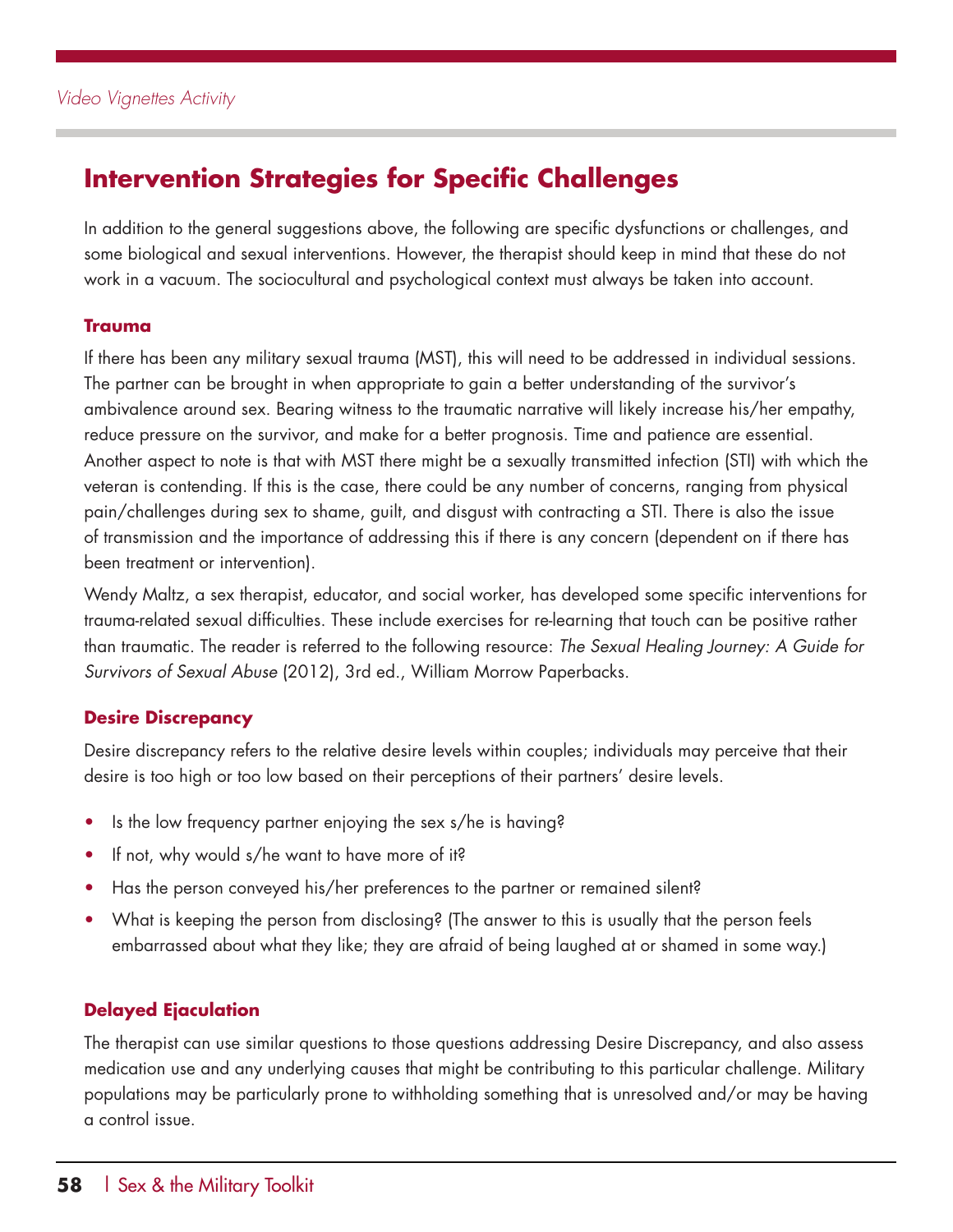## **Premature (Early or Rapid) Ejaculation**

- Selective Serotonin Reuptake Inhibitors (SSRIs)
- Start/Stop techniques
- Squeeze Technique
- Promescent Topical Medication
- Condoms (with or without benzocaine)
- Kegel exercises
- Tantric techniques or deep breathing
- Penile rings

#### **Erectile Dysfunction**

- Phosphodiesterase Type 5 Inhibitors (PDE5i's) (e.g., Viagra, Cialis, Levitra)
- Pumps
- Implants
- Testosterone replacements
- Injections (e.g., Papaverine)
- Suppositories

#### **Anorgasmia**

- Sexual education
- Directed Masturbation (DM)
- Kegel exercises
- Systematic de-sensitization
- Expression and resolution of emotional contribution or underlying causes
- Education about anatomy
- Altering sexual positions
- Estrogen therapy
- Testosterone therapy
- Use of toys during intercourse or as part of sexual play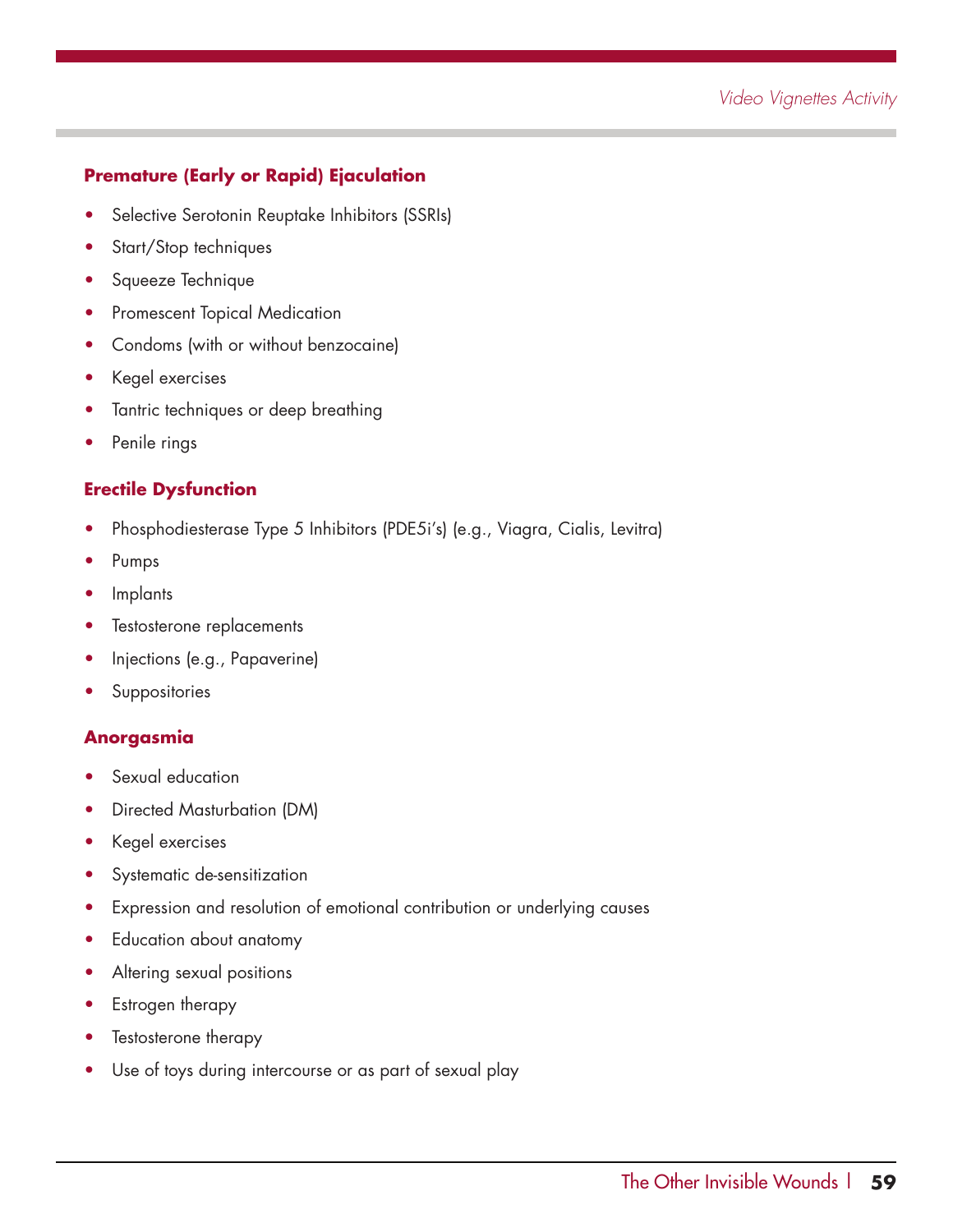## **Genitopelvic Pain/Penetration Disorder (involuntary spasm or tightness preventing vaginal penetration) and Dyspareunia (pain with intercourse)**

- Sexual education
- Pelvic floor exercises/Kegel exercises
- Insertion or dilation training
- Pain elimination techniques
- Transition steps and exercises
- Expression and resolution of emotional contribution or underlying causes (e.g., anxiety most commonly linked)
- Detailed sexual history
- Education about anatomy
- Sensate focus and techniques
- Altering sexual positions
- Building of sexual trust and intimacy

#### **Spinal Cord Injuries (SCI)**

• See videos by Mitchell Tepper on YouTube, available at: http://www.youtube.com/user/ SexualHealthdotcom.

Note: It is important for the partner of the veteran to have support to talk through feelings about loss, and what they may need to grieve with respect to the sexual relationship. It will also be important to really gauge (over time) how safe each partner feels with trying different positions and/or techniques. There will be a drastic shift in the sexual relationship/dynamic and sexual identity for each person. Both parties will need a space in which they can discuss their potential sexual disinterest and what this means for them.

## **Culture and Interventions**

If the therapist is going to suggest specific practices, s/he should know what the culture allows and what it prohibits. For example, although Directed Masturbation is an intervention commonly prescribed for anorgasmia, several cultural groups prohibit this practice. Since the clinician is not expected to know the values and practices of every culture, and there is great heterogeneity even within each culture, an exploration of cultural practices and prohibitions would be pertinent (please see *Communication Strategies* section for specific suggestions on how to guide this discussion).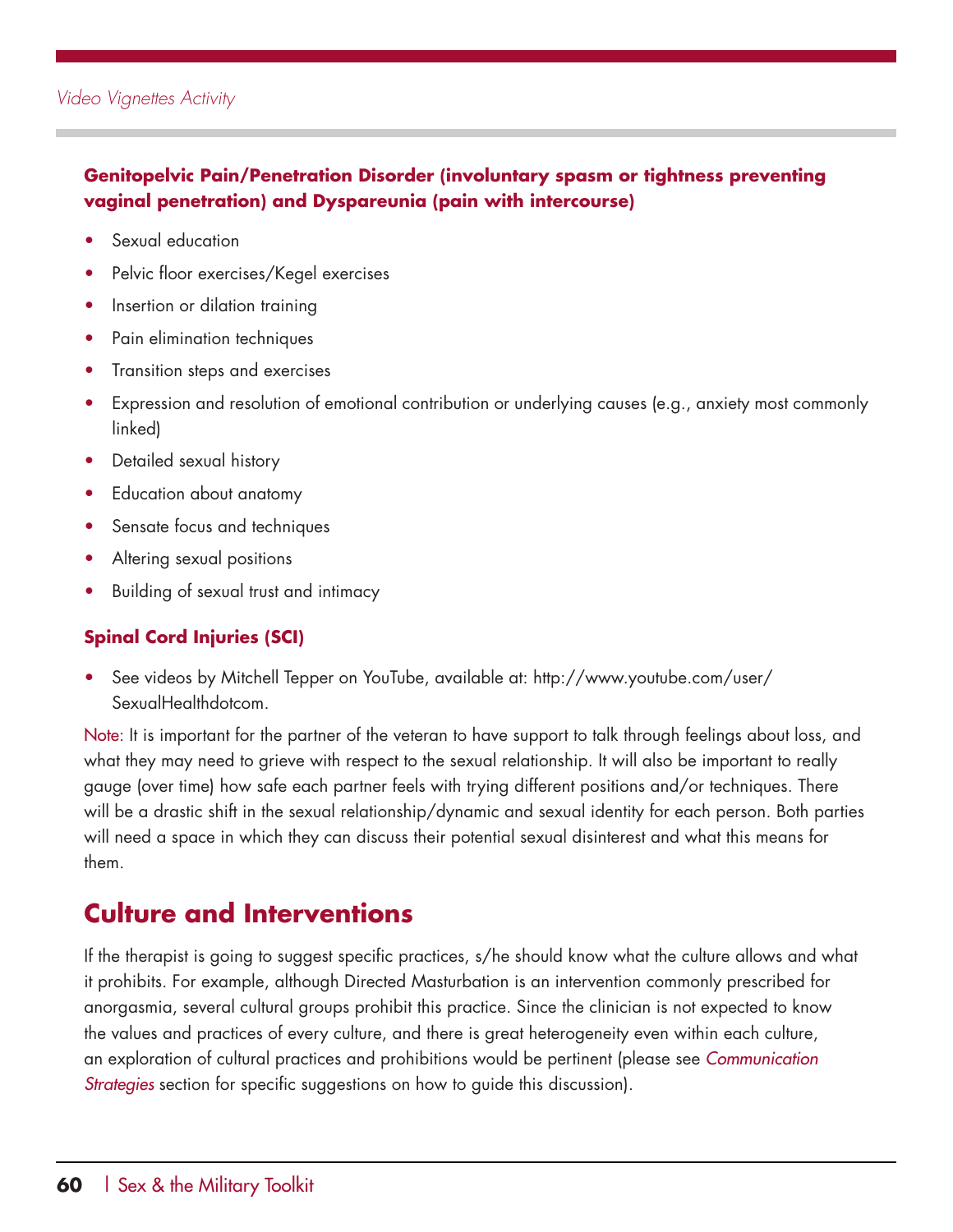# **CIR Policy Briefs**

## **Overview**

In response to the gaps in service need, treatment quality and availability, and health insurance coverage options regarding sexual functioning in military populations, CIR has two policy briefs.

- *The Elephant in the Bedroom: Sexual Functioning in Military Populations*, focuses on the high prevalence of sexual functioning problems in military populations, the lack of adequate training for behavioral health providers, and the absence of adequate health care coverage for sexual dysfunction.
- *Genitourinary (GU) Trauma in the Military: Impact, Prevention, and Recommendations,* addresses the rising presence of urotrauma in the most recent wars and its prevention; the lack of knowledge regarding long-term implications; and the gaps in the resources available to injured service members, veterans, and their families.

Both briefs highlight the current areas of greatest need, and include recommendations for policy and practice. It is clear that sexual dysfunction and genitourotrauma in military populations are highly salient issues with far-reaching implications. We need to work together to create and share innovative best practices and policies. These policy briefs, along with this toolkit, provide a starting point for change.

## **How to Use for Behavioral Health Providers**

You are encouraged to review the policy briefs and to present them to your organization to internally support some of the needed changes.

## **Link to CIR Policy Briefs**

The CIR Policy Briefs and other CIR publications can be accessed at *cir.usc.edu/publications.*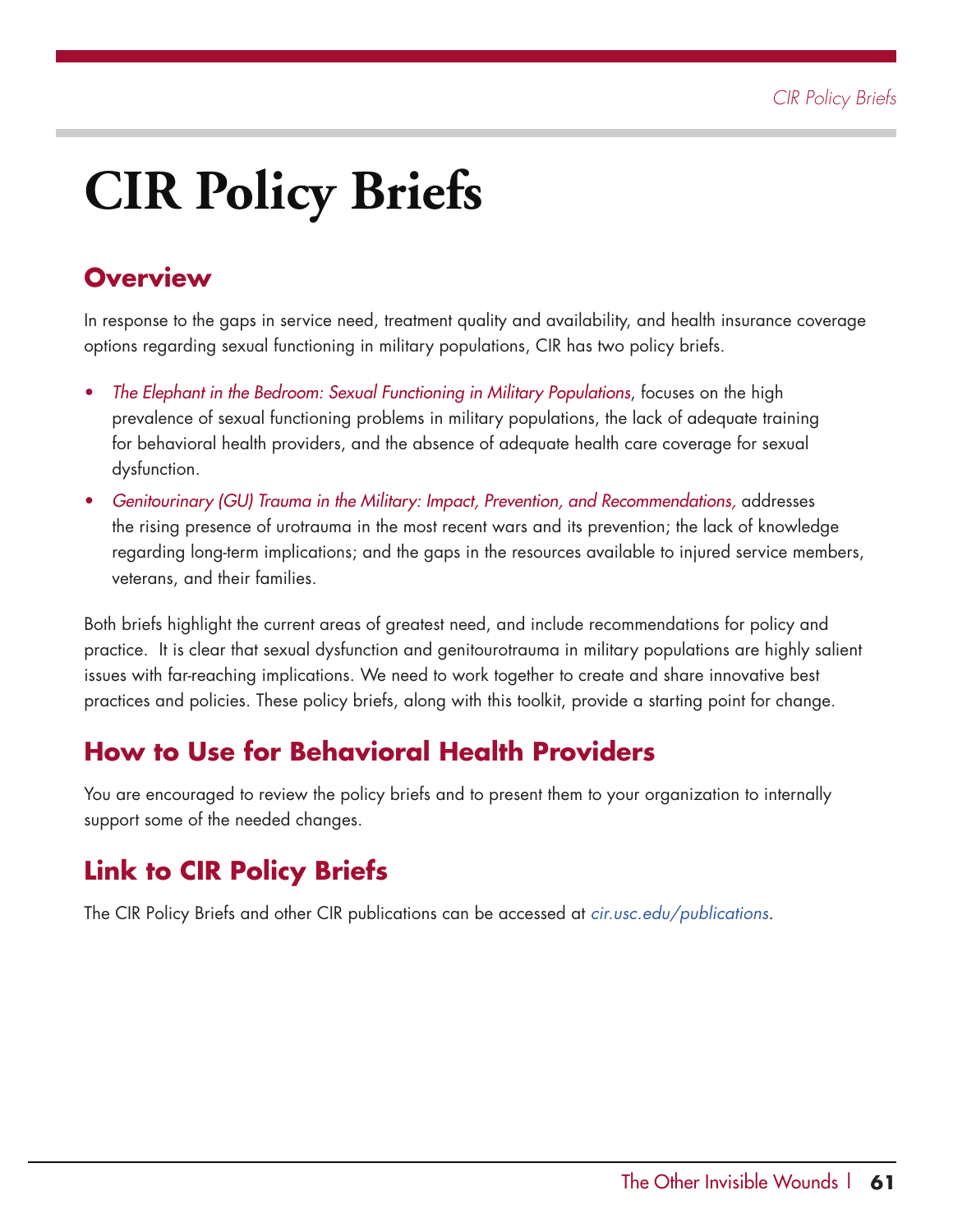*This page intentionally left blank.*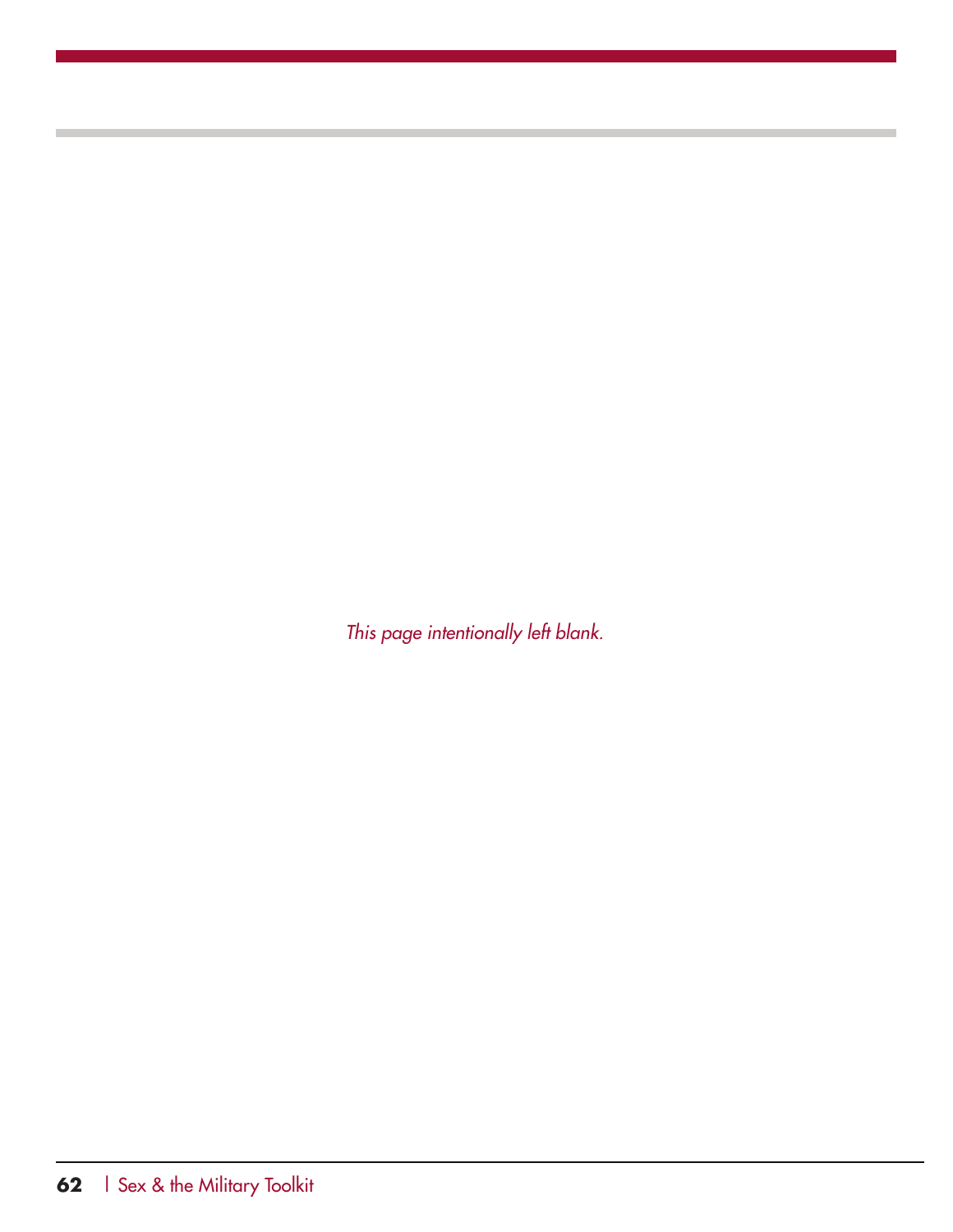# **Resources and References**

This section of the toolkit provides information on additional resources, as well as references used in developing the toolkit, and suggestions for further reading.

# **Resources**

This section provides resources for working with sexual dysfunction issues, including information about sex therapists, sex shops, videos, journals, and a list of assessment tools.

## **Locating a Certified Sex Therapist**

The American Association of Sexuality Educators, Counselors and Therapists *(www.aasect.org*) has a list of providers.

## **Sex Shops (online)**

- Good Vibrations *(www.goodvibes.com)*
- Freddy and Eddy *(www.freddyandeddy.com)*
- Come as You Are Co-Operative (includes toys, etc. for people with disabilities) *(www.comeasyouare.com)*
- Sexual Intimacy.com *(www.sexualintimacy.com)*
- The Alexander Institute *(www.lovingsex.com)*
- The Pleasure Chest *(www.thepleasurechest.com) also in store on Santa Monica Blvd.*

## **Informational and Instructional Videos**

- Sexuality and Disability: Dr. Mitchell Tepper *(www.youtube.com/user/SexualHealthdotcom/feed)*
- Relearning Touch Healing Techniques for Couples: Wendy Maltz *(http://healthysex.intervisionmedia.com/)*
- SexSmart Films Promoting Sexual Literacy *(www.sexsmartfilms.com)*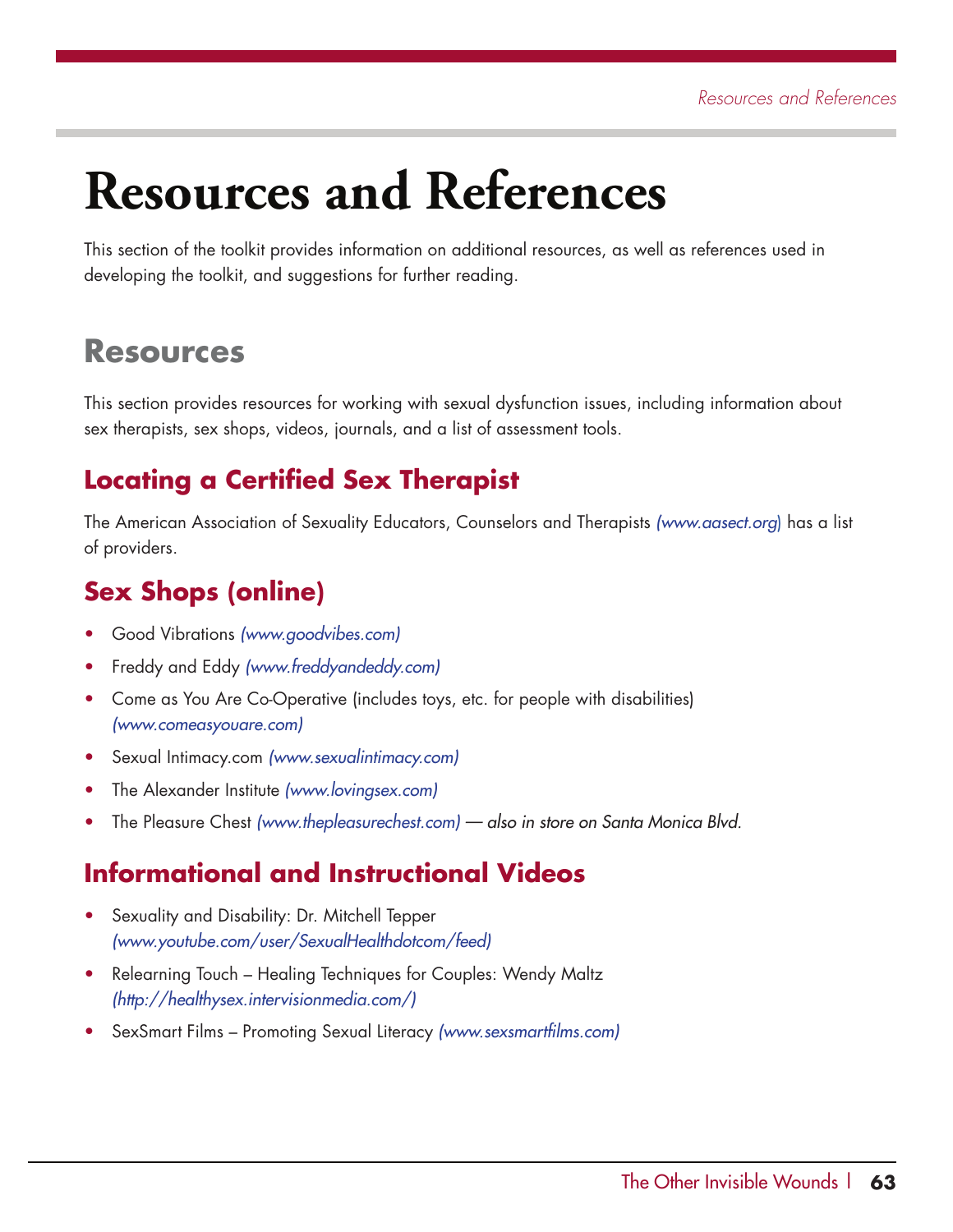## **Organizations and Journals for Information and Continuing Education**

- American Association of Sexuality Educators, Counselors and Therapists (AASECT) *(www.aasect.org)*
- American Board of Sexology *(www.americanboardofsexology.com/)*
- The Kinsey Institute *(www.kinseyinstitute.org/index.html)*
- National Coalition for Sex Freedom (NCSF) *(www.ncsfreedom.org/)*
- New View Campaign *(www.newviewcampaign.org)*
- Resolve: The National Infertility Association *(www.resolve.org)*
- Society for Advancement of Sexual Health (SASH) *(www.sash.net)*
- Society for the Scientific Study of Sexuality (SSSS) *(www.sexscience.org)*
- Society for Sex Therapy and Research (SSTR) *(www.sstarnet.org)*
- World Association for Sexual Health (WAS) *(www.worldsexology.org)*
- World Professional Association. for Transgender Health (WPATH) *(http://www.wpath.org)*

## **Sex Addiction Resources/Materials**

• Sexual Recovery Institute *(www.sexualrecovery.com)*

## **Peer-reviewed Journals**

- American Journal of Sexuality Education *(http://www.tandfonline.com/loi/wajs20#.VVzTdvlVhBc)*
- Journal of Sex and Marital Therapy *(www.tandfonline.com/toc/usmt20/current)*
- Journal of Sexual Medicine *(onlinelibrary.wiley.com/journal/10.1111/(ISSN)1743-6109)*
- Journal of Humanistic Psychology *(jhp.sagepub.com/)*
- Journal of Psychology and Human Sexuality *(www.tandfonline.com/toc/wzph20/current)*
- Journal of Sex Research *(www.sexscience.org/journal\_of\_sex\_research/)*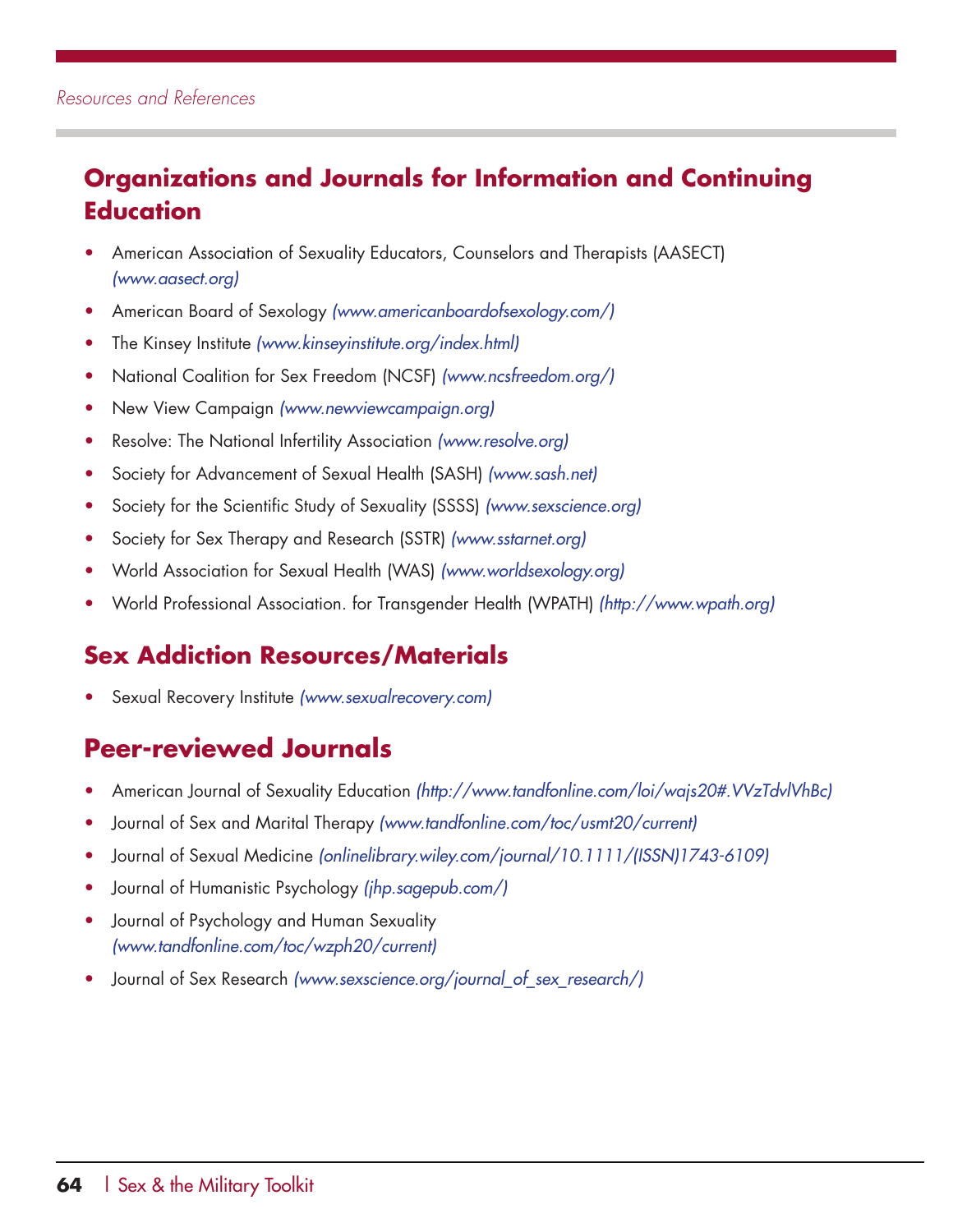## **Suggested assessments of sexual functioning**

#### **Arizona Sexual Experience Scale (ASEX)**

A 5-item rating scale that assesses core elements of sexual function – sexual drive, arousal, penile erection/ vaginal lubrication, ability to reach orgasm, and satisfaction with orgasm. Items are measured using a 6-point Likert scale, ranging from hyper-function (1) to hypo-function (6).

Citation*:* McGahuey, C. A., Gelenberg, A. J., Laukes, C. A., Moreno, F. A., Delgado, P. L., McKnight, K. M., & Manber, R. (2000). The Arizona Sexual Experience Scale (ASEX): Reliability and validity. *Journal of Sex & Marital Therapy, 26*, 25–40. doi:10.1080/009262300278623

#### **Female Sexual Function Index (FSFI)**

A brief, multidimensional self-report measure for assessing key dimensions of sexual functioning in women. The scale includes 19 items that assess sexual function over the previous 4 weeks, in six domains: sexual desire, sexual arousal, lubrication, orgasm, satisfaction, and pain.

Citation: Rosen, R., Brown, C., Heiman, J., Leiblum, S., Meston, C., Shabsigh, R., … D'Agostino, R. (2000). The Female Sexual Function Index (FSFI): A multidimensional self-report instrument for the assessment of female sexual function. *Journal of Sex & Marital Therapy, 26*, 191–208. doi:10.1080/009262300278597

#### **International Index of Erectile Function (IIEF-5)**

A multidimensional self-report measure for the evaluation of male sexual function. The measure consists of 5 items, covering 5 domains: erectile function, orgasmic function, sexual desire, intercourse satisfaction, and overall satisfaction. Each item rated on a 5-point scale, and scores are classified as severe, moderate, mildmoderate, mild, and no erectile dysfunction.

Citation: Rosen, R. C., Cappelleri, J. c., Smith, M. D., Lipsky, J., & Peña, B. M. (1999). Development and evaluation of an abridged, 5-item version of the International Index of Erectile Function (IIEF-5) as a diagnostic tool for erectile dysfunction. *International Journal of Impotence Research, 11*, 319–326. doi:10.1038/sj.ijir.3900472

#### **Quality of Sexual Function Scale (QSF)**

A self-administered assessment which measures and compares quality of sexual function for men and women. The scale consists of 32 items, across 4 dimensions: 1) psycho-somatic quality of life, 2) sexual activity, 3) sexual (dys)function – self-reflection, and 4) sexual (dys)function – partner's view. Items are rated based on in degree of intensity or severity, on a 5-point scale.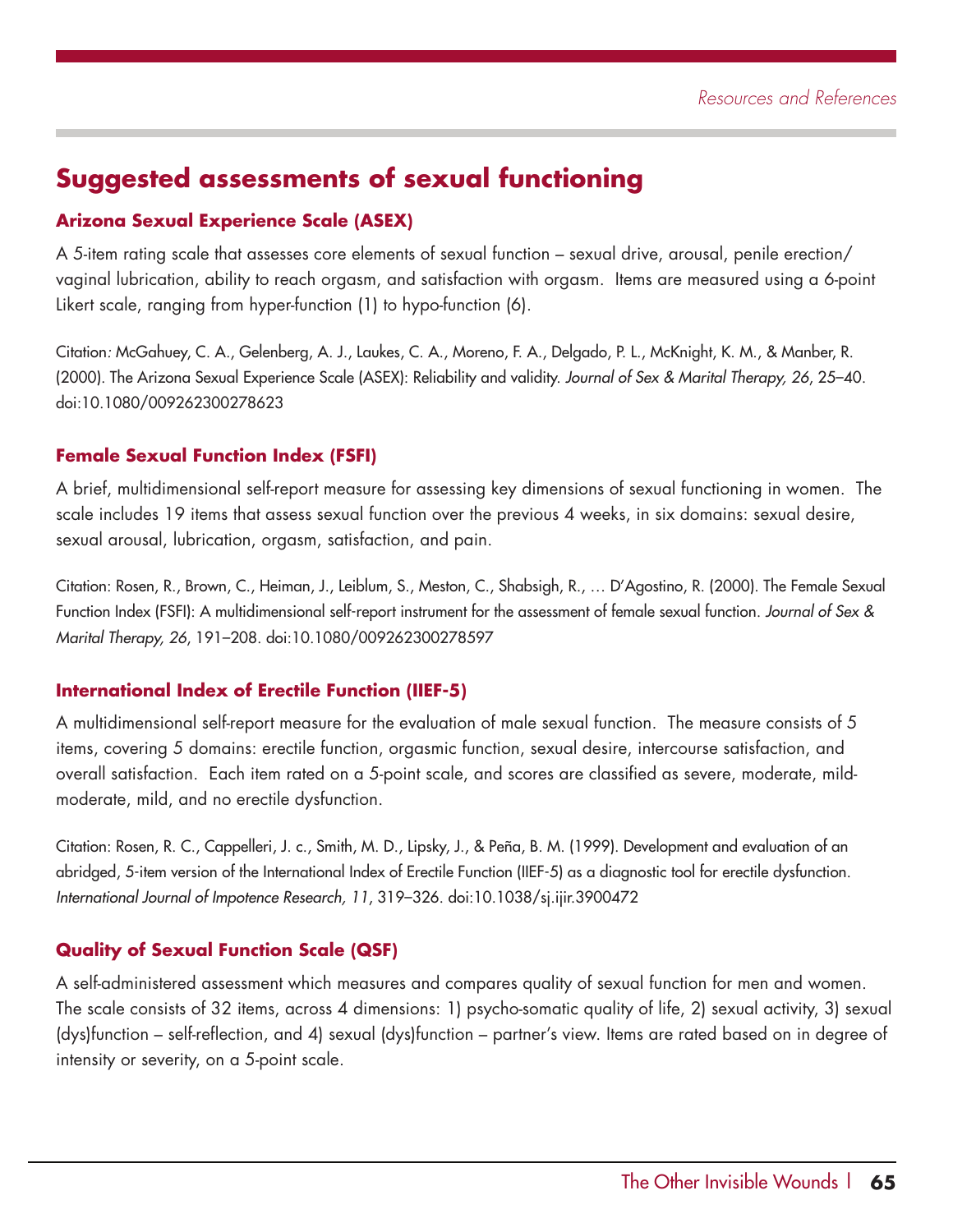Citation: Heinemann, L. A. J., Potthoff, P., Heinemann, K., Pauls, A., Ahlers, C. J., & Saad, F. (2005). Scale for Quality of Sexual Function (QSF) as an outcome measure for both genders? *Journal of Sexual Medcine, 2*, 82–95. doi:10.1111/ j.1743-6109.2005.20108.x

# **Toolkit References and Suggested Reading**

- Afari, N., Harder, L. H., Madra, N. J., Heppner, P. S., Moeller Bertram, T., King, C., & Baker, D. G. (2009). PTSD, combat injury, and headache in veterans returning from Iraq/Afghanistan. Headache, 49, 1267–1276. doi:10.1111/j.1526-4610.2009.01517.x
- Althof, S. E. (2002). Quality of life and erectile dysfunction. Urology, 59, 803–810. doi:10.1016/ S0090-4295(02)01606-0
- American Psychiatric Association. (2013). Diagnostic and statistical manual of mental disorders 5th ed. Arlington, VA.
- Atlantis, E., & Sullivan, T. (2012). Bidirectional association between depression and sexual dysfunction: A systematic review and meta analysis. Journal of Sexual Medicine, 9, 1497–1507. doi:10.1111/ j.1743-6109.2012.02709.x
- Baker, D. G., Heppner, P., Afari, N., Nunnink, S., Kilmer, M., Simmons, A., … Bosse, B. (2009). Trauma exposure, branch of service, and physical injury in relation to mental health among U.S. veterans returning from Iraq and Afghanistan. Military Medicine, 174, 773–778. doi:10.7205/ MILMED-D-03-3808
- Baptist, J. A., Amanor-Boadu, Y., Garrett, K., Nelson Goff, B. S., Collum, J., Gamble, P., … Wick, S. (2011). Military marriages: The aftermath of Operation Iraqi Freedom (OIF) and Operation Enduring Freedom (OEF) deployments. Contemporary Family Therapy, 33, 199–214. doi:10.1007/s10591-011-9162-6
- Barbach, L. (1982). For each other: Sharing sexual intimacy. New York, NY: Anchor Press.
- Basham, K. (2008). Homecoming as safe haven or the new front: Attachment and detachment in military couples. Clinical Social Work Journal, 36, 83–96. doi:10.1007/s10615-007-0138-9
- Binik, Y. M., & Hall, K. S. K. (2014). Principles and practice of sex therapy (5th ed.). New York, NY: Guilford Press.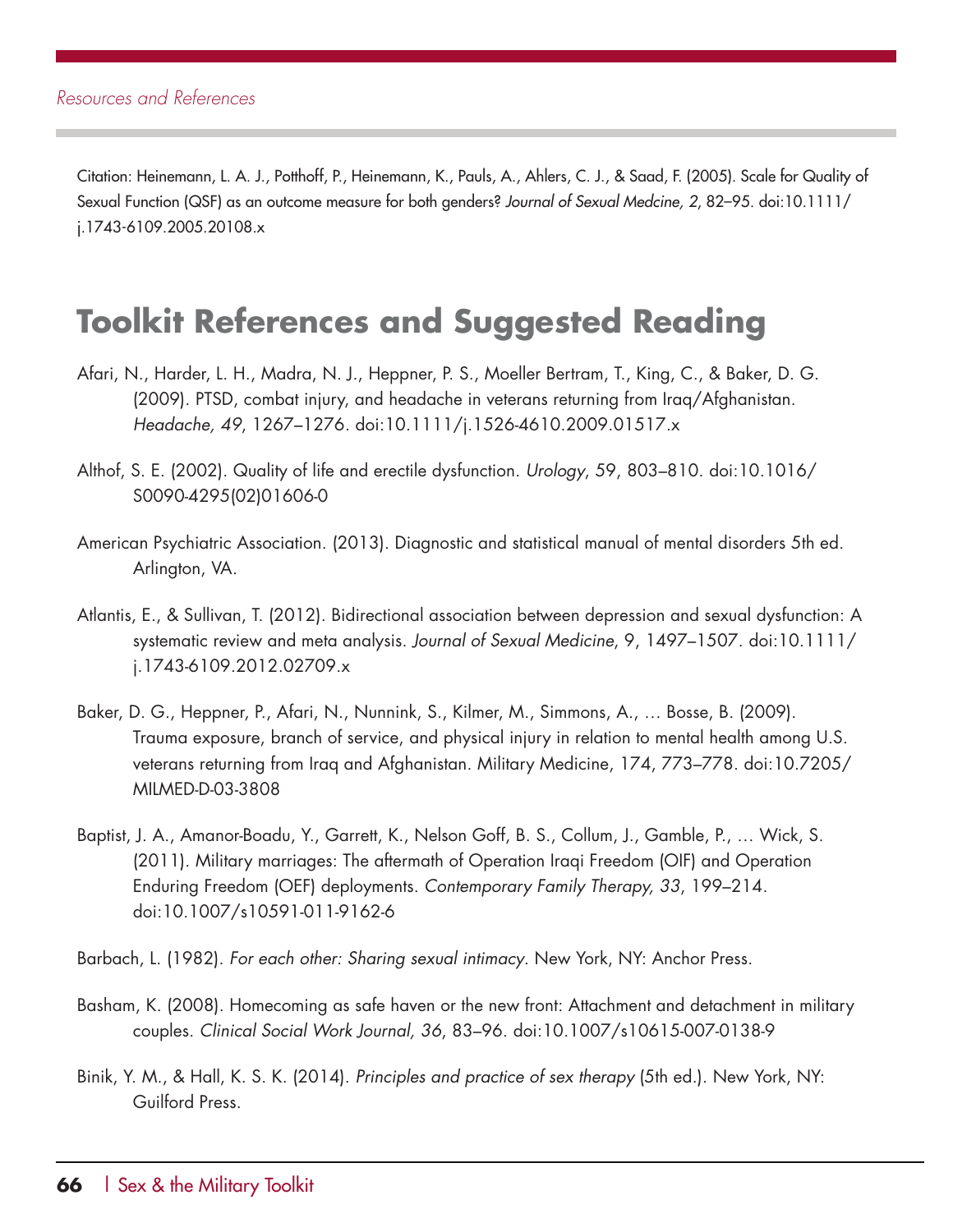- Bonierbale, M., & Tignol, J. (2003). The ELIXIR study: Evaluation of sexual dysfunction in 4557 depressed patients in France. Current Medical Research & Opinion, 19, 114–124. doi:10.1185/0300799039117043
- Brady, K., Pearlstein, T., Asnis, G. M., Baker, D., Rothbaum, B., Sikes, C. R., & Farfel, G. M. (2000). Efficacy and safety of sertraline treatment of posttraumatic stress disorder: randomized controlled trial. Journal of the American Medical Association, 283, 1837–1844. doi:10.1001/ jama.283.14.1837
- Buehler, S. (2014). What every mental health professional needs to know about sex. New York, NY: Springer.
- Calhoun, P. S., Beckham, J. C., & Bosworth, H. B. (2002). Caregiver burden and psychological distress in partners of veterans with chronic posttraumatic stress disorder. Journal of Traumatic Stress, 15, 205–212. doi:10.1023/A:1015251210928
- Cohen, B. E., Maguen, S., Bertenthal, D., Shi, Y., Jacoby, V., & Seal, K. H. (2012). Reproductive and other health outcomes in Iraq and Afghanistan women veterans using VA health care: Association with mental health diagnoses. Women's Health Issues, 22, e461-e471. doi:10.1016/j. whi.2012.06.005
- Corden, C. (2013). Causes and management of dyspareunia. InnovAiT, 6, 66–75. doi:10.1177/1755738012470253
- Cosgrove, D. J., Gordon, Z., Bernie, J. E., Hami, S., Montoya, D., Stein, M. B., & Monga, M. (2002). Sexual dysfunction in combat veterans with post-traumatic stress disorder. Urology, 60, 881–884. doi:10.1016/S0090-4295(02)01899-X
- De Silva, P. (2001). Impact of trauma on sexual functioning and sexual relationships. Sexual and Relationship Therapy, 16, 269–278. doi:10.1080/14681990123900
- Derogatis, L. R., Meyer, J. K., & King, K. M. (1981). Psychopathology in individuals with sexual dysfunction. American Journal of Psychiatry, 138, 757–763. doi:10.1176/ajp.138.6.757
- Fauerbach, J. A., Heinberg, L. J., Lawrence, J. W., Bryant, A. G., Richter, L., & Spence, R. J. (2002). Coping with body image changes following a disfiguring burn injury. Health Psychology, 21, 115–121. doi:10.1037/0278-6133.21.2.115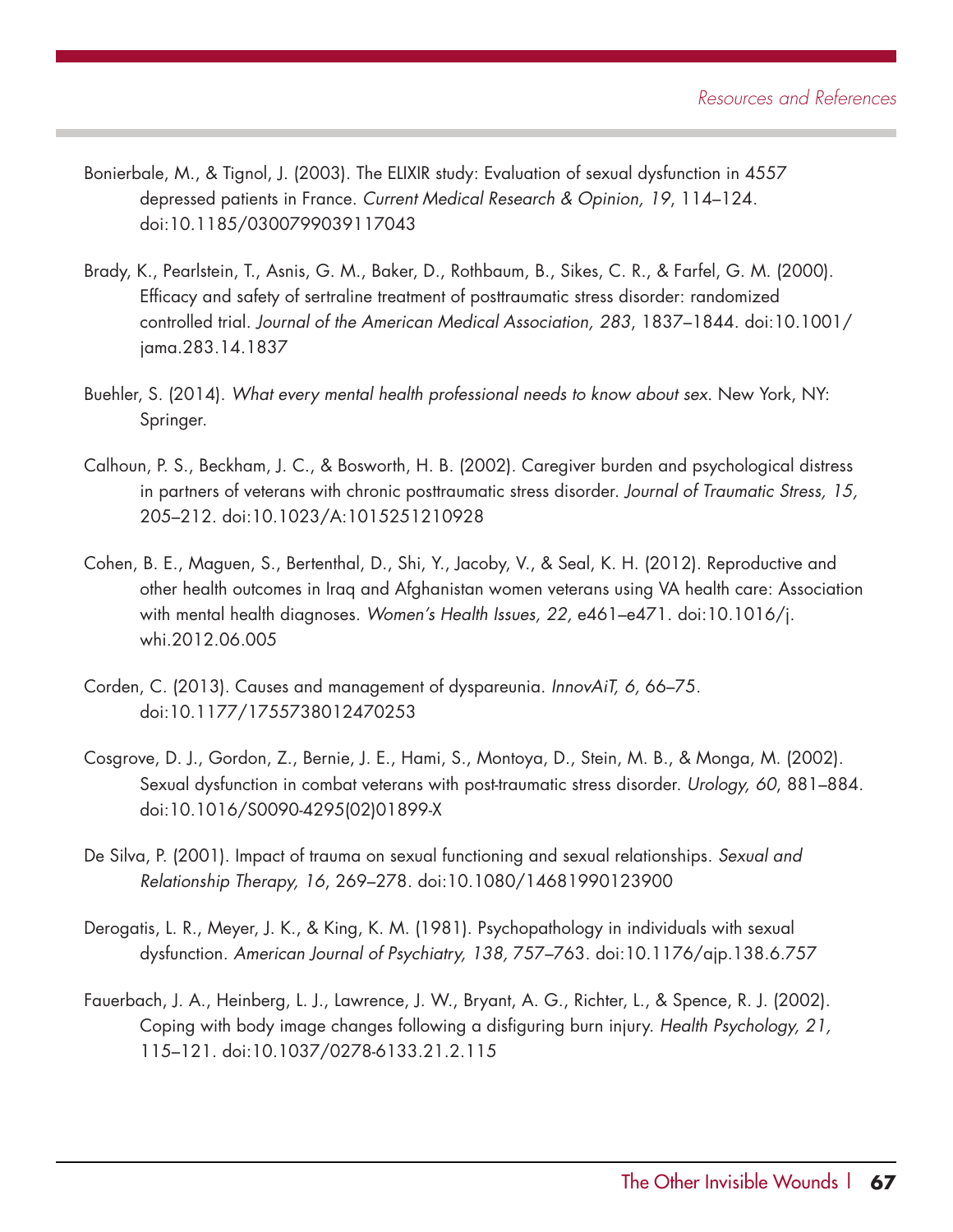- Fauerbach, J. A., Heinberg, L. J., Lawrence, J. W., Munster, A. M., Palombo, D. A., Richter, D., … Muehlberger, T. (2000). Effect of early body image dissatisfaction on subsequent psychological and physical adjustment after disfiguring injury. Psychosomatic Medicine, 62, 576–582. doi:10.1097/00006842-200007000-00017
- Ficke, J. R., Eastridge, B. J., Butler, F. K., Alvarez, J., Brown, T., Pasquina, P., … Caravalho, J., Jr. (2012). Dismounted complex blast injury report of the Army Dismounted Complex Blast Injury Task Force. Journal of Trauma and Acute Care Surgery, 73, S520–S534. doi:10.1097/ TA.0b013e31827559da
- Firestone, R. W., Firestone, L. A., & Catlett, J. (2006). Approaches to the etiology of sexual dysfunctions and problems in sexual relating. In Sex and love in intimate relationships (pp. 111–132). Washington, DC: American Psychological Association.
- Fishbane, M. D. (2013). Loving with the brain in mind: Neurobiology & couple therapy. New York, NY: W.W. Norton and Company.
- Fisher, H. (2004). Why we love: The nature and chemistry of romantic love. New York, NY: Owl Books.
- Frappell-Cooke, W., Wink, P., & Wood, A. (2013). The psychological challenge of genital injury. Journal of the Royal Army Medical Corps, 159, i52–i56. doi:10.1136/jramc-2013-000028
- Freud, S. (1923/1960). The ego and the id (J. Strachey, Ed., J. Riviere, Trans.). New York, NY: W.W. Norton and Company.
- Gawande, A. (2004). Casualties of war—military care for the wounded from Iraq and Afghanistan. New England Journal of Medicine, 351(24), 2471-2475. doi:10.1056/NEJMp048317
- Goldberg, M. S. (2010). Death and injury rates of US military personnel in Iraq. Military Medicine, 175(4), 220-226. doi:10.7205/MILMED-D-09-00130
- Guest, J. F., & Gupta, R. D. (2002). Health-related quality of life in a UK-based population of men with erectile dysfunction. PharmacoEconomics, 20, 109–117. doi:10.2165/00019053-200220020- 00004
- Haines, S. (2007). Healing sex: A mind-body approach to healing sexual trauma. San Francisco, CA: Cleis Press.
- Hall, K. S. K., & Graham, C. A. (Eds.). (2013). The cultural context of sexual pleasure and problems: Psychotherapy with diverse clients. New York, NY: Routledge.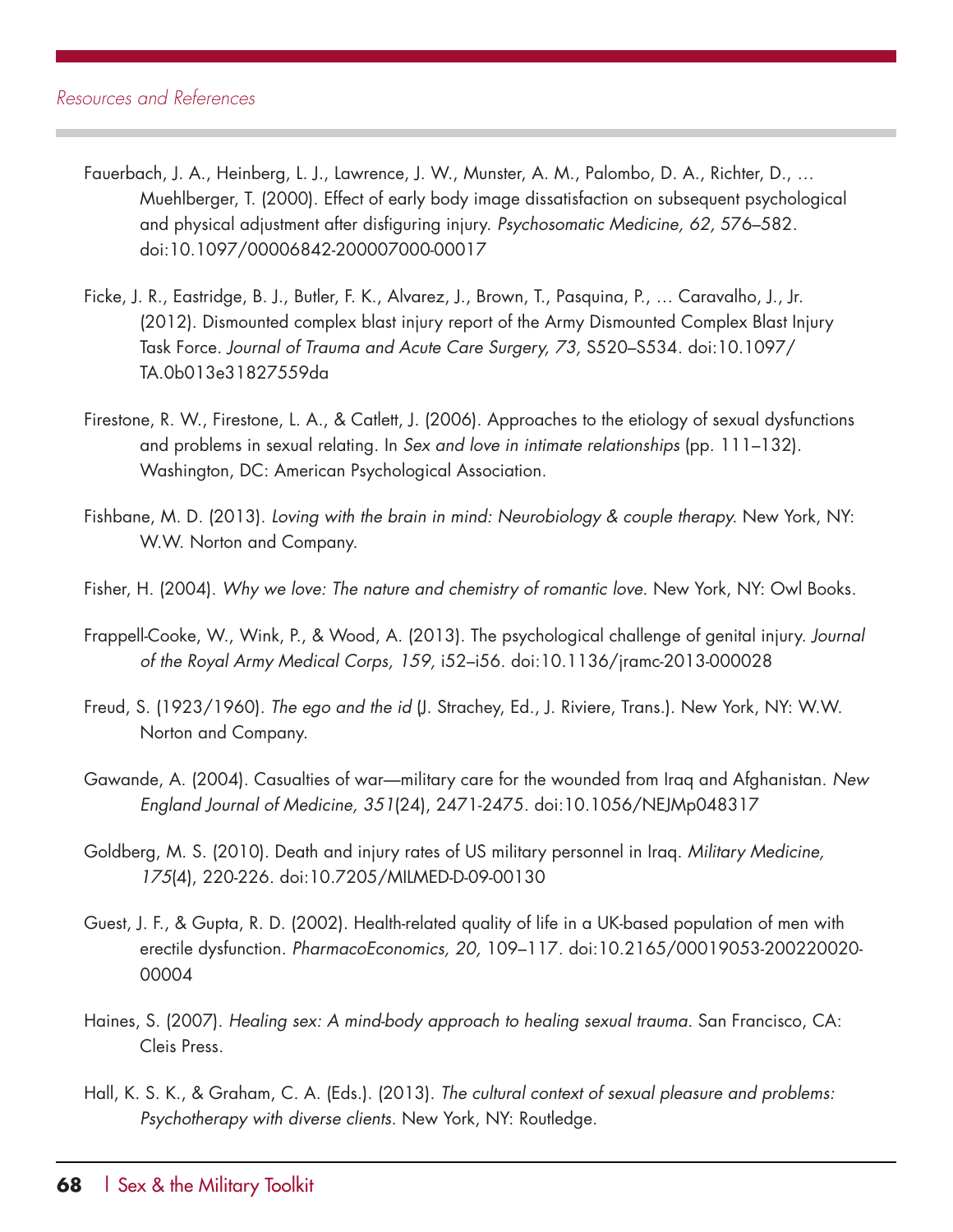- Han, J. S., Edney, M. T., & Gonzalez, C. M. (2013). Genitourinary trauma in the modern era of warfare. Journal of Men's Health, 10, 124–128. doi:10.1089/jomh.2013.1504
- Hartmann, U. (2007). Depression and sexual dysfunction. Journal of Men's Health and Gender, 4, 18– 25. doi:10.1016/j.jmhg.2006.12.003
- Herman, J. L. (1992). Trauma and recovery. New York, NY: Basic Books.
- Hoge, C. W., Castro, C. A., Messer, S. C., McGurk, D., Cotting, D. I., & Koffman, R. L. (2004). Combat duty in Iraq and Afghanistan, mental health problems, and barriers to care. New England Journal of Medicine, 351, 13–22. doi:10.1056/NEJMoa040603
- Hough, S., & Squires, L. E. (2012). Recruitment, retention and professional development of psychologists in America: Potential issue for training and performance. Sexuality and Disability, 30, 161–170. doi:10.1007/s11195-012-9259-3
- Hurley, E. C., Field, T., & Bendell-Estoff, D. (2012). Rejection sensitivity and marital adjustment among military spouses during deployments. Psychology, 3, 480–484. doi:10.4236/psych.2012.36067
- Ishak, W. W., Bokarius, A., Jeffrey, J. K., Davis, M. C., & Bakhta, Y. (2010). Disorders of orgasm in women: A literature review of etiology and current treatments. Journal of Sexual Medicine, 7, 3254–3268. doi:10.1111/j.1743-6109.2010.01928.x
- Joannides, P. N. (2013). Guide to getting it on! A book about the wonders of sex (7th ed.). Waldport, OR: Goofy Foot Press.
- Johnson, S. M., Makinen, J. A., & Millikin, J. W. (2001). Attachment injuries in couple relationships: A new perspective on impasses in couples therapy. Journal of Marital and Family Therapy, 27, 145–155. doi:10.1111/j.1752-0606.2001.tb01152.x
- Jordan, K. (2011). Counselors helping service veterans re-enter their couple relationship after combat and military services: A comprehensive overview. Family Journal, 19, 263–273. doi:10.1177/1066480711406689
- Kahn, J., Coyne, J. C., & Margolin, G. (1985). Depression and marital disagreement: The social construction of despair. Journal of Social and Personal Relationships, 2, 447–461. doi:10.1177/0265407585024005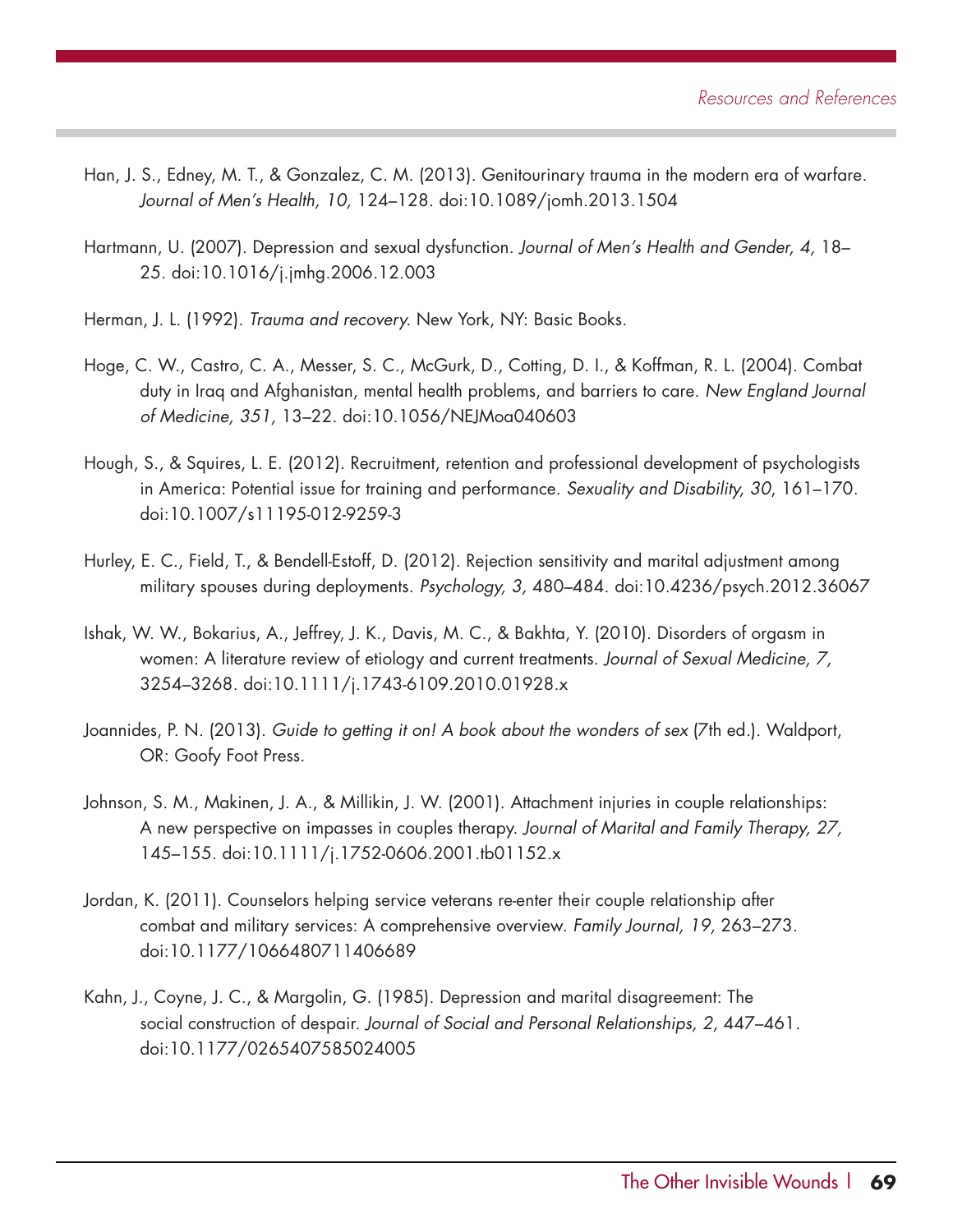- Kennedy, S. H., Dickens, S. E., Eisfeld, B. S., & Bagby, R. M. (1999). Sexual dysfunction before antidepressant therapy in major depression. Journal of Affective Disorders, 56, 201–208. doi:10.1016/S0165-0327(99)00050-6
- Kleinplatz, P. J. (2012). New directions in sex therapy: Innovations and alternatives (2nd ed.). New York, NY: Routledge
- Komisaruk, B. R., Beyer-Flores, C., & Whipple, B. (2006). The science of orgasm. Baltimore, MD: Johns Hopkins University Press.
- Komisaruk, B. R., Whipple, B., Nasserzadeh, S., & Beyer-Flores, C. (2010). The orgasm answer guide. Baltimore, MD: Johns Hopkins University Press.
- Krotoski, D. M., Nosek, M. A., & Turk, M. A. (Eds.). (1996). Women with physical disabilities: Achieving and maintaining health and well-being. Baltimore, MD: Paul H. Brookes.
- Laumann, E. O., Paik, A., & Rosen, R. C. (1999). Sexual dysfunction in the United States: Prevalence and predictors. Journal of the American Medical Association, 281, 537–544. doi:10.1001/ jama.281.6.537
- Letourneau, E. J., Schewe, P. A., & Frueh, B. C. (1997). Preliminary evaluation of sexual problems in combat veterans with PTSD. Journal of Traumatic Stress, 10, 125–132. doi:10.1002/ jts.2490100112
- Levine, S. B. Risen, C. B., & Althof, S. E. (Eds.). (2010). Handbook of clinical sexuality for mental health professionals (2nd ed.). New York, NY: Routledge.
- Lucas, P. A., Page, P. R. J., Phillip, R. D., & Bennett, A. N. (2014). The impact of genital trauma on wounded servicemen: Qualitative study. Injury, 45, 825–829. doi:10.1016/j. injury.2013.12.009
- Lutz, M. C., Roberts, R. O., Jacobson, D. J., McGree, M. E., Lieber, M. M., & Jacobsen, S. J. (2005). Cross-sectional associations of urogenital pain and sexual function in a community based cohort of older men: Olmsted County, Minnesota. Journal of Urology, 174, 624–628. doi:10.1097/01. ju.0000165386.26542.23
- Manning, J. C. (2006). The impact of Internet pornography on marriage and the family: A review of the research. Sexual Addiction & Compulsivity, 13, 131–165. doi:10.1080/10720160600870711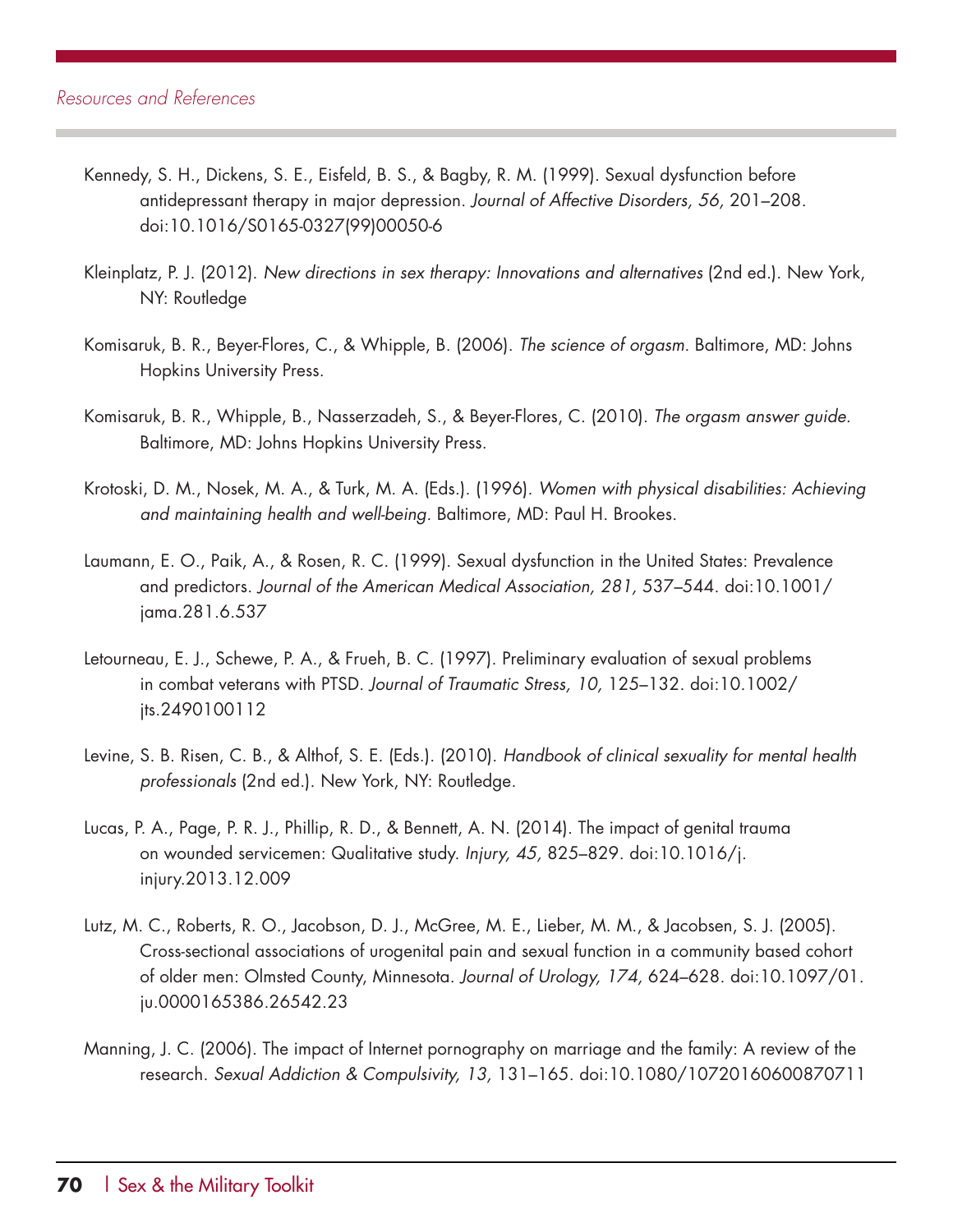- Marshall, R. D., Beebe, K. L., Oldham, M., & Zaninelli, R. (2001). Efficacy and safety of paroxetine treatment for chronic PTSD: A fixed-dose, placebo-controlled study. American Journal of Psychiatry, 158, 1982–1988. doi:10.1176/appi.ajp.158.12.1982
- Matsakis, A. (2007). "Sex now? Sex never?": Combat trauma and sex. In Back from the front: Combat trauma, love, and the family (pp. 136–163). Baltimore, MD: Sidran Institute Press.
- Mehik, A., Hellström, P., Lukkarinen, O., Sarpola, A., Järvelin, M.-R. (2000). Epidemiology of prostatitis in Finnish men: A population based cross sectional study. BJU international, 86, 443–448. doi:10.1046/j.1464-410X.2000.00836.x
- Meis, L. A., Erbes, C. R., Polusny, M. A., & Compton, J. S. (2010). Intimate relationships among returning soldiers: The mediating and moderating roles of negative emotionality, PTSD symptoms, and alcohol problems. Journal of Traumatic Stress, 23, 564–572. doi:10.1002/jts.20560
- Merikangas, K. R., Prusoff, B. A., Kupfer, D. J., & Frank, E. (1985). Marital adjustment in major depression. Journal of Affective Disorders, 9, 5–11. doi:10.1016/0165-0327(85)90003-5
- Mikulincer, M. (2006). Attachment, caregiving, and sex within romantic relationships: A behavioral systems perspective. In M. Mikulincer & G. S. Goodman (Eds.), Dynamics of romantic love: Attachment, caregiving, and sex (pp. 23–44). New York, NY: Guilford Press.
- Miller, S. A., & Byers, E. S. (2009). Psychologists' continuing education and training in sexuality. Journal of Sex & Marital Therapy, 35, 206–219. doi:10.1080/00926230802716336
- Morey, A. F., Brandes, S., Dugi, D. D., III, Armstrong, J. H., Breyer, B. N., Broghammer, J. A., … Wessells, H. (2014). Urotrauma: AUA guideline. Journal of Urology, 192, 327–335. doi:10.1016/j.juro.2014.05.004
- Morey, A. F., Metro, M. J., Carney, K. J., Miller, K. S., & McAninch, J. W. (2004). Consensus on genitourinary trauma: External genitalia. BJU International, 94, 507–515. doi:10.1111/j.1464- 410X.2004.04993.x
- Morin, J. (1995). The erotic mind: Unlocking the inner sources of sexual passion and fulfillment. New York, NY: HarperCollins.
- Mulligan, T., & Moss, C. R. (1991). Sexuality and aging in male veterans: A cross-sectional study of interest, ability, and activity. Archives of Sexual Behavior, 20, 17–25. doi:10.1007/ BF01543004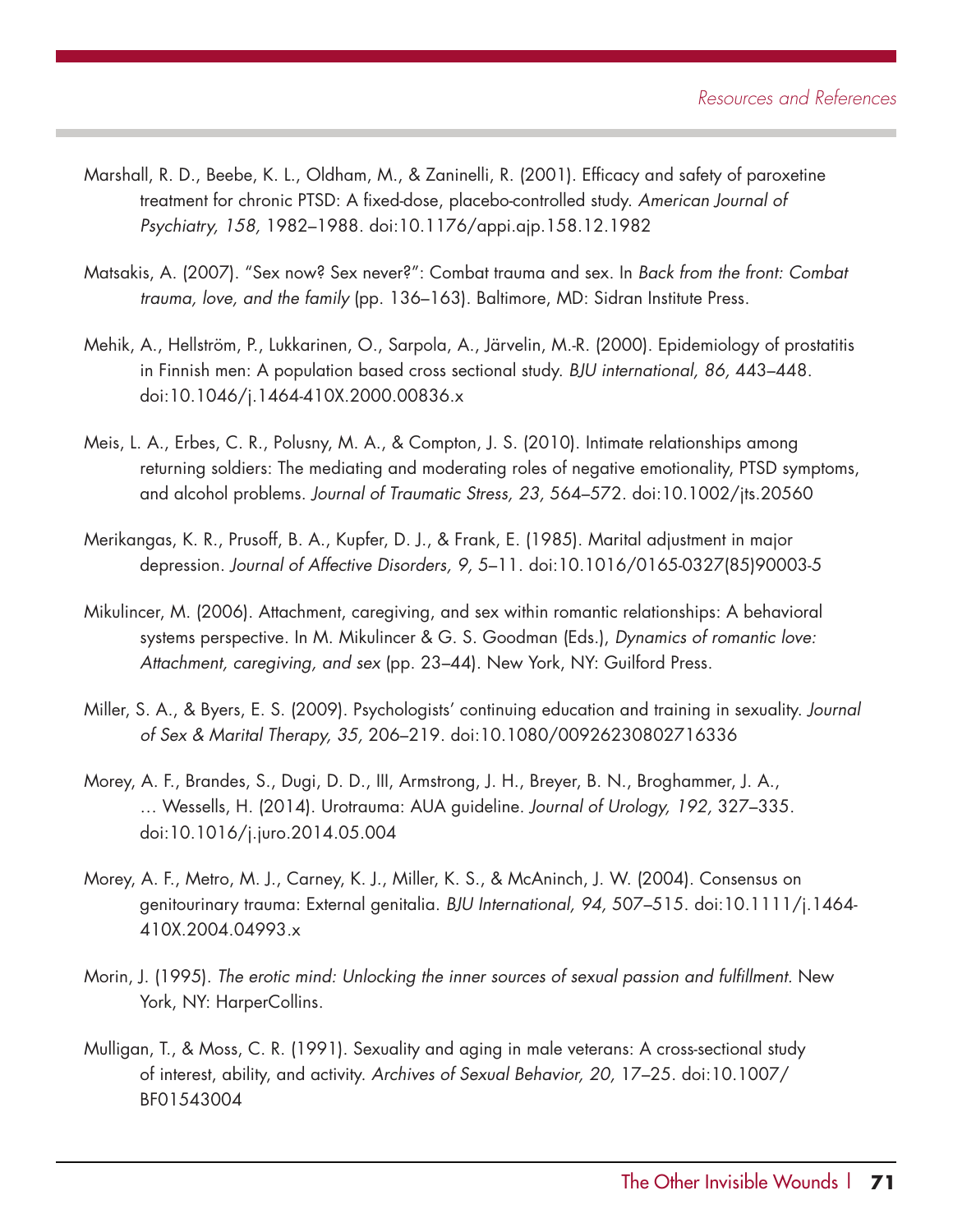National Defense Authorization Act for Fiscal Year 2014, Pub. L. No. 113-66, 127 Stat. 672 (2013).

- Nunnink, S. E., Goldwaser, G., Afari, N., Nievergelt, C. M., & Baker, D. G. (2010). The role of emotional numbing in sexual functioning among veterans of the Iraq and Afghanistan wars. Military Medicine, 175, 424–428. doi:10.7205/MILMED-D-09-00085
- Paul, B., & Shim, J. W. (2008). Gender, sexual affect, and motivations for Internet pornography use. International Journal of Sexual Health, 20, 187–199. doi:10.1080/19317610802240154
- Rosen, D. (2013, April 12). Military failure & the crisis in masculinity. CounterPunch. Retrieved from http://www.counterpunch.org/2013/04/12/military-failure-the-crisis-in-masculinity/
- Rosen, R. C., Lane, R. M., & Menza, M. (1999). Effects of SSRIs on sexual function: A critical review. Journal of Clinical Psychopharmacology, 19, 67–85. doi:10.1097/00004714-199902000- 00013
- Satcher, D. (2001). The surgeon general's call to action to promote sexual health and responsible sexual behavior. American Journal of Health Education, 32, 356–368. doi:10.1080/19325037.2001. 10603498
- Satcher, D., Tepper, M. S., Thrasher, C., & Rachel, S. A. (2012). Breaking the silence: Supporting intimate relationships for our wounded troops and their partners: A call to action. International Journal of Sexual Health, 24, 6–13. doi:10.1080/19317611.2011.645949
- Schnarch, D. M. (1991). Constructing the sexual crucible: An integration of sexual and marital therapy. New York, NY: WW Norton & Company.
- Schnarch, D. M. (1997). Passionate marriage: Love, sex, and intimacy in emotionally committed relationships. New York, NY: WW Norton & Company.
- Serkin, F. B., Soderdahl, D. W., Hernandez, J., Patterson, M., Blackbourne, L., & Wade, C. E. (2010). Combat urologic trauma in US military overseas contingency operations. Journal of Trauma, 69, S175–S178. doi:10.1097/TA.0b013e3181e45cd1
- Sharma, D. M., Webster, C. E., Kirkman-Brown, J., Mossadegh, S., & Whitbread, T. (2013). Blast injury to the perineum. Journal of the Royal Army Medical Corps, 159, i1–i3. doi:10.1136/ jramc-2013-000024
- Solomon, M., & Tatkin, S. (2011). Love and war in intimate relationships: Connection, disconnection, and mutual regulation in couple therapy. New York, NY: WW Norton & Company.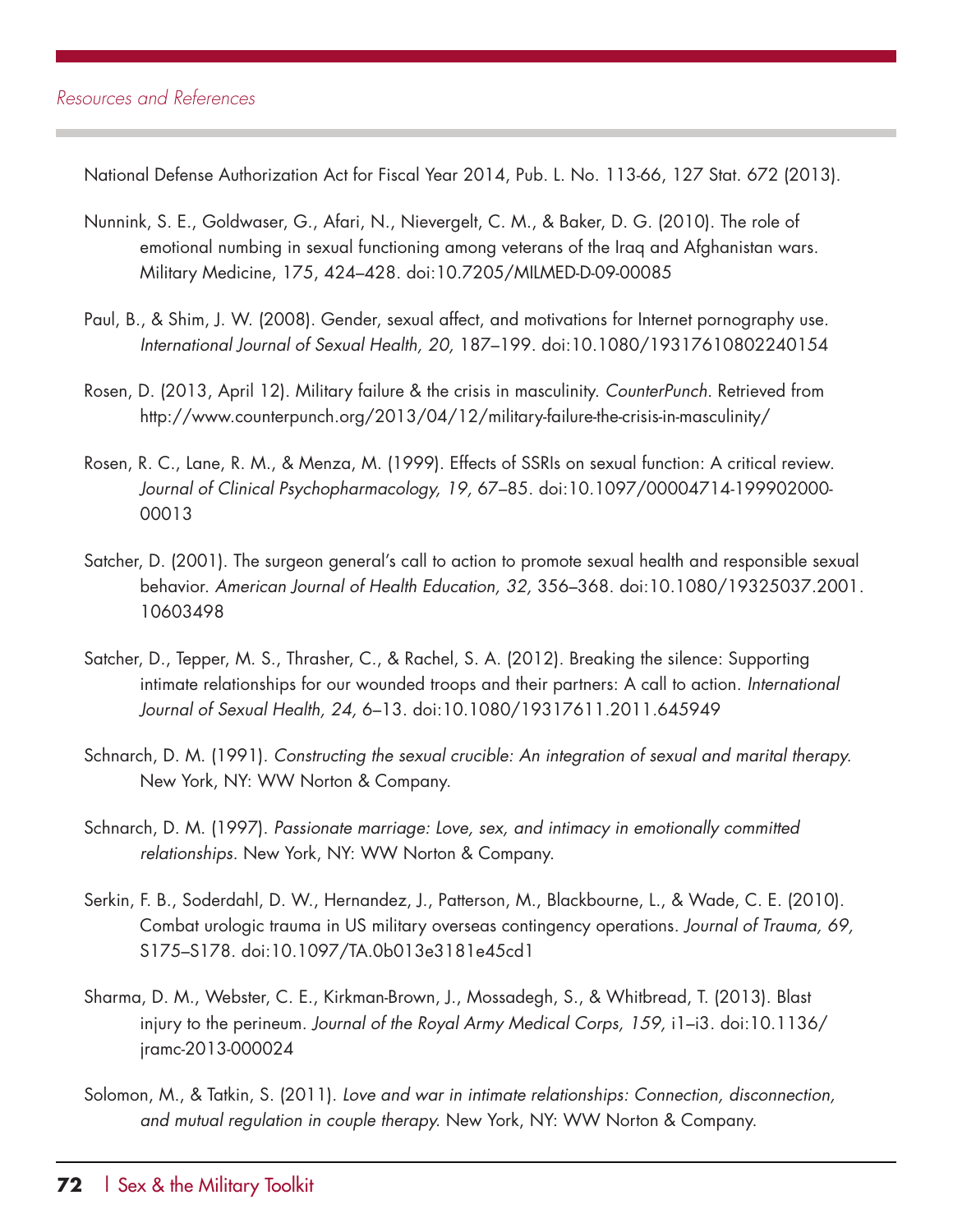- Stewart, D. N., & Szymanski, D. M. (2012). Young adult women's reports of their male romantic partner's pornography use as a correlate of their self-esteem, relationship quality, and sexual satisfaction. Sex Roles, 67, 257–271. doi:10.1007/s11199-012-0164-0
- Tanielian, T., & Jaycox, L. H. (Eds.). (2008). Invisible wounds of war: Psychological and cognitive injuries, their consequences, and services to assist recovery. Santa Monica, CA: RAND.
- Tudahl, L. A., Blades, B. C., & Munster, A. M. (1987). Sexual satisfaction in burn patients. Journal of Burn Care & Rehabilitation, 8, 292–293. doi:10.1097/00004630-198707000-00010
- U.S. Department of Defense. (2014). U.S. casualty status. Retrieved from http://www.defense.gov/ news/casualty.pdf
- Warden, D. (2006). Military TBI during the Iraq and Afghanistan wars. Journal of Head Trauma Rehabilitation, 21, 398–402. doi:10.1097/00001199-200609000-00004
- Waxman, S., Beekley, A., Morey, A., & Soderdahl, D. (2009). Penetrating trauma to the external genitalia in Operation Iraqi Freedom. International Journal of Impotence Research, 21, 145–148. doi:10.1038/ijir.2008.59
- Weiss, E., Coll, J. E., & Metal, M. (2011). The influence of military culture and veteran worldviews on mental health treatment: Practice implications for combat veteran help-seeking and wellness. International Journal of Health, Wellness, and Society, 1, 75–86.
- Wesselmann, U., Burnett, A. L., & Heinberg, L. J. (1997). The urogenital and rectal pain syndromes. Pain, 73, 269–294. doi:10.1016/S0304-3959(97)00076-6
- Wiederman, M. W., & Sansone, R. A. (1999). Sexuality training for professional psychologists: A national survey of training directors of doctoral programs and predoctoral internships. Professional Psychology: Research and Practice, 30, 312–317. doi:10.1037/0735- 7028.30.3.312
- Wilcox, S. L., Redmond, S., & Hassan, A. M. (2014). Sexual functioning in military personnel: Preliminary estimates and predictors. Journal of Sexual Medicine, 11, 2537–2545. doi:10.1111/jsm.12643
- Williams, K., & Reynolds, M. F. (2006). Sexual dysfunction in major depression. CNS Spectrums, 11(8), 19–23.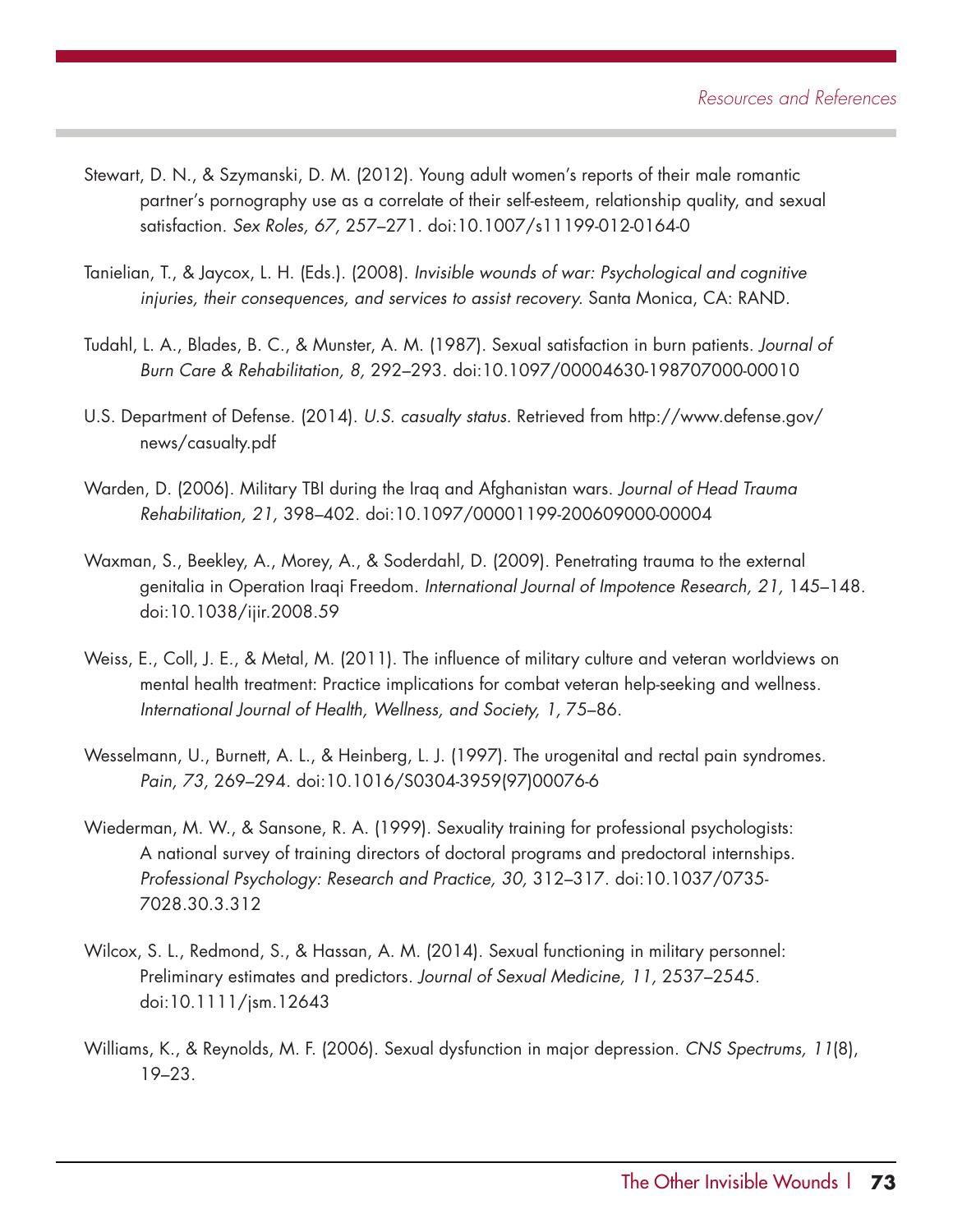- Wood, D. (2012, March 21). Beyond the battlefield: Afghanistan's wounded struggle with genital injuries. Huffington Post. Retrieved from http://www.huffingtonpost.com/2012/03/21/beyond-thebattlefield-afghanistan-genital-injuries\_n\_1335356.html
- Woodward, C., & Eggertson, L. (2010). Homemade bombs and heavy urogenital injuries create new medical challenges. Canadian Medical Association Journal, 182, 1159–1160. doi:10.1503/ cmaj.109-3292
- World Health Organization. (2014). Sexual and reproductive health: Defining sexual health. Retrieved from http://www.who.int/reproductivehealth/topics/sexual\_health/sh\_definitions/en/
- Zaleski, K. L., & Katz, L. S. (2014). Alice in Wonderland: Exploring the experiences of female service members with a pregnancy resulting from rape. Social Work in Mental Health, 12, 391–410. doi: 10.1080/15332985.2014.893945
- Zitzman, S. T. (2007). Pornography viewing as attachment trauma in pair-bond relationships: A theoretical model of mechanisms (Doctoral dissertation). Brigham Young University, Provo, UT. Retrieved from http://scholarsarchive.byu.edu/etd/1276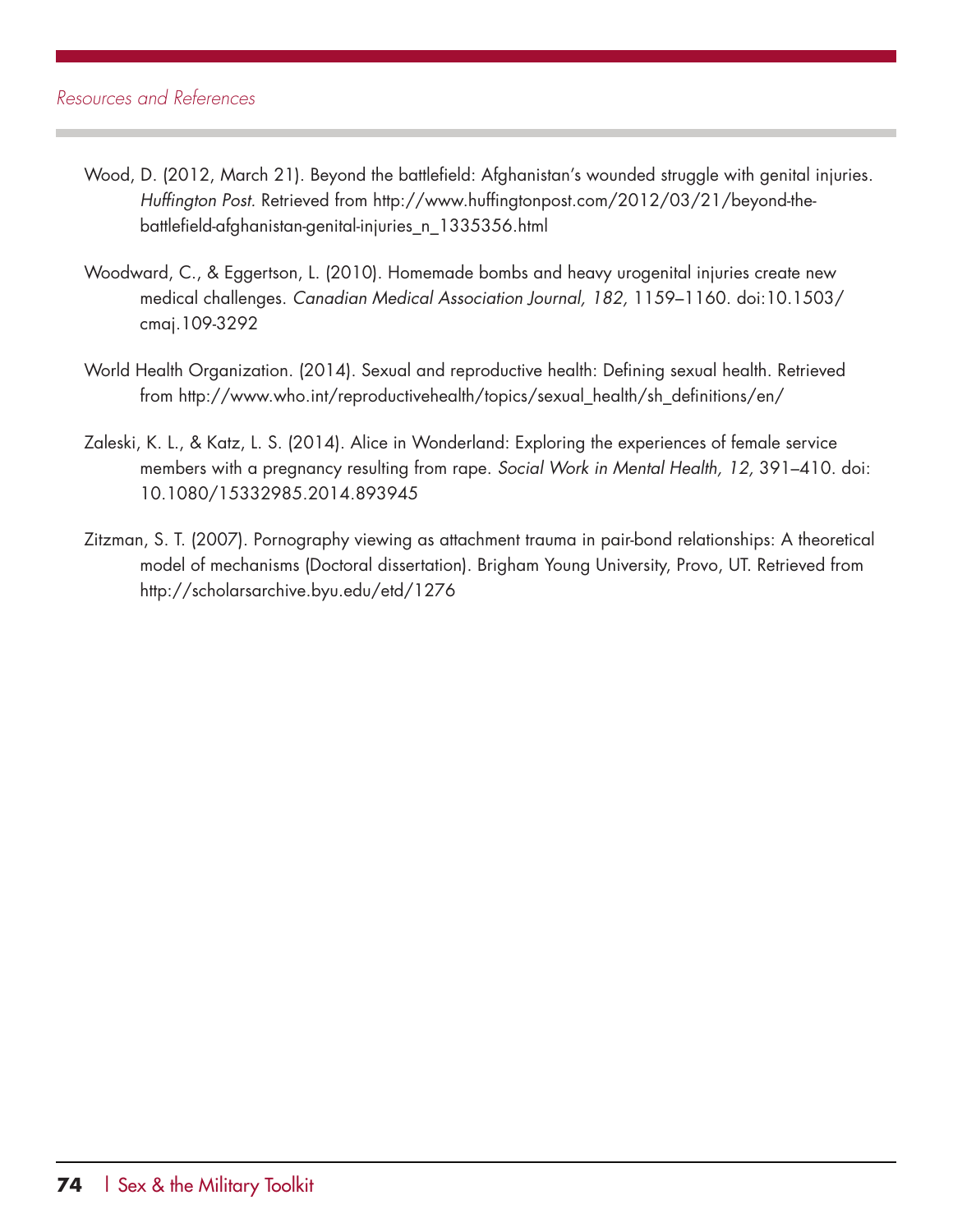*Acknowledgements*

# **Acknowledgements**

### **Funder**

Iraq Afghanistan Deployment Impact Fund of the California Community Foundation

#### **Project Team**

Sherrie L. Wilcox, PhD, CHES Principal Investigator USC School of Social Work Center for Innovation and Research on Veterans and Military Families (CIR)

Anthony Hassan, EdD, LCSW Co-Investigator USC School of Social Work, CIR

Claudia Bustamante Project Specialist, Communications USC School of Social Work, CIR

#### Shawna Campbell, MSW Project Specialist USC School of Social Work, CIR

John Echeto Budget Analyst USC School of Social Work, CIR

Alice Kim, MA Project Manager USC School of Social Work, CIR

Alexandra Martinez Student Research Assistant USC School of Social Work, CIR Doni Whitsett, PhD, LCSW Co-Investigator USC School of Social Work

Kathleen Ell, DSW Co-Investigator USC School of Social Work, CIR

Susana Pineda Student Research Assistant USC School of Social Work, CIR

Sarah Redmond, BA Project Specialist USC School of Social Work, CIR

Ashley Schuyler, MPH Project Specialist USC School of Social Work, CIR

Luci Ursich, PhD Project Specialist, Instructional Designer USC School of Social Work, CIR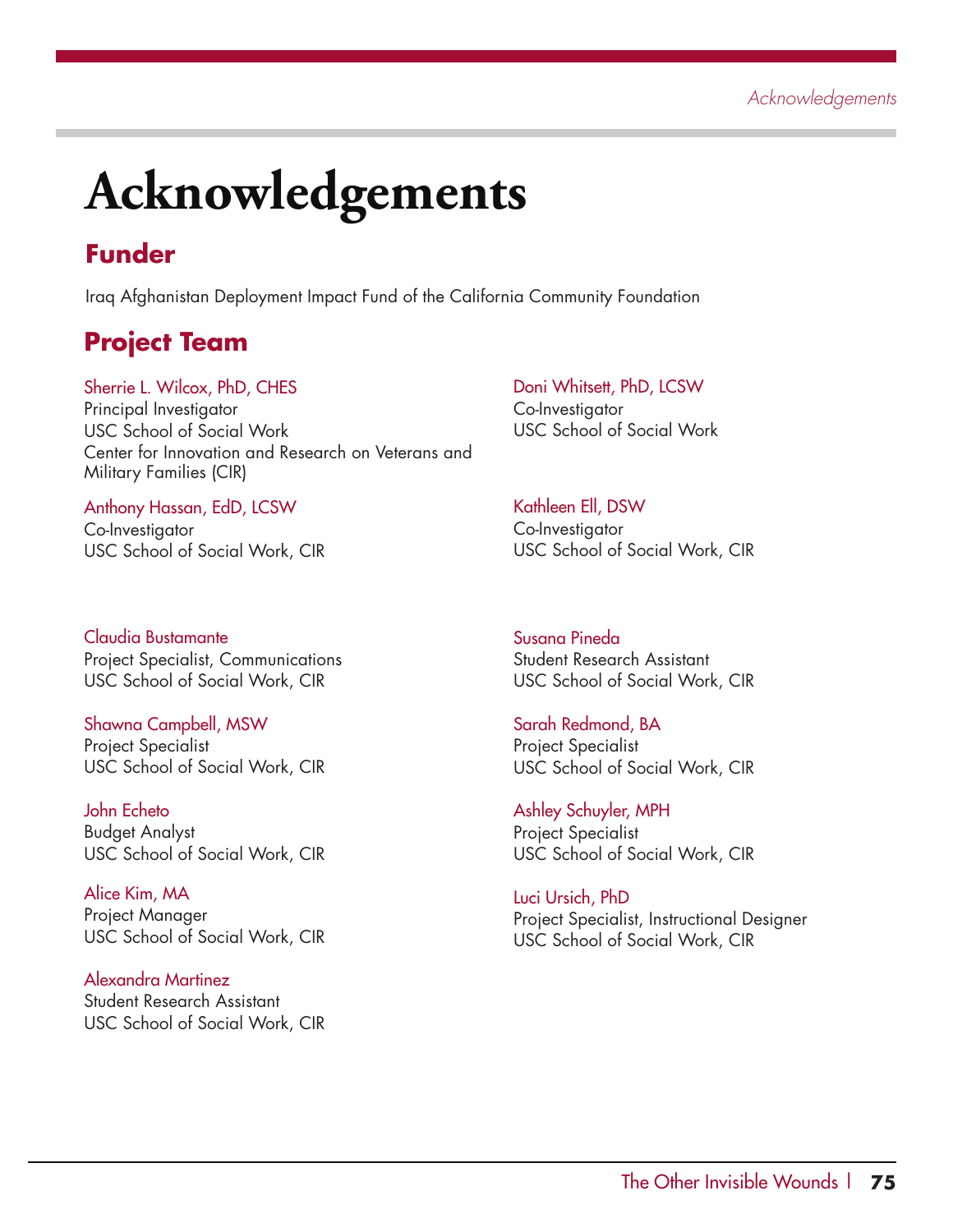#### **Other Contributors**

Sara H. Barthol, LCSW, CST Certified Sex Therapist

Matthew Bosack, MFA **Writer** USC Institute for Creative Technologies

Carl Castro, PhD Director of Research, Assistant Professor USC School of Social Work, CIR

Joanna Dawson Graphic Designer

Kimberly Finney, PsyD, ABPP, ABMP Clinical Associate Professor USC School of Social Work

Eric Lindberg Copy Editor

#### **Video Vignette Film Crew**

Jill Aske Director and Producer Jill Aske Productions

Travis Becker Production Assistant

Willow Becker Production Assistant

Jamie Blank First Assistant Camera

Skye Borgman Director of Photography

Abigail Bradley Special FX Makeup

Howard Coleman Armourer

Josh Compton Production Coordinator

Giona Ostinelli Composer

Emily Peters Production Designer

Nicholas Piatnik Grip & Electric

Nick Plantico Stunt Coordinator

Gabriel Rodriguez Production Assistant

L Jean Schwartz Assistant Director

Joselito Seldera Line Producer

Gentry Smith Sound Mixing & Editing

Caitlin Starowicz Production Assistant

Kevin Thompson **Editor**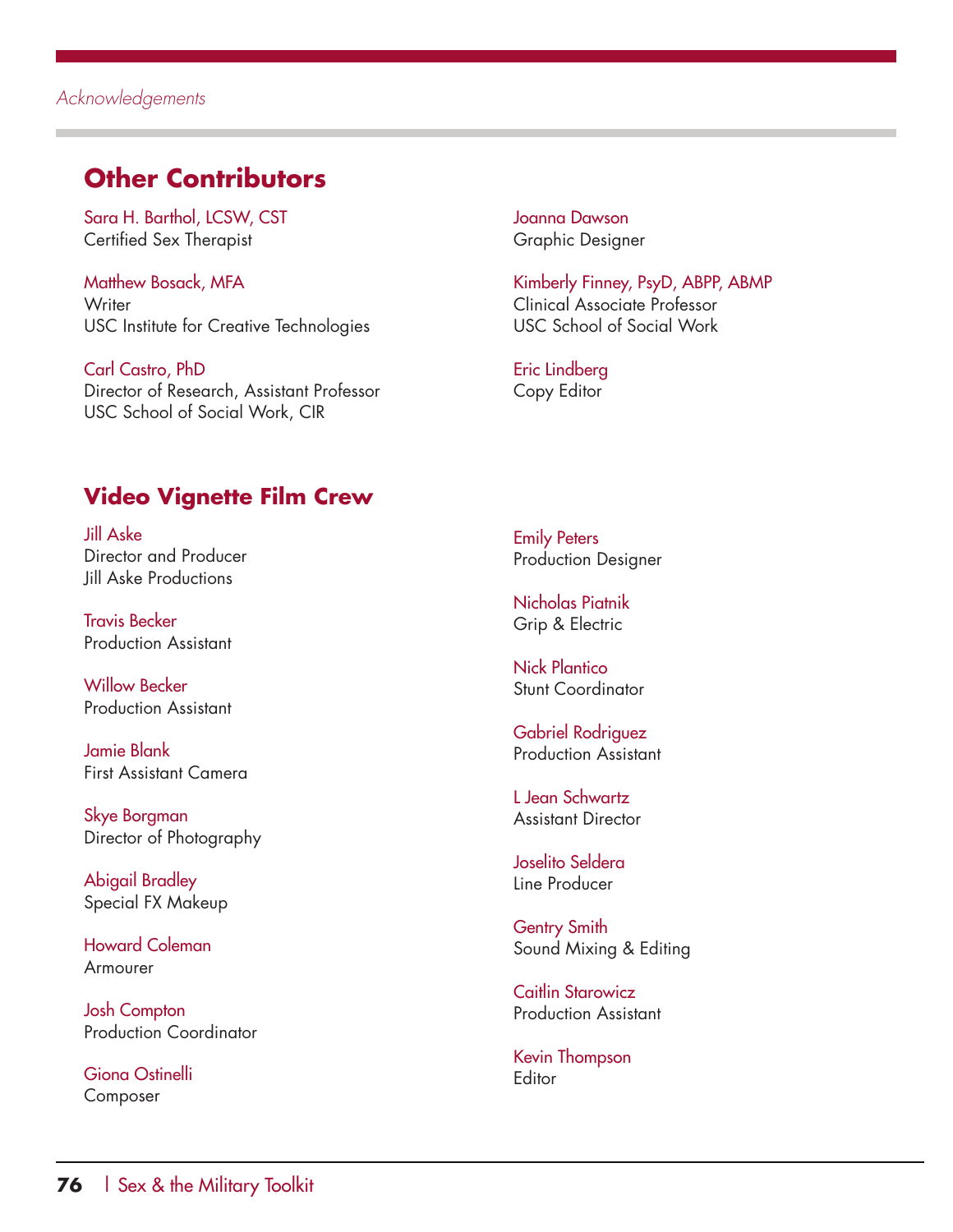*Acknowledgements*

Michael A. Viera III Grip & Electric

John E. Walker Production Sound

Jasmine Yu Tin Ko First Assistant Camera

#### **Video Vignette Cast**

Zach Gillette (JAKE) Actor

Malynda Hale (GRACE) Actor

Sam Henning (CLAIRE) Actor

Chelsea Reba (MADISON) Actor

Jose Rosete (MANNY) Actor

Stephanie Maura Sanchez (ANGELA) Actor

JT Vancollie (HAILEY) Actor